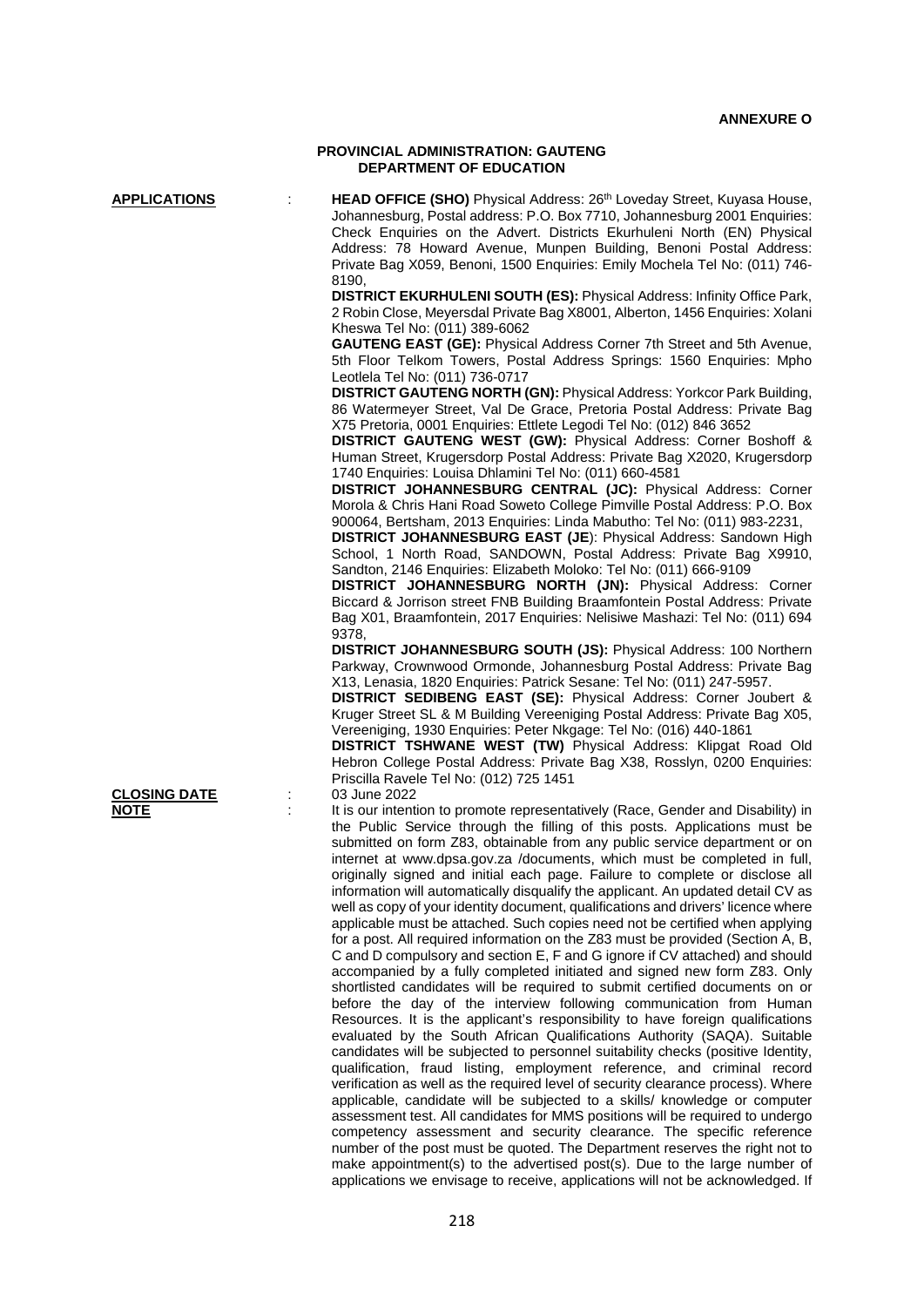you do not receive any response within 3 months, please accept that your application was unsuccessful. Department reserves the right not to make appointment(s) to the advertised post(s). No faxed, emailed and late applications will be considered.

## **OTHER POSTS**

| POST 18/223                                           | DEPUTY DIRECTOR: TRANSVERSAL HUMAN RESOURCE SERVICES<br><b>REF NO: GE2022/05/09</b><br>Sub-Directorate: Transversal Human Resource Services                                                                                                                                                                                                                                                                                                                                                                                                                                                                                                                                                                                                                                                                                                                                                                                                                                                                                                                                                                                                                                                                                                                                                                                                                                                                                              |
|-------------------------------------------------------|------------------------------------------------------------------------------------------------------------------------------------------------------------------------------------------------------------------------------------------------------------------------------------------------------------------------------------------------------------------------------------------------------------------------------------------------------------------------------------------------------------------------------------------------------------------------------------------------------------------------------------------------------------------------------------------------------------------------------------------------------------------------------------------------------------------------------------------------------------------------------------------------------------------------------------------------------------------------------------------------------------------------------------------------------------------------------------------------------------------------------------------------------------------------------------------------------------------------------------------------------------------------------------------------------------------------------------------------------------------------------------------------------------------------------------------|
| <b>SALARY</b><br><b>CENTRE</b><br><b>REQUIREMENTS</b> | R744 255 per annum, (all-inclusive package)<br><b>Gauteng East District</b><br>An appropriate three-year National Diploma/Degree qualification (NQF Level<br>6/7) in Human Resource Management or three-year related qualification<br>majoring in HR/Personnel Management plus a minimum of 3 years relevant<br>working experience in Human Resources Management environment at a<br>Junior Management/Assistant Director level. Knowledge and understanding of<br>the current HR prescripts and public service legislations, regulations and<br>policies. Excellent communication (verbal & written) and interpersonal skills.<br>Demonstrative ability to use human resource information systems for planning,<br>monitoring and reporting. Ability to work under pressure, use PERSAL and<br>provide expert advisory support to business. Computer literacy in MS Excel,<br>MS Word, MS Access and MS Office. A valid South Africa driver's license is                                                                                                                                                                                                                                                                                                                                                                                                                                                                                |
| <b>DUTIES</b>                                         | required.<br>Manage the HRM operations at the district, in a matrix environment; oversee<br>the sub-directorates conditions of service, performance management and<br>development, recruitment and selection in accordance with the relevant<br>prescripts and collective agreements with the Education sector. Coordinate<br>implementation of the approved post and staff establishment. Manage<br>employee records at the district. Establish system to ensure successful<br>implementation of the operational plan as sponsored by Head Office. Provide<br>input to the HRA budget plan. Fulfill the internal quarterly reporting<br>requirements and provided analysis to management. Interpret HR Policies and<br>prescripts. Establish systems to improve customer engagement on HR issues<br>at the District. Supervise staff and manage their performance according to the<br>PMS. Provide, co-ordinate and manage policy and procedure on Incapacity<br>Leave for III-Health retirement (PILIR) and the management injury on duty.<br>Management and capturing of posts establishment, creation, translations,<br>vacancies and abolishment in accordance with affordability and priorities of the<br>department on PERSAL. Ensure timeous implementation of changes on<br>PERSAL / SAP and validation of PERSAL information. Manage the internal<br>and external auditing of personnel administration matters and ensure that |
| <b>ENQUIRIES</b>                                      | Auditor-General queries are appropriately managed. Supervise staff.<br>Mr. Philani Zulu Tel No: (011) 843 6675                                                                                                                                                                                                                                                                                                                                                                                                                                                                                                                                                                                                                                                                                                                                                                                                                                                                                                                                                                                                                                                                                                                                                                                                                                                                                                                           |
| <b>POST 18/224</b>                                    | DEPUTY DIRECTOR: SOCIAL MEDIA AND CAMPAIGNS REF NO:<br>HO2022/05/10<br>Directorate: External Communication & Media Liaison                                                                                                                                                                                                                                                                                                                                                                                                                                                                                                                                                                                                                                                                                                                                                                                                                                                                                                                                                                                                                                                                                                                                                                                                                                                                                                               |
| <b>SALARY</b><br><b>CENTRE</b><br><b>REQUIREMENTS</b> | R744 255 per annum, (all-inclusive package)<br>Head Office, Johannesburg<br>An appropriate three-year National Diploma/Degree qualification (NQF Level<br>6/7) in Public Relations/ Communication/ Digital (Social) Media or a three-year<br>related qualification plus a minimum of 3 years relevant working experience in<br>Stakeholder Management or Communication/ Marketing Environment at a<br>Junior Management/Assistant Director level. Knowledge and understanding of<br>the social dynamics of Communities, Relevant Education Acts and Policies,<br>Public Service Act and Regulations, Government Information<br>and<br>communication systems and Public Finance Management Act. Excellent<br>communication (verbal & written) and interpersonal skills. Ability to work under<br>pressure, Computer literacy in MS Excel, MS Word, MS Access and MS Office,<br>Planning and organising. A valid South Africa driver's license.                                                                                                                                                                                                                                                                                                                                                                                                                                                                                            |
| <b>DUTIES</b>                                         | Liaise with the relevant media houses including external stakeholders for<br>coordinating Departmental projects/ campaigns and activities on social media.<br>Develop and implement Social Media strategies and plans for key Department                                                                                                                                                                                                                                                                                                                                                                                                                                                                                                                                                                                                                                                                                                                                                                                                                                                                                                                                                                                                                                                                                                                                                                                                 |

campaigns and projects. Develop social media targeted plans and schedules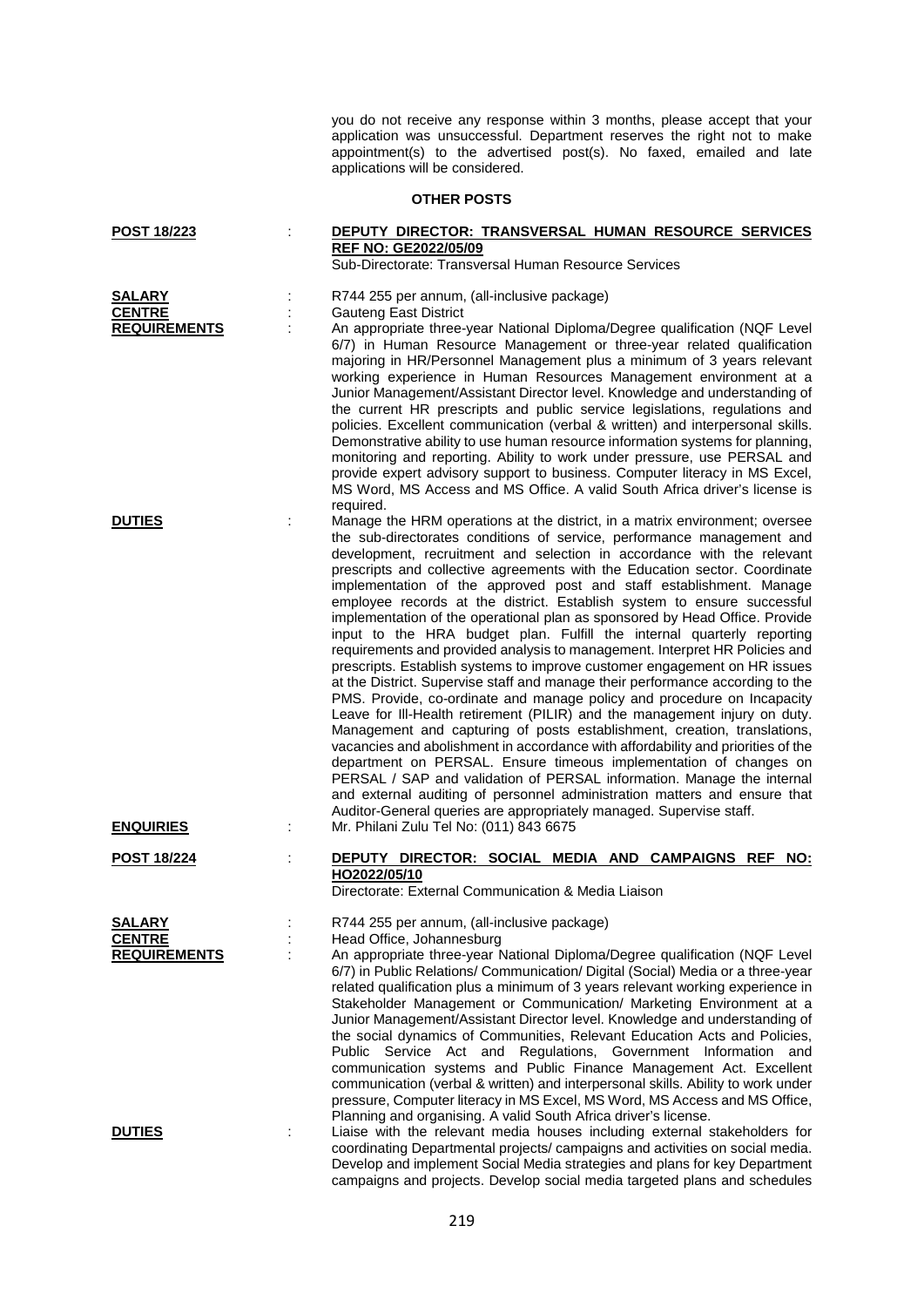|                                                | to the public. Coordinate social media interviews and engagements. Develop<br>Social Media responses and content to the public. Write speaking notes and<br>opinion pieces. Co-ordinate the compilation, and distribution of the<br>Departments Social Media content. Conduct research on new trends on social<br>media and change the narrative to the benefit of the organisation. Gather all<br>relevant material including photographs for posting on social media (Facebook/<br>twitter/ blog). Oversee and monitor the distribution of the publications/content<br>on social media (Facebook/ twitter/ blogs). Participate in the coordination of<br>Departmental events / campaigns for the Executive Authority/ Departmental<br>Head on social media. Liaise with stakeholders for departments promotional<br>events/ campaigns. Maintain and update Departmental content database on<br>social media including WhatsApp Groups. Oversee the Uploading of new<br>information such as statements, advisories, speeches, speaking notes and<br>audio visuals. Oversee the establishment of an effective WhatsApp Group.<br>Establish an efficient Social Media Monitoring System (Facebook/twitter/<br>blogs). Ensure the effective, efficient and economical management of<br>resources allocated to the Department as outlined in the legislative framework<br>for good governance. Ensure departmental compliance in terms of POPI Act<br>and posting of visuals of learners. Monitor Directorate Budget to comply with<br>the imperatives set by the PFMA. Design and apply the Functional Policies and<br>Procedures. Provide advice and guidance in respect of all Communication<br>services, policies, systems and development.                  |
|------------------------------------------------|---------------------------------------------------------------------------------------------------------------------------------------------------------------------------------------------------------------------------------------------------------------------------------------------------------------------------------------------------------------------------------------------------------------------------------------------------------------------------------------------------------------------------------------------------------------------------------------------------------------------------------------------------------------------------------------------------------------------------------------------------------------------------------------------------------------------------------------------------------------------------------------------------------------------------------------------------------------------------------------------------------------------------------------------------------------------------------------------------------------------------------------------------------------------------------------------------------------------------------------------------------------------------------------------------------------------------------------------------------------------------------------------------------------------------------------------------------------------------------------------------------------------------------------------------------------------------------------------------------------------------------------------------------------------------------------------------------------------------------------------------------------|
| <u>ENQUIRIES</u>                               | Mr. Khuitsemang Diseko Tel No: (011) 355 0732                                                                                                                                                                                                                                                                                                                                                                                                                                                                                                                                                                                                                                                                                                                                                                                                                                                                                                                                                                                                                                                                                                                                                                                                                                                                                                                                                                                                                                                                                                                                                                                                                                                                                                                 |
| <b>POST 18/225</b>                             | DEPUTY DIRECTOR: WEBSITE & PUBLICATIONS REF NO: HO2022/05/11<br>Directorate: External Communication & Media Liaison                                                                                                                                                                                                                                                                                                                                                                                                                                                                                                                                                                                                                                                                                                                                                                                                                                                                                                                                                                                                                                                                                                                                                                                                                                                                                                                                                                                                                                                                                                                                                                                                                                           |
| SALARY<br><b>CENTRE</b><br><b>REQUIREMENTS</b> | R744 255 per annum, (all-inclusive package)<br>Head Office, Johannesburg<br>An appropriate 3-year National Diploma/Degree qualification (NQF Level 6/7)<br>in Public Relations/ Communication/ Digital (Social) Media or three-year<br>related qualification plus a minimum of 3 years relevant working experience in<br>Stakeholder Management or Communication/ Marketing Environment at a<br>Junior Management/Assistant Director level. Knowledge and understanding of<br>the social dynamics of Communities, Relevant Education Acts and Policies,<br>Public Service Act and Regulations, Government Information and<br>communication systems and Public Finance Management Act. Excellent<br>communication (verbal & written) and interpersonal skills. Ability to work under<br>pressure, Computer literacy in MS Excel, MS Word, MS Access and MS Office,<br>Planning and organising. A valid South Africa driver's license.                                                                                                                                                                                                                                                                                                                                                                                                                                                                                                                                                                                                                                                                                                                                                                                                                          |
| <b>DUTIES</b>                                  | Manage the conducting of in-dept research and collection of relevant<br>information for publication of posters, broches, banners and newsletters.<br>Manage the design/ layout, styles of departmental content publications.<br>Manage the development, update and sourcing of photographic content for<br>intranet/ internal platforms. Manage the proofreading and editing of content for<br>all departmental Publication. Chair the newsroom style editorial team in terms<br>of editing and translation of departmental content intended for communities into<br>4 Gauteng official languages. Manage the creation of content for booklets,<br>newspaper adverts, posters & flyers, maintain accuracy and identify errors.<br>Manage the printing and distribution of Departmental Publications. Ensure that<br>departmental strategic publications is in line with Government Communications<br>and Information Systems (GCIS) editorial guidelines. Promote Stakeholder<br>Engagement. Provide advice on format, length and content of all publications<br>intended<br>internal/<br>external<br>communication.<br>for<br>Development<br>οf<br>Communications<br>and Publication policies prescripts, procedures<br>and<br>guidelines. Monitor news daily and advise the Management within the<br>Directorate and GDE. Participate with the development of an extensive media<br>strategies aimed at marketing/ promoting GDE. Ensure and advise the<br>department and clients on latest publications prescripts such as (POPI Act)<br>Protection of Private Information Act. Supervise and develop Staff. Ensure that<br>staff are assessed in line with the performance management system. Identify<br>the need for training and development of staff. |

**ENQUIRIES** : Mr. Khuitsemang Diseko Tel No: (011) 355 0732

220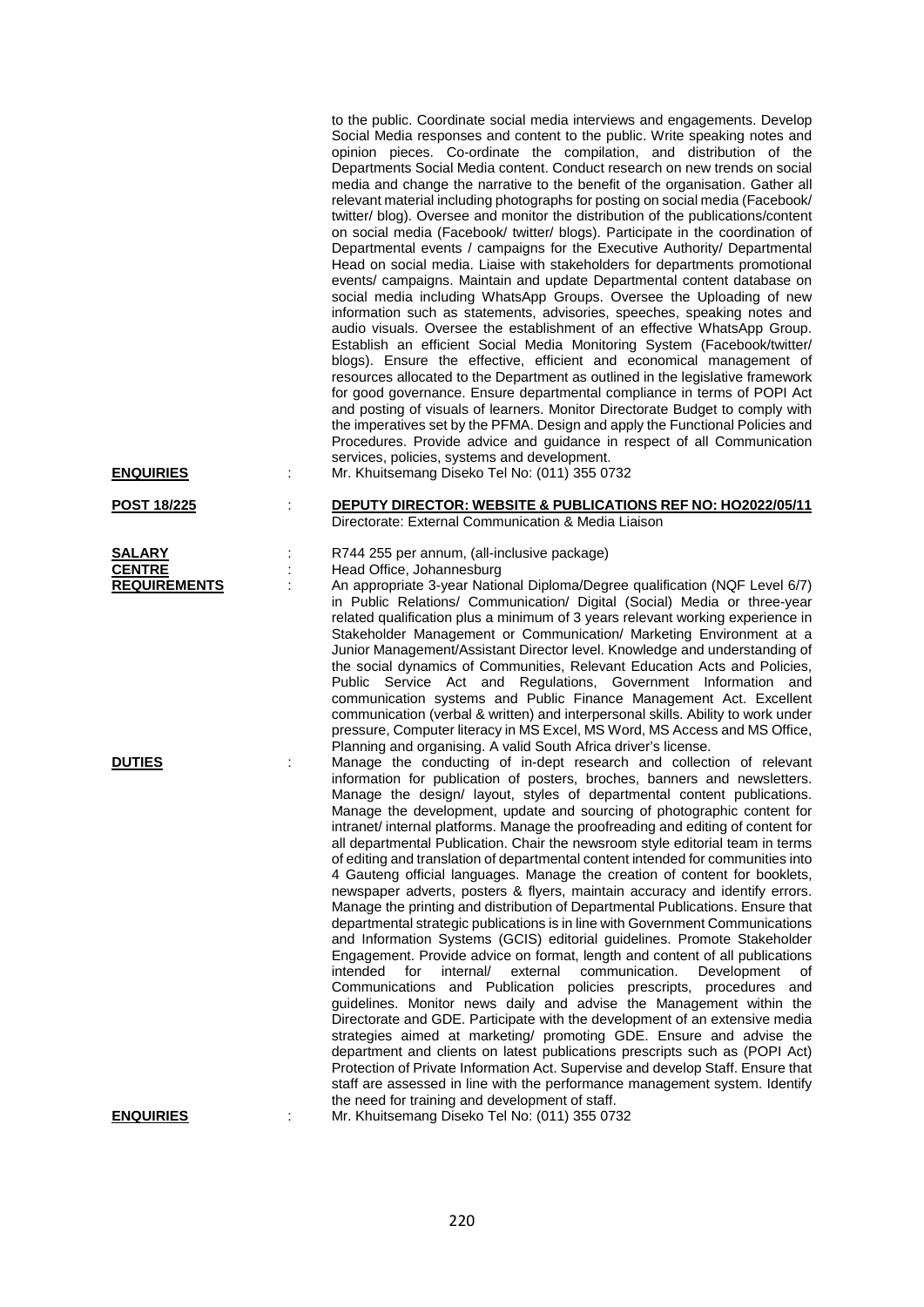| POST 18/226                                           | DEPUTY DIRECTOR: SAFE SCHOOL SUPPORT REF NO: HO2022/05/12<br>Directorate: Security Services & Safe School Management                                                                                                                                                                                                                                                                                                                                                                                                                                                                                                                                                                                                                                                                                                                                                                                                                                                                                                                                                                                                                                                                                                                                                                                                                                                                                                                                                                                                                                                                                                                                                                                                                                                                                                                                                                                                                                                                                                                                                                                                                                                                                                                                                                                                                                                                                                                       |
|-------------------------------------------------------|--------------------------------------------------------------------------------------------------------------------------------------------------------------------------------------------------------------------------------------------------------------------------------------------------------------------------------------------------------------------------------------------------------------------------------------------------------------------------------------------------------------------------------------------------------------------------------------------------------------------------------------------------------------------------------------------------------------------------------------------------------------------------------------------------------------------------------------------------------------------------------------------------------------------------------------------------------------------------------------------------------------------------------------------------------------------------------------------------------------------------------------------------------------------------------------------------------------------------------------------------------------------------------------------------------------------------------------------------------------------------------------------------------------------------------------------------------------------------------------------------------------------------------------------------------------------------------------------------------------------------------------------------------------------------------------------------------------------------------------------------------------------------------------------------------------------------------------------------------------------------------------------------------------------------------------------------------------------------------------------------------------------------------------------------------------------------------------------------------------------------------------------------------------------------------------------------------------------------------------------------------------------------------------------------------------------------------------------------------------------------------------------------------------------------------------------|
| <b>SALARY</b><br><b>CENTRE</b><br><b>REQUIREMENTS</b> | R744 255 per annum, (all-inclusive package)<br>Head Office, Johannesburg<br>An appropriate 3-year National Diploma/Degree qualification (NQF Level 6/7)<br>in Safety Management/ Security Risk Management Disaster Management/<br>Environmental Management or three-year related qualification plus a minimum<br>of 3 years relevant working experience in Safety Management Environment at<br>a Junior Management/Assistant Director level. Experience in (PSIRA) Public<br>Security Industrial Regulatory Authority registration with a Grade "A/B" will be<br>an added advantage. Knowledge of Public Service Act and Regulations,<br>Employment Equity Act, Occupational Health and Safety Act, South African<br>Schools Act, Labour Relations Act, Protection of Childers Act and Workplace<br>Ethics. Excellent communication (verbal & written), Investigation and Incident<br>Management skills. Good interpersonal relation skills. Computer literacy,<br>Planning and Organising, Analytical, Conflict Management, Report writing,                                                                                                                                                                                                                                                                                                                                                                                                                                                                                                                                                                                                                                                                                                                                                                                                                                                                                                                                                                                                                                                                                                                                                                                                                                                                                                                                                                                               |
| <b>DUTIES</b>                                         | Problem Solving, Facilitation and Presentation skills. A valid South Africa<br>driver's license.<br>Oversee the development of Occupational Health and Safety measures and<br>compliance protocols by schools. Manage the establishment and appointment<br>of an Occupational Health and Safety Committee at schools. Manage the<br>development of safety emergency plans and conduct awareness at schools<br>such as emergency evacuation drills. Oversee that schools conduct safety<br>audits using the provided OHS audit tools. Liaise with Infrastructure<br>Management directorate in prioritization and fixing of occupational hazards and<br>defects whenever they are detected. Oversee the establishment and<br>administration of the Safety and Security Unit in the districts. Manage the<br>establishment and administration of SAC: School Safety in district offices.<br>Manage the coordinate and provision of scholar patrol assistance to alleviate<br>security risk at schools. Manage the coordination of campaigns that advocates<br>and aim at addressing social ills impacting on teaching and learning at schools.<br>Oversee the coordination and presentation of security and safety awareness<br>and challenges at schools within the responsible district. Oversee the<br>Rehabilitation programme for learners that are in conflict with the law.<br>Coordinate linking of schools to their responsible psychologists and social<br>workers within the district i.e. SANCA, FBO in order to initiate rehabilitation of<br>distressed learners (anti-drugs and substance abuse). Manage the provision<br>of social ills interventions in disciplinary and bullying of learner cases in the<br>local courts in order to comply with the South African judicial system. Manage<br>the creation of local social and law enforcement services database and other<br>stakeholders to manage learner behaviour. Oversee that schools implement<br>the approved School Safety Policy Exemplar of 2012. Manage the<br>development of and customization of schools Code of Conduct for their<br>learners according to approved School Safety Policy Exemplar of 2012.<br>Oversee that schools are linked to their local SAPS stations within the district.<br>Oversee that schools comply with and customize their safety in line with the<br>recommended COVID-19 safety protocols. Supervision of Staff. Ensure that |
| <b>ENQUIRIES</b>                                      | staff are trained, developed and assessed in line with the PMDS policy to be<br>able to deliver work of the required standard efficiently and effectively.<br>Mr Cedric Ranchor Tel No: 010 600 6392                                                                                                                                                                                                                                                                                                                                                                                                                                                                                                                                                                                                                                                                                                                                                                                                                                                                                                                                                                                                                                                                                                                                                                                                                                                                                                                                                                                                                                                                                                                                                                                                                                                                                                                                                                                                                                                                                                                                                                                                                                                                                                                                                                                                                                       |
| <u>POST 18/227</u>                                    | DIRECTOR:<br><b>REF</b><br>NO:<br><b>ASSISTANT</b><br><b>DISPUTE</b><br><b>MANAGEMENT</b><br>HO2022/05/20<br>Directorate: Dispute Management                                                                                                                                                                                                                                                                                                                                                                                                                                                                                                                                                                                                                                                                                                                                                                                                                                                                                                                                                                                                                                                                                                                                                                                                                                                                                                                                                                                                                                                                                                                                                                                                                                                                                                                                                                                                                                                                                                                                                                                                                                                                                                                                                                                                                                                                                               |
| SALARY<br><b>CENTRE</b><br><b>REQUIREMENTS</b>        | R382 245 per annum<br>Head Office, Johannesburg<br>An appropriate, recognised three-year National Diploma/ Degree in Labour<br>Relations or three-year related qualification plus a minimum of 3 years relevant<br>working experience in Labour Relations at a supervisory level and or at a post<br>equivalent to salary level 8/7). Knowledge of legislations which include but not<br>limited to: LRA; Employment of Educators Act; EEA; PSA; PSR; BCEA; SDA;<br>COIDA; SASA. Knowledge of Collective agreements concluded at PSCBC;<br>GPSSBC and ELRC. Ability to work independently as well as in a team. Good<br>written and verbal communication skills. A valid South Africa driver's license.                                                                                                                                                                                                                                                                                                                                                                                                                                                                                                                                                                                                                                                                                                                                                                                                                                                                                                                                                                                                                                                                                                                                                                                                                                                                                                                                                                                                                                                                                                                                                                                                                                                                                                                                    |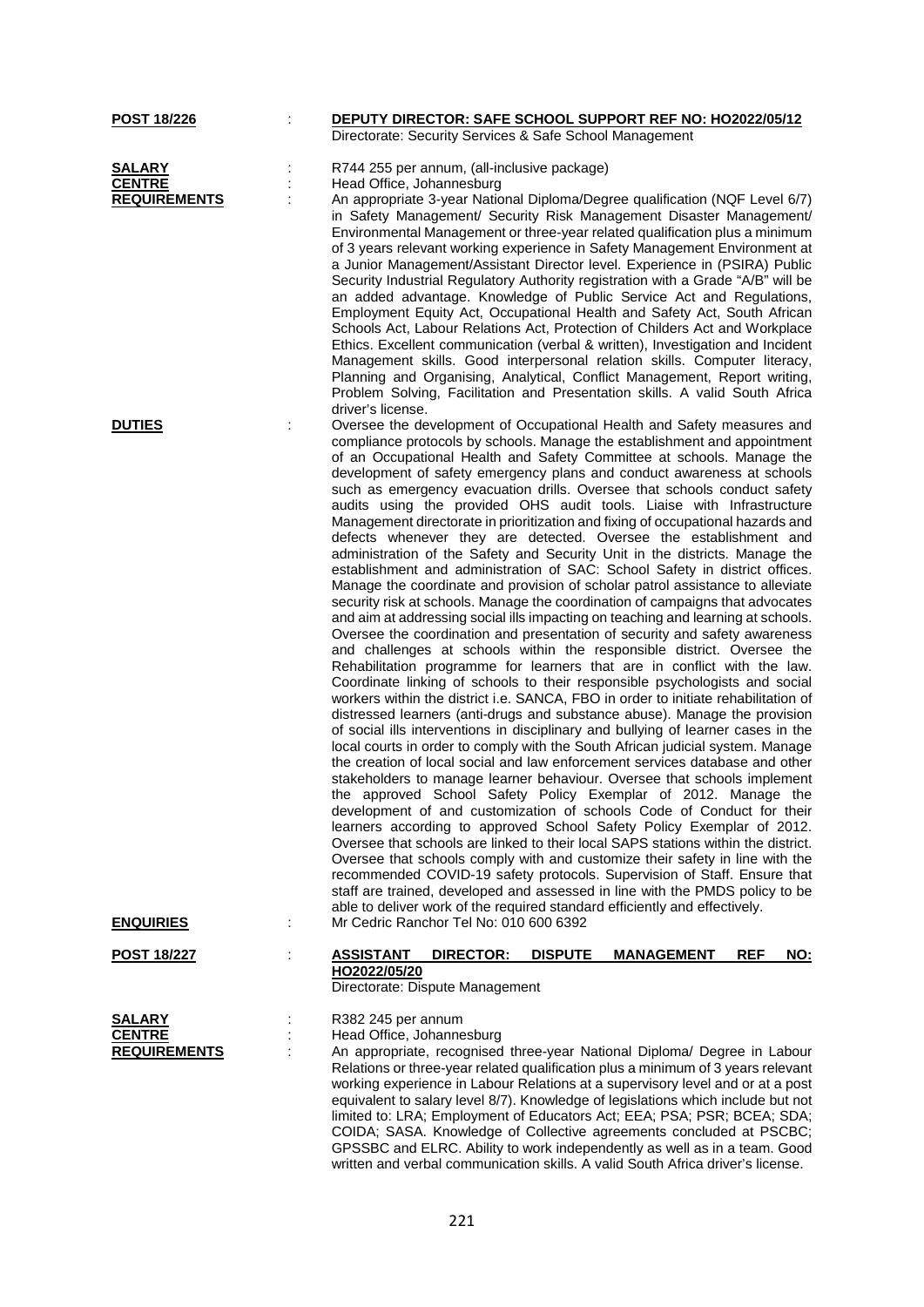| <b>DUTIES</b>                        |   | Implement policy regarding disciplinary enquiries. Facilitate the resolution of<br>dispute and grievances, as well as ensuring sound Employment Relations.<br>Promote efficient labour relations policies. Maintain labour peace within the<br>organization.                                                                                                                                                                                                                                                                                                                                                                                                                                                                                                                                                                                                                                                                                                                                                                                                                                                                                                                                                                                                                                                                                                                                                                                                                                                                                                                                                                                                                                                                                                                                                                                                                                                                                                                                                                                                                        |
|--------------------------------------|---|-------------------------------------------------------------------------------------------------------------------------------------------------------------------------------------------------------------------------------------------------------------------------------------------------------------------------------------------------------------------------------------------------------------------------------------------------------------------------------------------------------------------------------------------------------------------------------------------------------------------------------------------------------------------------------------------------------------------------------------------------------------------------------------------------------------------------------------------------------------------------------------------------------------------------------------------------------------------------------------------------------------------------------------------------------------------------------------------------------------------------------------------------------------------------------------------------------------------------------------------------------------------------------------------------------------------------------------------------------------------------------------------------------------------------------------------------------------------------------------------------------------------------------------------------------------------------------------------------------------------------------------------------------------------------------------------------------------------------------------------------------------------------------------------------------------------------------------------------------------------------------------------------------------------------------------------------------------------------------------------------------------------------------------------------------------------------------------|
| <b>ENQUIRIES</b>                     | ÷ | Mr. Patrick Selowa Tel No: (011) 355 1505                                                                                                                                                                                                                                                                                                                                                                                                                                                                                                                                                                                                                                                                                                                                                                                                                                                                                                                                                                                                                                                                                                                                                                                                                                                                                                                                                                                                                                                                                                                                                                                                                                                                                                                                                                                                                                                                                                                                                                                                                                           |
| <b>POST 18/228</b>                   |   | <b>ASSISTANT DIRECTOR: CONDITIONS OF SERVICE (X2 POSTS)</b><br>Sub-Directorate: THRS                                                                                                                                                                                                                                                                                                                                                                                                                                                                                                                                                                                                                                                                                                                                                                                                                                                                                                                                                                                                                                                                                                                                                                                                                                                                                                                                                                                                                                                                                                                                                                                                                                                                                                                                                                                                                                                                                                                                                                                                |
| <b>SALARY</b><br><b>CENTRE</b>       |   | R382 245 per annum<br>Johannesburg East District Ref No: JE2022/05/21<br>Ekurhuleni South District Ref No: ES2022/05/22                                                                                                                                                                                                                                                                                                                                                                                                                                                                                                                                                                                                                                                                                                                                                                                                                                                                                                                                                                                                                                                                                                                                                                                                                                                                                                                                                                                                                                                                                                                                                                                                                                                                                                                                                                                                                                                                                                                                                             |
| <b>REQUIREMENTS</b>                  |   | An appropriate three-year National Diploma/Degree qualification (NQF Level<br>6/7) in Human Resource Management or three-year related qualification<br>majoring in HR/ Personnel Management plus a minimum of 3 years relevant<br>working experience in human resource management/administration at a<br>supervisory level and or at a post equivalent to salary level 8/7). Experience in<br>structuring of packages for the SMS / MMS members will be an added<br>advantage. Knowledge of SMS / MMS policies and prescripts. Knowledge and<br>understanding of current education and public service legislations, regulations<br>and policies. Excellent communication (verbal and written) and interpersonal<br>skills. Computer literacy in MS Excel and the ability to be expert level on<br>Microsoft Word usage, MS Access and MS Office and Presentation. PERSAL<br>reporting experience, Ability to be able to solve complex salary related matters<br>and the skill to perform manual salary related calculations will be an advantage.<br>Demonstrative ability to use human resource information systems for planning,<br>monitoring and reporting. Ability to work under pressure, use of PERSAL and<br>provide expert advisory support to business. A valid South African driver's<br>license.                                                                                                                                                                                                                                                                                                                                                                                                                                                                                                                                                                                                                                                                                                                                                                        |
| <b>DUTIES</b>                        |   | Ensure the provision of all personnel administrative aspects on conditions of<br>service. Maintain policies and ensure compliance with the relevant regulatory<br>framework. Advise line managers and employees on conditions of service,<br>staffing practices and remuneration. Ensure conditions of services processes<br>and standard operating procedures are effective and efficient. Compile reports<br>and assist in the conducting of HR Audits. Ensure the implementation of<br>termination transactions on PERSAL and update records on PERSAL. Advise<br>finance on termination for recovery of assets. GDF (e-Gov) on debt not<br>captured on PERSAL. Submit completed exit questionnaire to notify<br>Performance Management Development on resignation for intervention.<br>Support members of the senior management services, on all service<br>termination payments and benefits. Advice SMS/MMS members on how to<br>structure packages. Verify that PILIR register is prior to the processing of<br>termination. Train Office/District based employees on the completion of<br>documents and the termination policy for the following resignation, contract<br>expiry, retirement, death, ill Health retirement, early retirement, severance<br>package, exit interviews. Quality assures the correct capturing of termination<br>on PERSAL against outcome. Participate in the development of all<br>departmental Human Resource Transaction policies, strategies, procedures<br>and ensure the implementation and adherence by Departmental personnel<br>thereof. Participate in the development of HR Procedure manuals and<br>Facilitate HR administration activities or processes. Provide a Human<br>Resource advisory on conditions of services to all departmental personnel.<br>Ensure effective, efficient supervision of staff and management of resources.<br>Ensure human resources in the unit and maintain discipline and the provision<br>of equipment required by personnel for achievement of outputs in their<br>respective Job Descriptions. |
| <b>ENQUIRIES</b>                     |   | Ms. Elizabeth Moloko Tel No: 011 666 9109 (JE)<br>Mr. Xolani Kheswa Tel No: 011 389 6062 (ES)                                                                                                                                                                                                                                                                                                                                                                                                                                                                                                                                                                                                                                                                                                                                                                                                                                                                                                                                                                                                                                                                                                                                                                                                                                                                                                                                                                                                                                                                                                                                                                                                                                                                                                                                                                                                                                                                                                                                                                                       |
| <u>POST 18/229</u>                   |   | ASSISTANT DIRECTOR: HUMAN RESOURCE PROVISIONING REF NO:<br>HO2022/05/23 (X2 POSTS)<br>Directorate: Recruitment and Selection                                                                                                                                                                                                                                                                                                                                                                                                                                                                                                                                                                                                                                                                                                                                                                                                                                                                                                                                                                                                                                                                                                                                                                                                                                                                                                                                                                                                                                                                                                                                                                                                                                                                                                                                                                                                                                                                                                                                                        |
| SALARY                               |   | R382 245 per annum                                                                                                                                                                                                                                                                                                                                                                                                                                                                                                                                                                                                                                                                                                                                                                                                                                                                                                                                                                                                                                                                                                                                                                                                                                                                                                                                                                                                                                                                                                                                                                                                                                                                                                                                                                                                                                                                                                                                                                                                                                                                  |
| <b>CENTRE</b><br><b>REQUIREMENTS</b> |   | Head Office, Johannesburg<br>An appropriate recognized three-year National Diploma/Degree (NQF<br>Level6/7) in Human Resource Management or three-year related qualification                                                                                                                                                                                                                                                                                                                                                                                                                                                                                                                                                                                                                                                                                                                                                                                                                                                                                                                                                                                                                                                                                                                                                                                                                                                                                                                                                                                                                                                                                                                                                                                                                                                                                                                                                                                                                                                                                                        |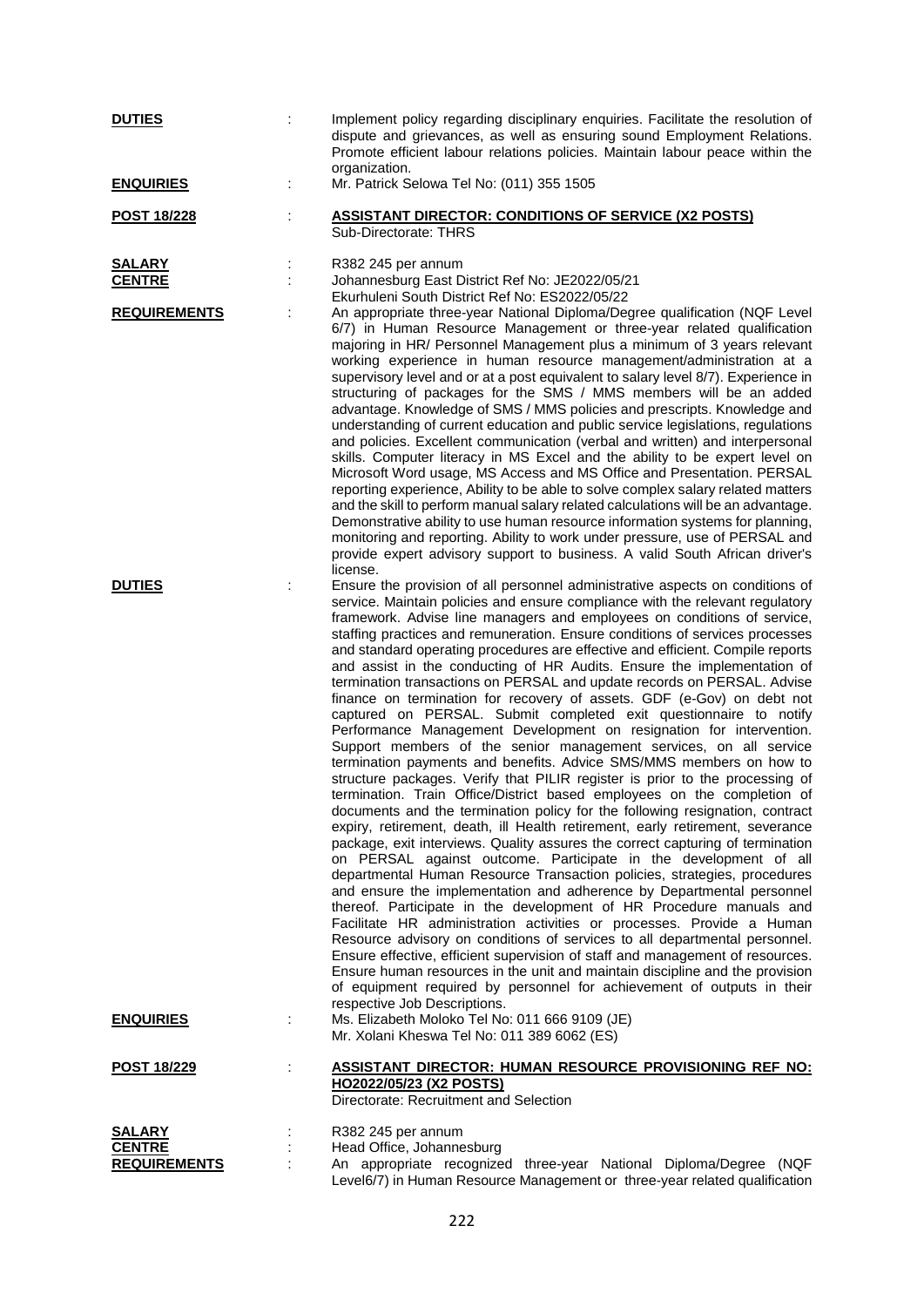|                                                       | majoring in HR/Personnel Management plus a minimum of 3 years relevant<br>working experience in the HR working environment at a supervisory level and<br>or at a post equivalent to salary level 8/7). Knowledge of Public Service Act<br>and Regulations. Knowledge of Basic Conditions of Employment Act.<br>Knowledge of applicable resolutions. National and provincial policy<br>frameworks. Basic Knowledge of PERSAL. PFMA. Computer literacy. Good<br>verbal and written communication skills. Report writing. Strong leadership skills<br>and qualities. Listening skills. Conflict management. Negotiation skills. Time<br>Management. Project management and Project leader skills. Good inter-<br>personal relations skills. Problem solving skills. Presentation skills. Self-<br>disciplined and able to work under pressure with minimum supervision. Valid<br>driver's license is essential.                                                                                                                                                                                                                                                                                                                                                                                                                                                                                                                                                                                                                                                                                                                                                                                                                                                                                                                                                                                                                                                                                                                                                                                                                                                                             |
|-------------------------------------------------------|------------------------------------------------------------------------------------------------------------------------------------------------------------------------------------------------------------------------------------------------------------------------------------------------------------------------------------------------------------------------------------------------------------------------------------------------------------------------------------------------------------------------------------------------------------------------------------------------------------------------------------------------------------------------------------------------------------------------------------------------------------------------------------------------------------------------------------------------------------------------------------------------------------------------------------------------------------------------------------------------------------------------------------------------------------------------------------------------------------------------------------------------------------------------------------------------------------------------------------------------------------------------------------------------------------------------------------------------------------------------------------------------------------------------------------------------------------------------------------------------------------------------------------------------------------------------------------------------------------------------------------------------------------------------------------------------------------------------------------------------------------------------------------------------------------------------------------------------------------------------------------------------------------------------------------------------------------------------------------------------------------------------------------------------------------------------------------------------------------------------------------------------------------------------------------------|
| <b>DUTIES</b>                                         | Assist in the development and implementation of the GDE recruitment,<br>selection, retention and placement strategies and ensure the implementation<br>thereof. Participate in the identification and solving of gaps and challenges in<br>existing recruitment, selection, and retention and placement strategies.<br>Circulate and clarify recruitment strategies to relevant stakeholders. Participate<br>in the development of HR policies based on gaps identified in the District.<br>Coordinate the administration of all response handling, recruitment, selection,<br>appointments, movements, transfers, placement, absorption and retention of<br>staff. Ensure that an up-to-date response handling database is maintained.<br>Coordinate effective receipt, sifting, capture, distribution, storage and disposal<br>of applications. Coordinate the advertisement of departmental vacancies,<br>transfers and absorption. Verify qualifications for suitable candidates.<br>Coordinate the monitoring, evaluation and reporting of recruitment, selection,<br>retention and placement outputs. Collate reports from Cluster Heads and<br>Branches, partake in advising line management on matters related to response<br>handling, recruitment, selection, appointments, movements, placement and<br>retention of staff. Partake in provision of advisory services to shortlisting and<br>interview panels. Partake in guiding and advising personnel on human<br>resource provisioning matters in order to enhance the correct implementation<br>of personnel administration practices and policies. Partake in the compilation<br>of reports and memos on Human Resource Provisioning issues and provide<br>inputs in recommendations where necessary. Coordinate compliance,<br>background and reference checks. Manage Resources (Human, Capital and<br>Physical). Ensure that job descriptions are in place for all staff members.<br>Coordinate the signing of job descriptions and performance agreements for<br>subordinates. Conduct performance reviews and submit to the Performance<br>Management and Development unit timeously. Assist Deputy Director, Human |
| <b>ENQUIRIES</b>                                      | Resource Provisioning in compiling monthly, quarterly and annual report.<br>Ms. Tlaleng Ngubeni Tel No: 011 843 6544                                                                                                                                                                                                                                                                                                                                                                                                                                                                                                                                                                                                                                                                                                                                                                                                                                                                                                                                                                                                                                                                                                                                                                                                                                                                                                                                                                                                                                                                                                                                                                                                                                                                                                                                                                                                                                                                                                                                                                                                                                                                     |
| <b>POST 18/230</b>                                    | ASSISTANT DIRECTOR: OFFICE SERVICE POOL REF NO: ES2022/05/24<br>Directorate: Finance and Administration                                                                                                                                                                                                                                                                                                                                                                                                                                                                                                                                                                                                                                                                                                                                                                                                                                                                                                                                                                                                                                                                                                                                                                                                                                                                                                                                                                                                                                                                                                                                                                                                                                                                                                                                                                                                                                                                                                                                                                                                                                                                                  |
| <b>SALARY</b><br><b>CENTRE</b><br><b>REQUIREMENTS</b> | R382 245 per annum<br><b>Ekurhuleni South District</b><br>An appropriate recognized three-year National Diploma/Degree (NQF<br>Level6/7) in Public Administration/Public Management/ Office Management<br>/Transport management/Archives and Records Management or three-year<br>related qualification plus a minimum of 3 years relevant working experience at<br>a supervisory level and or at a post equivalent to salary level 8/7). Knowledge<br>of Treasury Regulations and PFMA. Building and office administration. Fleet<br>management. Filling systems. Administration procedures relating to specific<br>working environment, including norms and standards. Skills Planning and<br>organizing. Client service. Interpersonal relations. Problem solving. Conflict<br>resolution. Computer literacy. Report writing skills. Ability to perform routine                                                                                                                                                                                                                                                                                                                                                                                                                                                                                                                                                                                                                                                                                                                                                                                                                                                                                                                                                                                                                                                                                                                                                                                                                                                                                                                        |
| <b>DUTIES</b>                                         | tasks. A valid South Africa driver's license.<br>Check if the Registry is compliant to the National Archives and Records Service<br>Act, 1996. Ensure the distribution of mail between the District and Schools and<br>within the District. Ensure the collection of mail from the Post Office and the<br>distribution thereof. Management of the Courier Services at the District Office.<br>Create and manage database for disposal of records. Maintenance and<br>cleanliness of the building. Procurement of cleaning material. Inventory<br>management for cleaning material. Provide assistance on office needs for<br>resources. Management of bulk Printing. Maintenance of the outside<br>environment. Management of contracts, VIZ: Cleaning contract, Hygiene                                                                                                                                                                                                                                                                                                                                                                                                                                                                                                                                                                                                                                                                                                                                                                                                                                                                                                                                                                                                                                                                                                                                                                                                                                                                                                                                                                                                                 |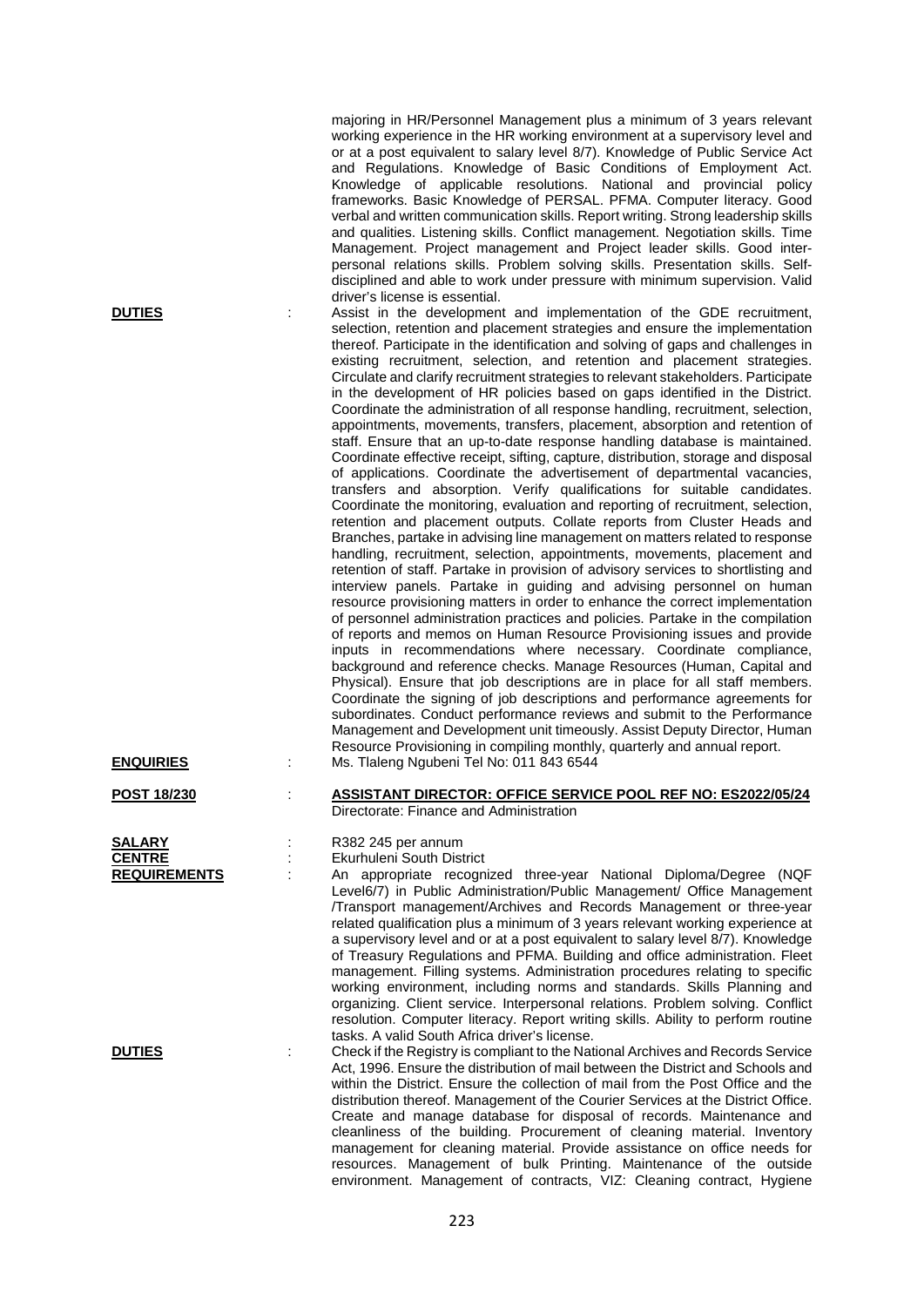| <b>ENQUIRIES</b>        | İ. | services, Labour Saving Devices Wastepaper management. Manage the<br>delivery, distribution and storage of goods ordered. Manage and control of<br>consumable inventories. Liaise with units regarding other resource related to<br>office administration. Maintenance of infrastructure. Booking of venues. Ensure<br>Departmental Security Policy is implemented. Ensure access control for<br>officials, visitors and cars. Ensure the safeguard of officials and GDE property.<br>Ensure parking is allocated to officials and parking fees are paid as per the<br>policy. Management and control of Logbooks for both Sub cars and G-Fleet as<br>prescribed by Policy. Management of the Asset registers for both G-Fleet and<br>Subsidized vehicles. Monitor effective utilization on of both G-Fleet and<br>Subsidized vehicles. (PFMA compliance) Ensure GG Cars are sent for<br>maintenance. Ensure License disks are replaced. Submission of monthly<br>expenditure reports related to the mileage and fuel usage. Ensure the capturing<br>of expenditure for GG-vehicles take place on a monthly basis on the ELS-<br>system. Attendance of monthly meetings and provide feedback to the District<br>team. Monthly reporting based on start and end dates of subsidized vehicles<br>to avoid refunds after the officials have left the system. Monitor and manage<br>the allocated budget for the unit. Ensure that the goods and services are<br>procured for the unit and District auxiliary service needed. Ensure that the<br>budget is presented accurately and timeously on a monthly basis. Ensure that<br>the expenditure report aligns with the Operational Plan and Procurement Plan.<br>Mr. Xolani Kheswa Tel No: (011) 389 6062                                                                                                                                                                                                                                                                                                                                                                                                                           |
|-------------------------|----|----------------------------------------------------------------------------------------------------------------------------------------------------------------------------------------------------------------------------------------------------------------------------------------------------------------------------------------------------------------------------------------------------------------------------------------------------------------------------------------------------------------------------------------------------------------------------------------------------------------------------------------------------------------------------------------------------------------------------------------------------------------------------------------------------------------------------------------------------------------------------------------------------------------------------------------------------------------------------------------------------------------------------------------------------------------------------------------------------------------------------------------------------------------------------------------------------------------------------------------------------------------------------------------------------------------------------------------------------------------------------------------------------------------------------------------------------------------------------------------------------------------------------------------------------------------------------------------------------------------------------------------------------------------------------------------------------------------------------------------------------------------------------------------------------------------------------------------------------------------------------------------------------------------------------------------------------------------------------------------------------------------------------------------------------------------------------------------------------------------------------------------------------------------------------------|
| POST 18/231             |    | <b>ASSISTANT DIRECTOR: EXAMINATIONS ADMINISTRATION REF NO:</b><br>EN2022/05/25                                                                                                                                                                                                                                                                                                                                                                                                                                                                                                                                                                                                                                                                                                                                                                                                                                                                                                                                                                                                                                                                                                                                                                                                                                                                                                                                                                                                                                                                                                                                                                                                                                                                                                                                                                                                                                                                                                                                                                                                                                                                                                   |
| SALARY<br><b>CENTRE</b> |    | Sub-Directorate: Curriculum Management and Delivery<br>R382 245 per annum<br>Ekurhuleni North District                                                                                                                                                                                                                                                                                                                                                                                                                                                                                                                                                                                                                                                                                                                                                                                                                                                                                                                                                                                                                                                                                                                                                                                                                                                                                                                                                                                                                                                                                                                                                                                                                                                                                                                                                                                                                                                                                                                                                                                                                                                                           |
| <b>REQUIREMENTS</b>     |    | An appropriate three-year National Diploma/Degree qualification in Public<br>Administration/ Public Management or a three-year related qualification plus a<br>minimum of 3 years relevant working experience within Examination or<br>Assessment environment in the execution of Examinations administration at<br>District or higher levels at a supervisory level and or at a post equivalent to<br>salary level 8/7). Knowledge and experience of PFMA, Transport Policy,<br>Strategic Planning and other legislative frameworks applicable to the Public<br>Sector will be a strong recommendation. Leadership, management, conflict<br>resolution and good communication skills (written & verbal). Must have<br>computer literacy and the ability to work under pressure. A valid South Africa<br>driver's license.                                                                                                                                                                                                                                                                                                                                                                                                                                                                                                                                                                                                                                                                                                                                                                                                                                                                                                                                                                                                                                                                                                                                                                                                                                                                                                                                                       |
| <b>DUTIES</b>           |    | Manage and oversee centre and learner registrations in the District. Ensure<br>that new public and independent centers meet the minimum requirements to<br>be registered as examinations centers. Manage the registration processes of<br>Grade 10, 11 and 12, AET Level 4, NSC part-time and repeater candidates;<br>Supplementary, remark / recheck and the Senior Certificate candidates.<br>Conduct registration mediation policy sessions with all stakeholders.<br>Administer concessions for all Schools during assessment/examinations<br>period. Confirm and clear immigrant candidates on the Integrated Examination<br>Computer System (IECS) and minimize technical irregularities. Establish<br>readiness of centers to conduct the examinations. Audit registered exam<br>centers to establish the readiness to conduct the examinations. Manage and<br>compile examination related plans before commencement of examinations (i.e.<br>Management and Monitoring Plans). Oversee and support the induction and<br>training of Chief Invigilators, Invigilators, exam support staff, Candidates on<br>roles and responsibilities during the exam period. Appoint a Script Library<br>Manager (i.e. Senior Admin Officer) to ensure safe storage of scripts in the<br>District. Ensure that Scripts are scanned, packaged and distributed to Marking<br>Venues. Oversee the conduct, administration and management of<br>Examinations (i.e. AET Level 4, NSC and amended Senior Certificate, NCS<br>Preparatory and Final exams). Control question papers received from the Head<br>Office, and the District's control list. Ensure that the Senior Education<br>Specialist, Examination Administration submit a formal report on the conduct<br>of the exams to Head Office. Manage and report on any irregularities<br>experienced during the conduct of exam. Facilitate emergency concessions in<br>collaboration with the Psychologist in the District. Administer result certification<br>distribution and remarking processes. Facilitates the application for the issuing<br>of certificates -reissue, replacement and combination of result. Ensure control |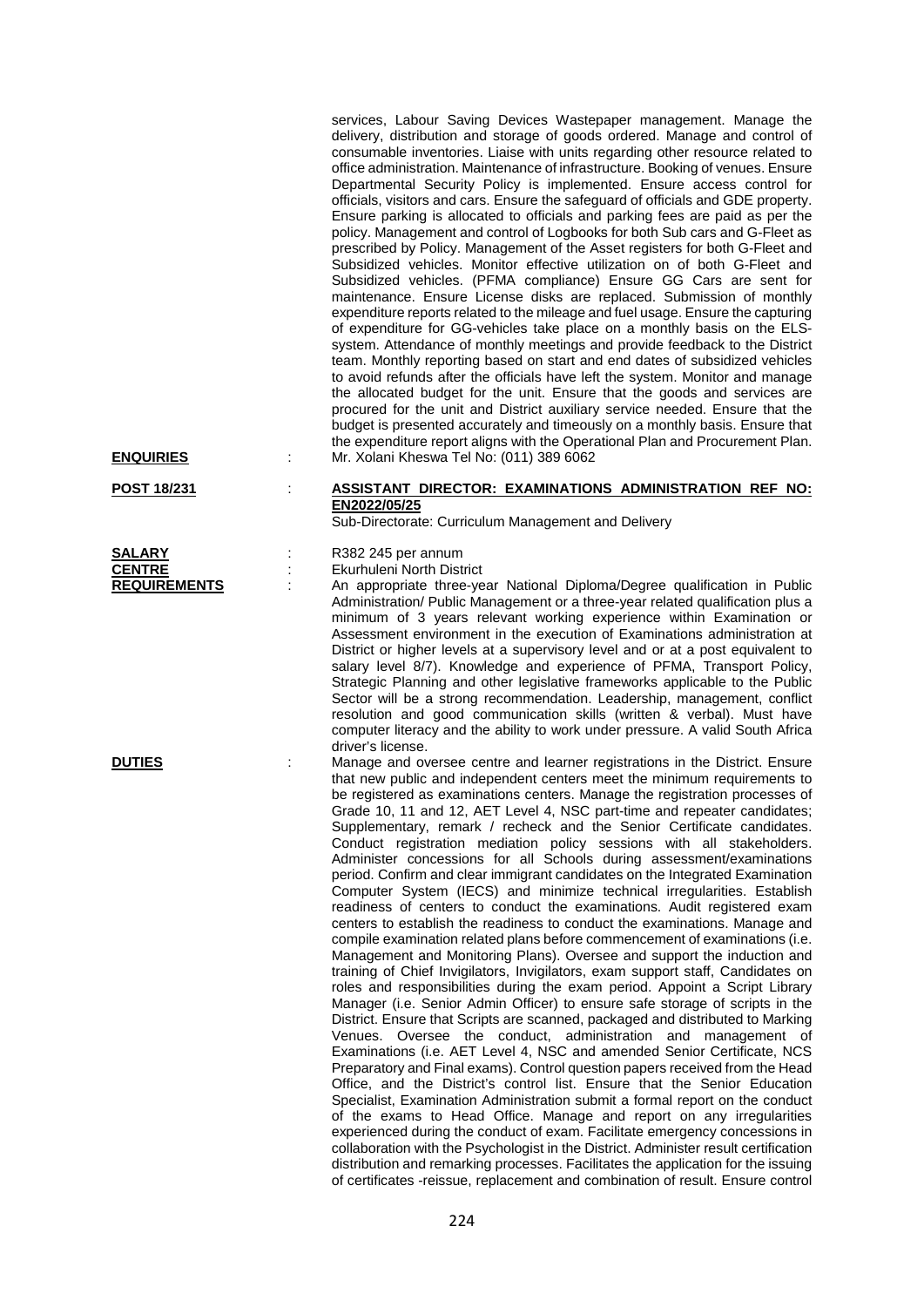|                                                                        |   | and collect certificates for external clients (Public). Attend to queries from the<br>public regarding registration, results and certification. To coordinate and<br>monitor the budget, resources and overall management of the unit. General<br>supervision of employees and manage performance. Draft the overtime budget<br>of the unit and ensure approval. Collaborate with other Business Units on exam<br>related issues.                                                                                                                                                                                                                                                                                                                                                                                                                                                                                                                                                                                                                                                                                                                     |
|------------------------------------------------------------------------|---|-------------------------------------------------------------------------------------------------------------------------------------------------------------------------------------------------------------------------------------------------------------------------------------------------------------------------------------------------------------------------------------------------------------------------------------------------------------------------------------------------------------------------------------------------------------------------------------------------------------------------------------------------------------------------------------------------------------------------------------------------------------------------------------------------------------------------------------------------------------------------------------------------------------------------------------------------------------------------------------------------------------------------------------------------------------------------------------------------------------------------------------------------------|
| <b>ENQUIRIES</b>                                                       |   | Ms Emily Mochela Tel No: 011 746 8190 (EN)                                                                                                                                                                                                                                                                                                                                                                                                                                                                                                                                                                                                                                                                                                                                                                                                                                                                                                                                                                                                                                                                                                            |
| <b>POST 18/232</b>                                                     | ÷ | <b>ASSISTANT DIRECTOR: TRANSPORT MESSAGING SERVICES REF NO:</b><br>HO2022/05/26<br>Directorate: Auxiliary Services and Fleet Management                                                                                                                                                                                                                                                                                                                                                                                                                                                                                                                                                                                                                                                                                                                                                                                                                                                                                                                                                                                                               |
| <b>SALARY</b><br><b>CENTRE</b><br><b>REQUIREMENTS</b><br><b>DUTIES</b> |   | R382 245 per annum<br>Head Office, Johannesburg<br>An appropriate recognized three-years National Diploma or Degree in Public<br>Administration/Public Management/Records and Archives Management/<br>Transport Management or related three-year qualification plus a minimum of 3<br>years relevant working experience in Transport messaging services, Fleet or<br>Records management services at a supervisory level and or at a post<br>equivalent to salary level 8/7). Knowledge of PFA, Transport policies, Public<br>Act Regulations, Supply Chain Management policies, Memorandum of<br>Understanding and Batho Pele Principles. Good interpersonal skills,<br>communication skills (verbal and written), Supervisor skills, Report-writing,<br>Time management skills, Organising skills and Analytical skills, Computer<br>Literacy (Ms Word, Excel, PowerPoint, and Outlook). Candidate must be in<br>possession of a driver's licence (manual). Ability to lead work in a team as well<br>as alone. Ability to work under pressure and meet deadlines.<br>Ensure the allocation of Drivers / messengers to the relevant unit. Verify and |
|                                                                        |   | approve the driver/messaging requests in accordance with relevant<br>procedures or guidelines. Compile and consolidate monthly reports for the sub-<br>directorate. Ensure accident reports are completed accordingly and make<br>follow-ups on progress. Implement the cost-control measures in line with the<br>PFMA, Treasury Regulations and other internal budget-control policies in<br>respect of official. Ensure the provision of driving support services. Monitor and<br>oversee shuttle service and transportation of materials/equipment's to the<br>relevant destinations. Organize, plan, control, and report operational activities.<br>Develop work schedules according to workloads. Certify and sign all register<br>books on a weekly basis. Ensure that all full register books are submitted to at<br>records management for filing. Ensure provision of messenger support<br>services within the Department. Ensure the effective, efficient, and economic<br>utilisation of allocated resources. Ensure that Performance Management<br>System is executed.                                                                    |
| <b>ENQUIRIES</b>                                                       |   | Mr Robert Mudau Tel No. 011 843 6898                                                                                                                                                                                                                                                                                                                                                                                                                                                                                                                                                                                                                                                                                                                                                                                                                                                                                                                                                                                                                                                                                                                  |
| POST 18/233                                                            |   | <b>ASSISTANT DIRECTOR: AUXILIARY SUPPORT SERVICES REF NO:</b><br>HO2022/05/27 (X2 POSTS)<br>Directorate: Auxiliary Services and Fleet Management                                                                                                                                                                                                                                                                                                                                                                                                                                                                                                                                                                                                                                                                                                                                                                                                                                                                                                                                                                                                      |
| <b>SALARY</b><br><b>CENTRE</b><br><b>REQUIREMENTS</b>                  |   | R382 245 per annum<br>Head Office, Johannesburg<br>An appropriate recognized three- year National Diploma or Degree in Public<br>Administration /Public Management/Logistic Management/ Supply Chain<br>Management/ or related three- year qualification plus a minimum of 3 years<br>relevant working experience in Auxiliary Support Services or provision of<br>Admin Support at a supervisory level and or at a post equivalent to salary level<br>8/7) Knowledge of PFMA, Supply Chain Management Policies, Knowledge of<br>Public Service Act and Regulations, Occupational Health and Safety, Auxiliary<br>Support Services policies and procedures, Understand the Batho Pele<br>Principles. A valid driver's license, Supervisory skills, Communication skills<br>(verbal and written), Good interpersonal skills, Problem-solving skills,<br>organising skills, Report writing skill, administrative skills; Time Management<br>skills, Analytical skills; Financial Management skills, Computer Literacy (Ms<br>Word, Excel, Outlook, and Power Point and Outlook). Ability to work under<br>pressure and meet deadlines.                  |
| <b>DUTIES</b>                                                          |   | Ensure the provision of the cleaning and general assistance services. Provide<br>inputs in the compilation of hygiene services contracts. Supervise and ensure<br>preparation of inventory management for cleaning material. Monitor & resolve                                                                                                                                                                                                                                                                                                                                                                                                                                                                                                                                                                                                                                                                                                                                                                                                                                                                                                        |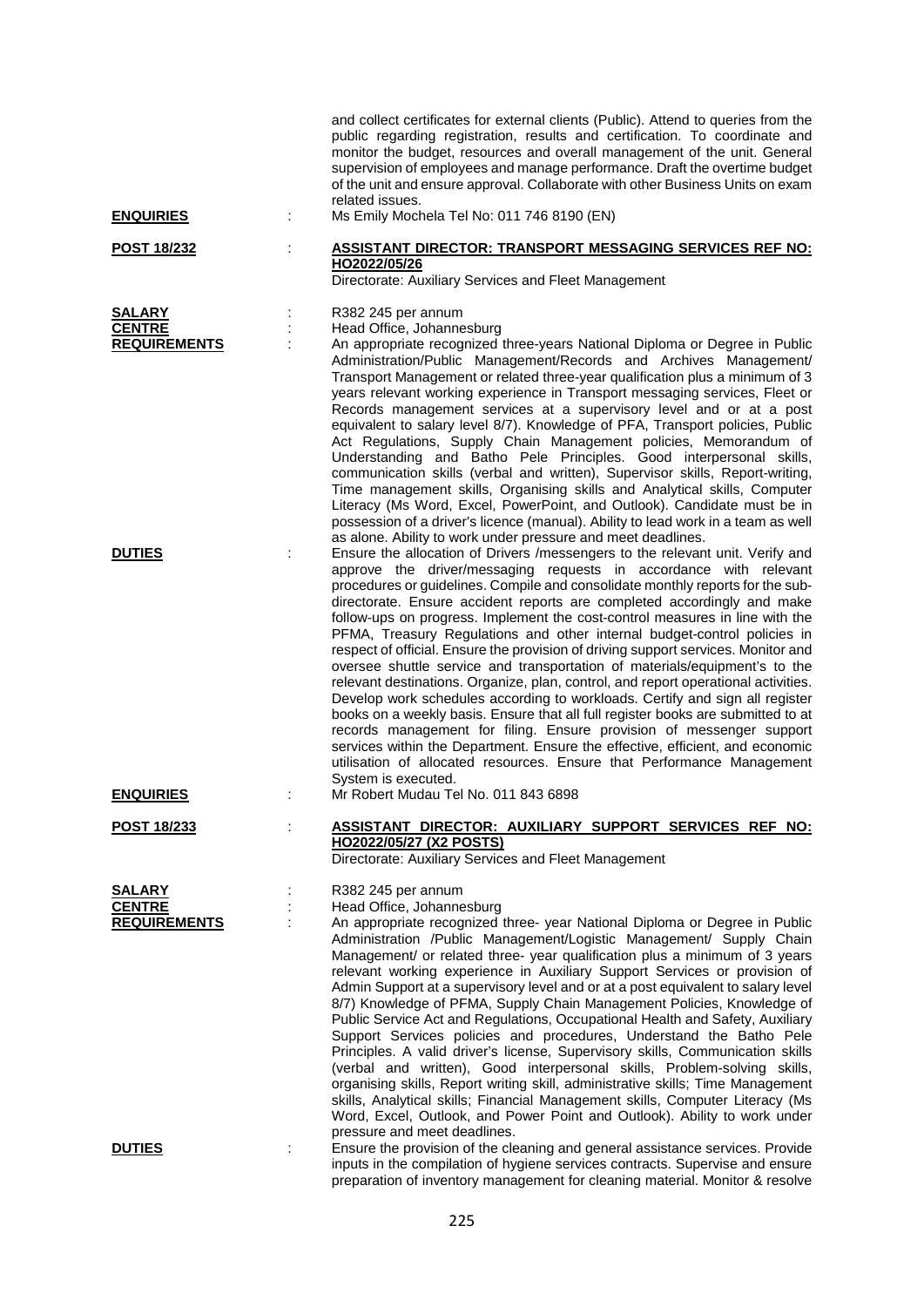|                     |   | queries related to general cleaning e.g., hygiene services. Manage and ensure<br>that spot check is conducted on a weekly basis. Manage the delivery and<br>storage of goods ordered. Ensure Compliance to Occupational Health and<br>Safety Policy and Procedure within GDE. Ensure efficient and effective clean<br>working environment. Compile monthly /quarterly reports. Supervise and<br>provide administrative support services to the Business Unit. Report on the<br>number of goods and services received on a quarterly basis. Provide inputs in<br>the compilation of the budget, audit, and financial functions, and monitor<br>expenditure and resources. Quality assures submissions on procurement of<br>goods and services for the Unit. Monitor and report redundant/ stolen assets<br>to the relevant Unit. Coordinate and ensure the provision of activities within the<br>Unit, e.g. stationery, travel claim forms and other requests. Facilitate<br>implementation of Auxiliary Support Service policy within GDE. Ensure that<br>Performance Management System is executed. Ensure the effective, efficient,<br>and economic utilization of allocated resources.                                                                                                                                                                                                                                                                                                                                                                                                                                                                                                                                                                                                                                                                                                                                                                                                                                                                                                                                                                                                                                                                                                                                                                                                                                                                                                                                                                                                              |
|---------------------|---|--------------------------------------------------------------------------------------------------------------------------------------------------------------------------------------------------------------------------------------------------------------------------------------------------------------------------------------------------------------------------------------------------------------------------------------------------------------------------------------------------------------------------------------------------------------------------------------------------------------------------------------------------------------------------------------------------------------------------------------------------------------------------------------------------------------------------------------------------------------------------------------------------------------------------------------------------------------------------------------------------------------------------------------------------------------------------------------------------------------------------------------------------------------------------------------------------------------------------------------------------------------------------------------------------------------------------------------------------------------------------------------------------------------------------------------------------------------------------------------------------------------------------------------------------------------------------------------------------------------------------------------------------------------------------------------------------------------------------------------------------------------------------------------------------------------------------------------------------------------------------------------------------------------------------------------------------------------------------------------------------------------------------------------------------------------------------------------------------------------------------------------------------------------------------------------------------------------------------------------------------------------------------------------------------------------------------------------------------------------------------------------------------------------------------------------------------------------------------------------------------------------------------------------------------------------------------------------------------------|
| <b>ENQUIRIES</b>    | ÷ | Mr Joe Mokhosi Tel No. 011 355 0761                                                                                                                                                                                                                                                                                                                                                                                                                                                                                                                                                                                                                                                                                                                                                                                                                                                                                                                                                                                                                                                                                                                                                                                                                                                                                                                                                                                                                                                                                                                                                                                                                                                                                                                                                                                                                                                                                                                                                                                                                                                                                                                                                                                                                                                                                                                                                                                                                                                                                                                                                                    |
| <b>POST 18/234</b>  |   | <b>ASSISTANT DIRECTOR: PROVISIONING AND ADMIN FOR INSTITUTION</b><br><b>REF NO: GW2022/05/28</b><br>Sub-Directorate: Finance and Administration                                                                                                                                                                                                                                                                                                                                                                                                                                                                                                                                                                                                                                                                                                                                                                                                                                                                                                                                                                                                                                                                                                                                                                                                                                                                                                                                                                                                                                                                                                                                                                                                                                                                                                                                                                                                                                                                                                                                                                                                                                                                                                                                                                                                                                                                                                                                                                                                                                                        |
| <b>SALARY</b>       |   | R382 245 per annum                                                                                                                                                                                                                                                                                                                                                                                                                                                                                                                                                                                                                                                                                                                                                                                                                                                                                                                                                                                                                                                                                                                                                                                                                                                                                                                                                                                                                                                                                                                                                                                                                                                                                                                                                                                                                                                                                                                                                                                                                                                                                                                                                                                                                                                                                                                                                                                                                                                                                                                                                                                     |
| <b>CENTRE</b>       |   | <b>Gauteng West District</b>                                                                                                                                                                                                                                                                                                                                                                                                                                                                                                                                                                                                                                                                                                                                                                                                                                                                                                                                                                                                                                                                                                                                                                                                                                                                                                                                                                                                                                                                                                                                                                                                                                                                                                                                                                                                                                                                                                                                                                                                                                                                                                                                                                                                                                                                                                                                                                                                                                                                                                                                                                           |
| <b>REQUIREMENTS</b> |   | An appropriate three-year National Diploma/Degree qualification in Financial<br>Management, Accounting, Public Finance, Cost and Management Accounting<br>or related three-year qualification plus a minimum of 3 years relevant working<br>experience in the financial management environment at a supervisory level and<br>or at a post equivalent to salary level 8/7). Procurement directives (Supply<br>chain management manual). Treasury Regulations, PFMA and SASA.<br>Administration procedures relating to specific working environment, including<br>norms and standards for school funding. Planning and organizing, Computer<br>literacy, Client service, Compilation of Management reports, Interpersonal<br>relations, Problem Solving, to maintain discipline in resolving conflict, Ability to<br>perform ad-hoc task. Knowledge of PMDS process. Ability to communicate with<br>team members. Valid driver's license.                                                                                                                                                                                                                                                                                                                                                                                                                                                                                                                                                                                                                                                                                                                                                                                                                                                                                                                                                                                                                                                                                                                                                                                                                                                                                                                                                                                                                                                                                                                                                                                                                                                                |
| <b>DUTIES</b>       |   | Ensure effective financial management in all schools (POS, LSEN &<br>Subsidized. Independent schools). Implement SASA, Independent Schools<br>Regulations, DBE Circulars (M1, M3, M4) and other relevant finance prescripts<br>and ensure compliance by schools thereof. Ensure that schools possess<br>effective control systems and approved finance policies and guidelines. Ensure<br>effective maintenance of financial records by Institutions and data through<br>utilization of financial management systems and/or other Third-Party Systems.<br>Monitor all funds received and spent by the Institutions (e.g. grants, school<br>fees, donations, fund raising, and any other revenue generated by schools).<br>Coordinate and conduct financial management training and workshop sessions<br>to all respective Institutions. Conduct inspections and advise schools on<br>financial management matters. Ensure submission of financial statements by<br>schools in accordance with regulated timeframes. Coordinate and facilitate the<br>preparation, collection and analysis of reports (i.e. monthly expenditure reports,<br>bank reconciliation statement from schools and relevant internal reports).<br>Provide support to schools with the breakdown of transfer of subsidies and<br>related revenues. Ensure the reconciliation of budget vs payments as per final<br>resource allocation. Coordinate and facilitate the receipt and distribution of<br>Statement of Payments made to schools in relation to subsidies. Implement<br>Circular 45 of 2003, Public Benefit Organizations, and School Fee Exemption<br>in schools. Ensure monitoring of all public schools' Municipal and Eskom<br>accounts. Coordinate and facilitate the submission of monthly reconciliations<br>for section 21 schools' municipal payments to Head Office. Ensure intervention<br>on schools' non-compliance to municipal obligations (e.g. arrangement of<br>payment plan with Municipality). Ensure compliance in terms of asset<br>management process at Public Schools within the District. Ensure compliance<br>at schools with regards to asset management prescripts (i.e. policy, processes,<br>and procedures) of the Department. Coordinate ordering of school furniture<br>(i.e. learner furniture, ICT and other related assets). Ensure effective<br>maintenance of Theft and Loss Register by schools and conducting of<br>stocktaking by schools and provide report thereof. Ensure the effective,<br>efficient and economic utilization of allocated resources. Compile and submit |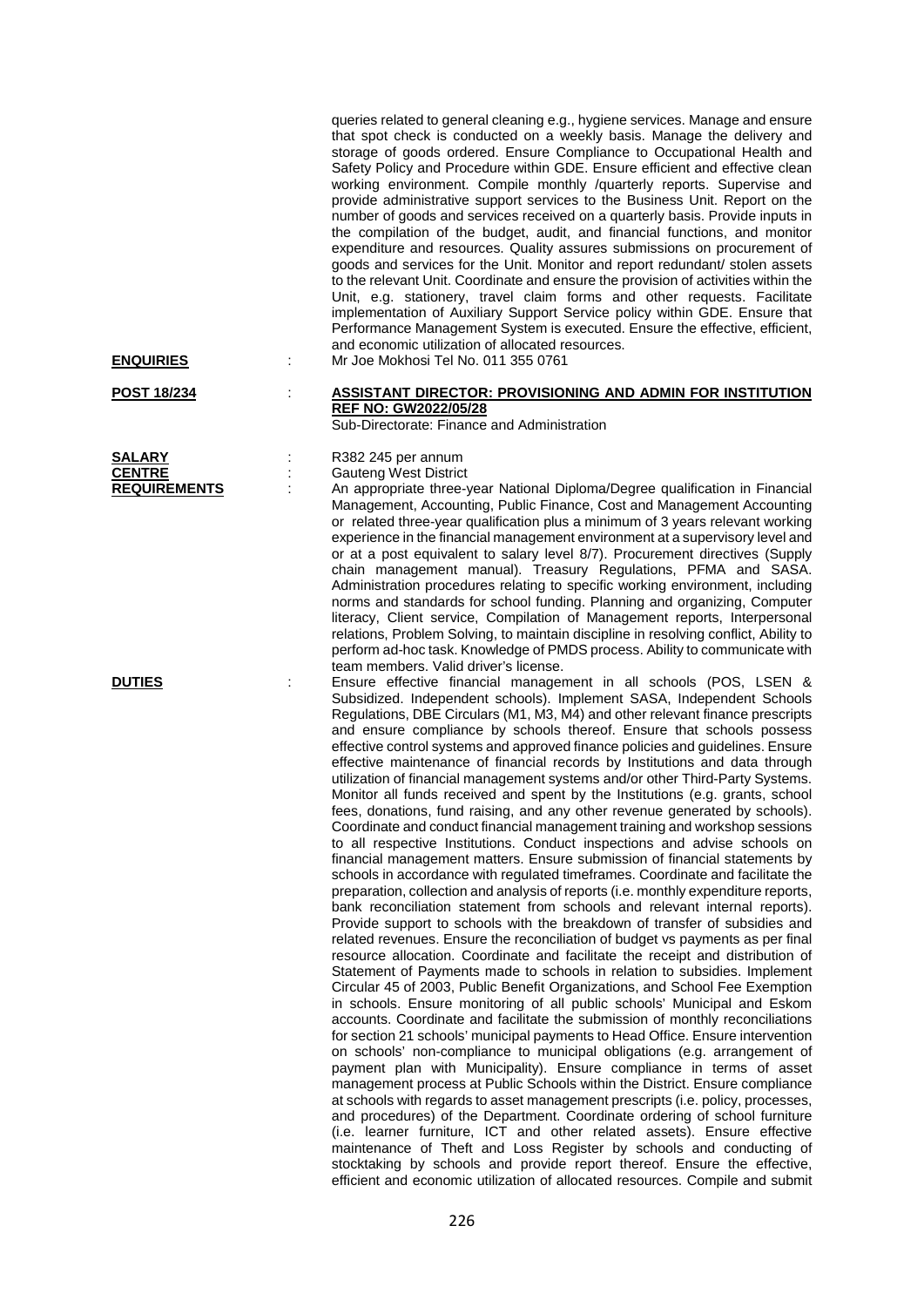| <b>ENQUIRIES</b>                                      | ÷ | Job Descriptions, Performance Agreements, Assessments, and Performance<br>Development Plan for staff. Supervise the staff.<br>Ms Louisa Dhlamini Tel No. 011 660 4581                                                                                                                                                                                                                                                                                                                                                                                                                                                                                                                                                                                                                                                                                                                                                                                                                                                                                                                                                                                                                                                                                                                                                                                                                                                                                                                                                                                                                                                                                                                                                                                                                                                                                                                                    |
|-------------------------------------------------------|---|----------------------------------------------------------------------------------------------------------------------------------------------------------------------------------------------------------------------------------------------------------------------------------------------------------------------------------------------------------------------------------------------------------------------------------------------------------------------------------------------------------------------------------------------------------------------------------------------------------------------------------------------------------------------------------------------------------------------------------------------------------------------------------------------------------------------------------------------------------------------------------------------------------------------------------------------------------------------------------------------------------------------------------------------------------------------------------------------------------------------------------------------------------------------------------------------------------------------------------------------------------------------------------------------------------------------------------------------------------------------------------------------------------------------------------------------------------------------------------------------------------------------------------------------------------------------------------------------------------------------------------------------------------------------------------------------------------------------------------------------------------------------------------------------------------------------------------------------------------------------------------------------------------|
| <u>POST 18/235</u>                                    |   | ASSISTANT DIRECTOR: IT SERVICE LEVEL MANAGEMENT REF NO:<br>HO2022/05/29                                                                                                                                                                                                                                                                                                                                                                                                                                                                                                                                                                                                                                                                                                                                                                                                                                                                                                                                                                                                                                                                                                                                                                                                                                                                                                                                                                                                                                                                                                                                                                                                                                                                                                                                                                                                                                  |
|                                                       |   | Directorate: Information Technology Service Management                                                                                                                                                                                                                                                                                                                                                                                                                                                                                                                                                                                                                                                                                                                                                                                                                                                                                                                                                                                                                                                                                                                                                                                                                                                                                                                                                                                                                                                                                                                                                                                                                                                                                                                                                                                                                                                   |
| <b>SALARY</b><br><b>CENTRE</b><br><b>REQUIREMENTS</b> |   | R382 245 per annum<br>Head Office, Johannesburg<br>An appropriate three-year National Diploma in Information Technology or<br>related three-year qualification plus 3 years extensive experience in an ICT<br>operational customer service environment. ITIL Foundations Certificate will be<br>an added advantage. Experience of COBIT standards and/or certificate is a<br>pre-requisite. Extensive knowledge of how Government systems work will be<br>an added advantage. Valid unendorsed driver's license. Ability to work under<br>pressure. Good verbal and written communication skills. Service delivery<br>innovation skills. Client orientation and customer focused. Ability to take<br>initiative and make decisions. Ability to analyse and develop reports for<br>presentation to senior management.                                                                                                                                                                                                                                                                                                                                                                                                                                                                                                                                                                                                                                                                                                                                                                                                                                                                                                                                                                                                                                                                                     |
| <b>DUTIES</b>                                         |   | Develop, implement, monitor and report on the underpinning contracts with<br>external service provider, report on the SLAs with IT users, Service Level<br>Agreements, Operational level Agreements, and Underpinning Contracts.<br>Implement SIP from Service Level Agreements, Operational level Agreements<br>and Underpinning Contracts. Review SLAs and service scope against business<br>requirements and make recommendations for improvements. Ensure<br>compliance of IT policies, procedures, processes and standards. Arrange SLM<br>and IT meetings with different stakeholders. Prepare and provide IT SLM<br>Weekly, monthly, quarterly and unexpected reports. Liaise with business all the<br>time on services interruptions. Align incident processing and handling with<br>overall service level. Provide the development of action plan for service<br>breaches identified by business in service level reviews. Perform regular audit<br>of incidents to manage trends analysis. Participate in business requirements<br>for design and implementation of new services. Check that IT services meets<br>required services levels. Ensure major incidents are reported and resolved to<br>minimize business impact. Identify and manage poor performance and address<br>effectively to improve team performance. Guide, train and advice staff on all<br>financial administration services to enhance the correct implementation of<br>policies and practices. Compile and submit work plan, performance<br>development plan, job description and performance agreements of staff.<br>Ensure staff is kept abreast of all new prescripts and policies. Provide input in<br>terms of the compilation of Unit's Budget and monitoring thereof. Prepare<br>submissions, letters and internal memorandums. Knowledge of IT processes<br>Development and maintenance of service catalogue. |
| <b>ENQUIRIES</b>                                      | ÷ | Ms Hellen Kganyago Tel No. 011 843 6693.                                                                                                                                                                                                                                                                                                                                                                                                                                                                                                                                                                                                                                                                                                                                                                                                                                                                                                                                                                                                                                                                                                                                                                                                                                                                                                                                                                                                                                                                                                                                                                                                                                                                                                                                                                                                                                                                 |
| <u>POST 18/236</u>                                    |   | ASSISTANT DIRECTOR: SECURITY SERVICES & SAFE SCHOOL<br><b>MANAGEMENT (X2 POSTS)</b><br>Directorate: Security Services & Safe School Management                                                                                                                                                                                                                                                                                                                                                                                                                                                                                                                                                                                                                                                                                                                                                                                                                                                                                                                                                                                                                                                                                                                                                                                                                                                                                                                                                                                                                                                                                                                                                                                                                                                                                                                                                           |
| <u>SALARY</u><br><b>CENTRE</b>                        |   | R382 245 per annum<br>Johannesburg Central District Ref No: JC2022/05/30<br>Johannesburg North District Ref No: JN2022/05/31                                                                                                                                                                                                                                                                                                                                                                                                                                                                                                                                                                                                                                                                                                                                                                                                                                                                                                                                                                                                                                                                                                                                                                                                                                                                                                                                                                                                                                                                                                                                                                                                                                                                                                                                                                             |
| <b>REQUIREMENTS</b>                                   |   | An appropriate three-year National Diploma/Degree qualification (NQF Level<br>6/7) in Safety Management/ Security Risk Management Disaster Management/<br>Environmental Management or three-year related qualification plus a minimum<br>of three years' relevant experience in Safety Management Environment at a<br>supervisory level and or at a post equivalent to salary level 8/7). Experience in<br>(PSIRA) Public Security Industrial Regulatory Authority registration with a<br>Grade "A/B" will be an added advantage. Knowledge of Public Service Act and<br>Regulations, Employment Equity Act, Occupational Health and Safety Act,<br>South African Schools Act, Labour Relations Act, Protection of Childers Act<br>and Workplace Ethics. Excellent communication (verbal & written),<br>Investigation and Incident Management skills. Good interpersonal relation<br>skills. Computer literacy, Planning and Organising, Analytical, Conflict<br>Management, Report writing, Problem Solving, Facilitation and Presentation<br>skills. A valid South Africa driver's license.                                                                                                                                                                                                                                                                                                                                                                                                                                                                                                                                                                                                                                                                                                                                                                                                            |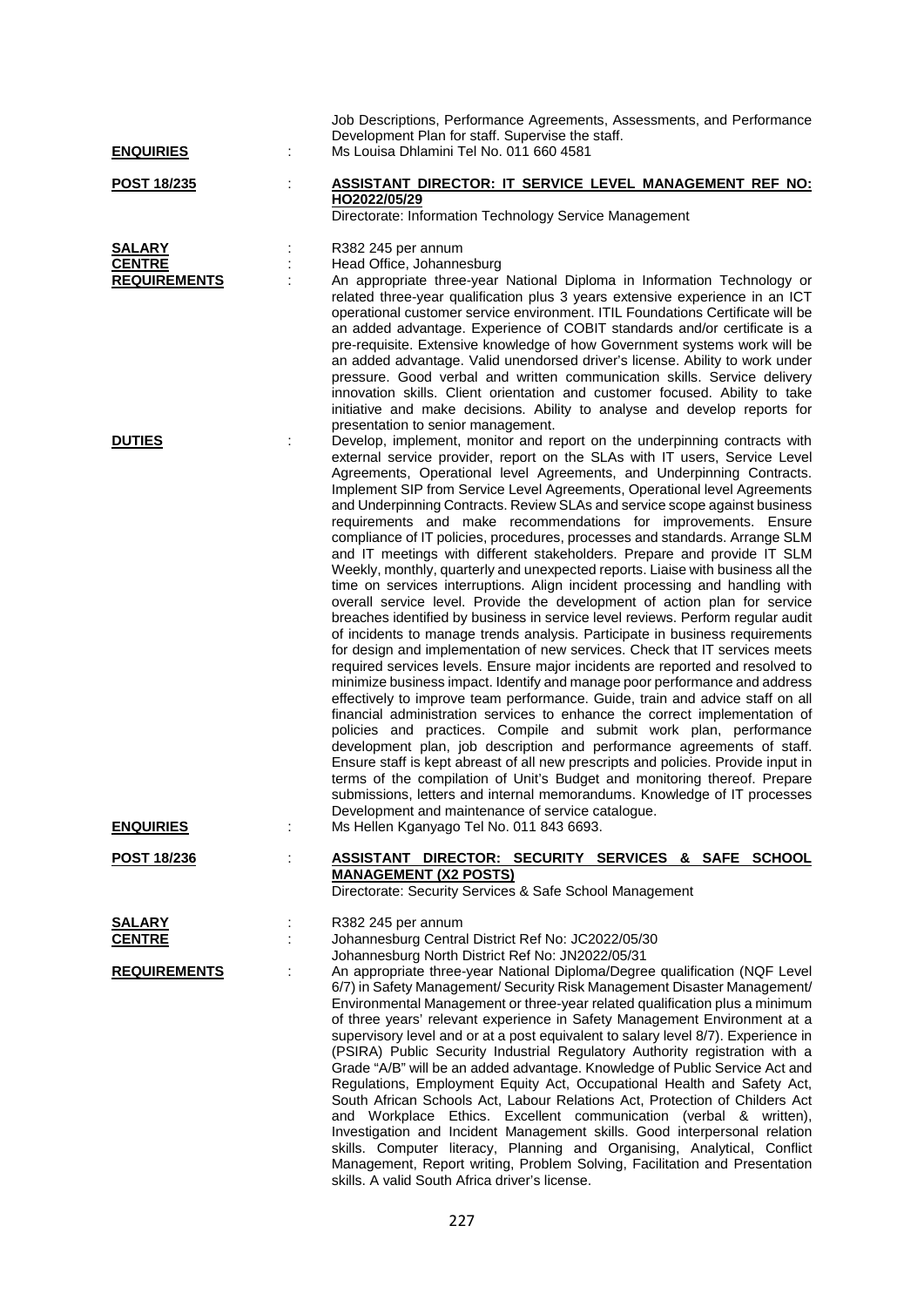|   | Develop Occupational Health and Safety measures and monitor compliance<br>protocols by schools. Coordinate the establishment and appointment of an<br>Occupational Health and Safety Committee at schools. Develop safety and<br>security emergency plans and conduct awareness at schools such as<br>emergency evacuation drills. Ensure that schools conduct safety audits using<br>the provided OHS audit tools. Liaise with Infrastructure Management<br>directorate in prioritization and fixing of occupational hazards and defects<br>whenever they are detected. Coordinate the establishment and administration<br>of the Safety and Security Unit in the districts. Present Hazard Identification<br>and Risk Assessment recommendations and mitigation plans and strategies to<br>regional and provincial Safety Committee. Coordinate campaigns that<br>advocate and aim at addressing social ills impacting on teaching and learning<br>at schools. Coordinate the presentation of security and safety awareness and<br>challenges at schools within the responsible district. Ensure that safety<br>awareness posters are distributed at schools. Coordinate the Rehabilitation<br>programme for learners that are in conflict with the law. Coordinate linking of<br>schools to their responsible psychologists and social workers within the district<br>i.e. SANCA, FBO in order to initiate rehabilitation of distressed learners. Ensure<br>that schools implement the approved School Safety Policy Exemplar of 2012.<br>Ensure that schools are linked to their local SAPS stations within the district.<br>Ensure that schools comply with and customize their safety in line with the<br>recommended COVID-19 safety protocols. Supervision of Staff. Ensure that<br>staff are trained, developed and assessed in line with the PMDS policy to be<br>able to deliver work of the required standard efficiently and effectively. |
|---|--------------------------------------------------------------------------------------------------------------------------------------------------------------------------------------------------------------------------------------------------------------------------------------------------------------------------------------------------------------------------------------------------------------------------------------------------------------------------------------------------------------------------------------------------------------------------------------------------------------------------------------------------------------------------------------------------------------------------------------------------------------------------------------------------------------------------------------------------------------------------------------------------------------------------------------------------------------------------------------------------------------------------------------------------------------------------------------------------------------------------------------------------------------------------------------------------------------------------------------------------------------------------------------------------------------------------------------------------------------------------------------------------------------------------------------------------------------------------------------------------------------------------------------------------------------------------------------------------------------------------------------------------------------------------------------------------------------------------------------------------------------------------------------------------------------------------------------------------------------------------------------------------------------------------------------------------------|
|   | Mr Linda Mabutho Tel No: (011) 983 2231(JC)<br>Ms. Nelisiwe Mashazi Tel No: (011) 694 9411. (JN)                                                                                                                                                                                                                                                                                                                                                                                                                                                                                                                                                                                                                                                                                                                                                                                                                                                                                                                                                                                                                                                                                                                                                                                                                                                                                                                                                                                                                                                                                                                                                                                                                                                                                                                                                                                                                                                       |
| t | ASSISTANT DIRECTOR: MANAGEMENT ACCOUNTING REF<br>NO:<br>HO2022/05/34<br>Directorate: Management Accounting                                                                                                                                                                                                                                                                                                                                                                                                                                                                                                                                                                                                                                                                                                                                                                                                                                                                                                                                                                                                                                                                                                                                                                                                                                                                                                                                                                                                                                                                                                                                                                                                                                                                                                                                                                                                                                             |
|   | R382 245 per annum                                                                                                                                                                                                                                                                                                                                                                                                                                                                                                                                                                                                                                                                                                                                                                                                                                                                                                                                                                                                                                                                                                                                                                                                                                                                                                                                                                                                                                                                                                                                                                                                                                                                                                                                                                                                                                                                                                                                     |
|   | <b>Head Office</b>                                                                                                                                                                                                                                                                                                                                                                                                                                                                                                                                                                                                                                                                                                                                                                                                                                                                                                                                                                                                                                                                                                                                                                                                                                                                                                                                                                                                                                                                                                                                                                                                                                                                                                                                                                                                                                                                                                                                     |
|   | An appropriate 3-year National Diploma/Degree qualification in Financial<br>Management/Accounting/ Cost and Management Accounting plus a minimum<br>of 3 years relevant working experience in the financial management<br>environment at a supervisory level and or at a post equivalent to salary level<br>8/7). Knowledge of Legislative Frameworks (Public Finance Management Act,<br>and Treasury Regulations. Financial Circulars, Government<br>budget,<br>expenditure process and Reporting Procedures. Computer<br>literacy,<br>Communication Skills, Project Management, Interpersonal relations,<br>Presentation skills, Analytical skills Financial Management skills and Report<br>writing and minutes taking skills.                                                                                                                                                                                                                                                                                                                                                                                                                                                                                                                                                                                                                                                                                                                                                                                                                                                                                                                                                                                                                                                                                                                                                                                                                      |
|   | Coordinate and facilitate budget management services in relation to the<br>original, adjustment and year-end shiftings and virement budget. Coordinate<br>the preparation and costing of operational plans as per applicable prescripts.<br>Ensure that cash flow projections and procurement plans are prepared and<br>aligned to the indicative allocation. Ensure that budget shifts requests are in<br>accordance with Departmental policies, Treasury circulars and budget<br>allocations. Provide advice and guidance during budget preparation of the<br>department as per PFMA and applicable legislation. Coordinate the<br>consolidation and compilation of the departmental cash flow projections (IYM)<br>submissions in line with PFMA, Treasury Guidelines and Circulars. Coordinate<br>the verification and submission of requisition forms (RLSO1). Submit monthly<br>and year end accruals and commitments. Manage the analysis of expenditure<br>and clearing of misallocations. Provide advice and support to responsibility<br>managers on remedial measures to prevent over or under spending, and<br>expenditure management related prescripts. Provide inputs on drafting and<br>maintenance of expenditure management policies, circulars, etc. Maintain<br>stakeholder relationships. Ensure that expenditure is in line with the operational<br>plan and allocated budget. Provide inputs on drafting and maintenance of<br>finance policies, processes and procedures, etc. Ensure the compilation of<br>management reports in terms of the PFMA and Treasury Regulations. Ensure<br>that all documents are filed for record-keeping and audit purpose. Provide<br>inputs on audit queries to be resolved and reported. Ensure effective and<br>efficient management of allocated financial, physical and human resources<br>Provide inputs in terms of the compilation of sub-component's budget. Compile                  |
|   |                                                                                                                                                                                                                                                                                                                                                                                                                                                                                                                                                                                                                                                                                                                                                                                                                                                                                                                                                                                                                                                                                                                                                                                                                                                                                                                                                                                                                                                                                                                                                                                                                                                                                                                                                                                                                                                                                                                                                        |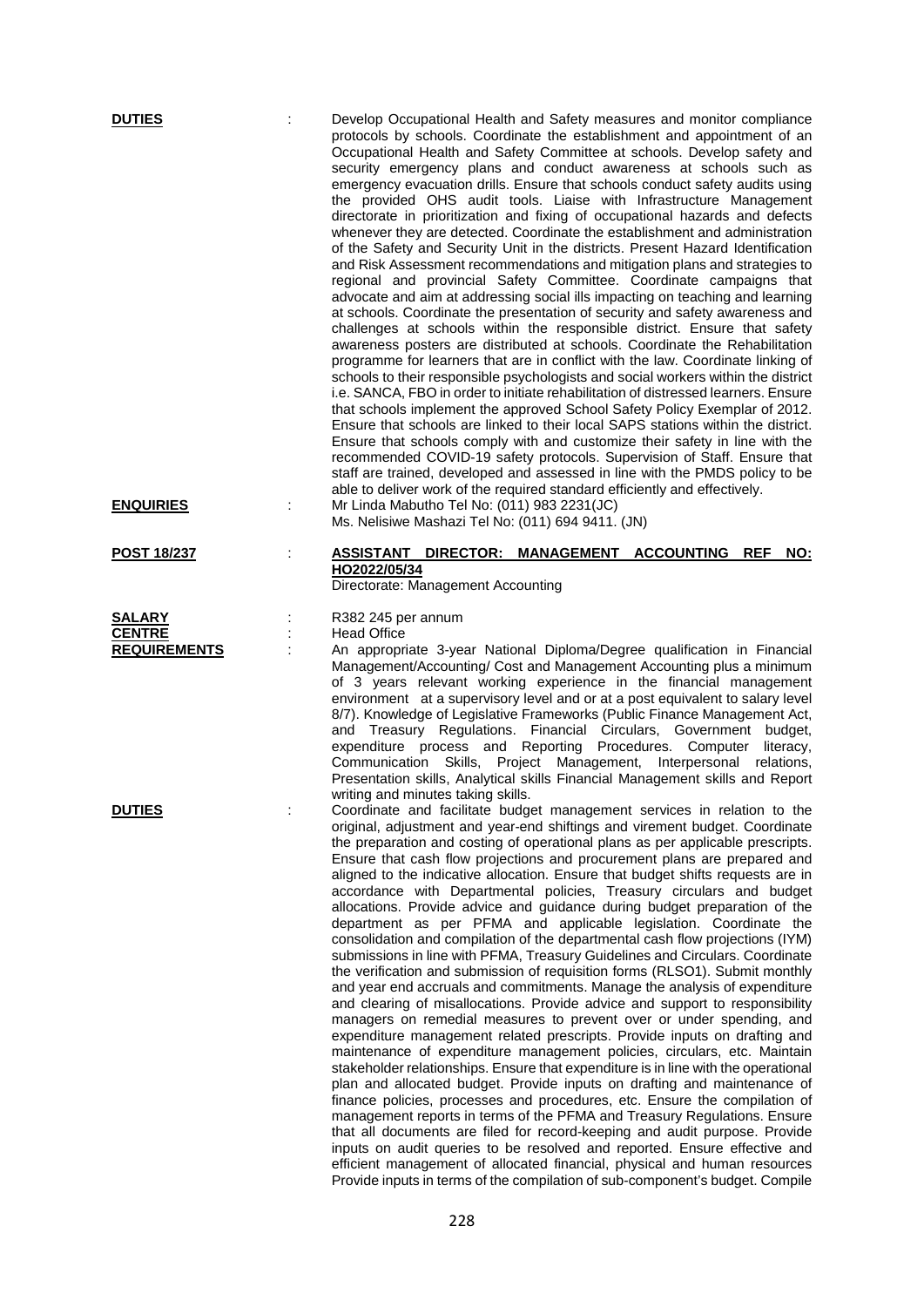| <b>ENQUIRIES</b>                                      |   | and submit job descriptions, performance agreements, assessments, and<br>performance development plan for staff.<br>Ms Matshediso Kobe Tel No: 011 355 0033                                                                                                                                                                                                                                                                                                                                                                                                                                                                                                                                                                                                                                                                                                                                                                                                                                                                                                                                                                                                                                                                                                                                                                                                                                                                                                                                                                                                                                                                                                                                                                                                                                                        |
|-------------------------------------------------------|---|--------------------------------------------------------------------------------------------------------------------------------------------------------------------------------------------------------------------------------------------------------------------------------------------------------------------------------------------------------------------------------------------------------------------------------------------------------------------------------------------------------------------------------------------------------------------------------------------------------------------------------------------------------------------------------------------------------------------------------------------------------------------------------------------------------------------------------------------------------------------------------------------------------------------------------------------------------------------------------------------------------------------------------------------------------------------------------------------------------------------------------------------------------------------------------------------------------------------------------------------------------------------------------------------------------------------------------------------------------------------------------------------------------------------------------------------------------------------------------------------------------------------------------------------------------------------------------------------------------------------------------------------------------------------------------------------------------------------------------------------------------------------------------------------------------------------|
| <b>POST 18/238</b>                                    | t | <b>ASSISTANT DIRECTOR REF NO: HO2022/05/38 (X5 POSTS)</b><br>Directorate: Anti-corruption Ethics & Integrity Management                                                                                                                                                                                                                                                                                                                                                                                                                                                                                                                                                                                                                                                                                                                                                                                                                                                                                                                                                                                                                                                                                                                                                                                                                                                                                                                                                                                                                                                                                                                                                                                                                                                                                            |
| <b>SALARY</b><br><b>CENTRE</b><br><b>REQUIREMENTS</b> |   | R382 254 per annum<br>Head Office, Johannesburg<br>An appropriate three-year National Diploma/ Degree (NQF 6/7) qualification in<br>Accounting/Auditing/Investigations/Ethics/Integrity Management) or three-year<br>related qualification plus a minimum of 3 years' relevant working experience<br>in the Investigations/Auditing/Ethics/Anti-Corruption environment at a<br>supervisory level and or at a post equivalent to salary level 8/7). Knowledge of<br>Anti-Corruption, Ethics and Integrity Management Practices, Forensic<br>Investigations/Auditing, Standards for the Professional Practice of Internal<br>Auditing. General Recognised Accounting Principles, PFMA and Treasury<br>Regulations, MTEF budget compilation and analysis. Public Service Act and<br>Regulations, Policy development, South African Constitution, NQF Act.<br>Prevention and Combating of Corrupt Activities Act, PAIA and Protected<br>Disclosures' Act. Good verbal and written communication skills, Risk<br>Management, Stakeholder management, People and Conflict Management,<br>Research and analytical, Computer skills- MS Office (Word, Excel,<br>PowerPoint), Presentation and Facilitation, Project management, Change<br>management, financial management, Statistical and quantitative analysis. A<br>valid South Africa driver's license.                                                                                                                                                                                                                                                                                                                                                                                                                                                               |
| <b>DUTIES</b>                                         | ÷ | Implementation of anti-corruption, Ethics and Integrity Management strategies.<br>Assist in the compilation/ drafting of the departmental code of conduct.<br>Facilitate the combating, monitoring and reporting of potential conflicts by<br>officials while performing their duties. Draft letters memos on implementation<br>and recovery of loss of state property by the department. Coordinate the<br>promotion of sound ethics and integrity management. Collate and consolidate<br>documents to E-disclosure system to DPSA and ensure compliance thereof.<br>Maintenance of a gift register for all GDE officials. Conducting of Forensic<br>Audits. Conduct preliminary and detailed investigations into allegations of<br>maladministration, fraud, and corruption. Draft project plans for special projects<br>associated with ethics,<br>integrity,<br>and anti-corruption. Monitor the<br>implementation of remedial actions emanating from the forensic investigations.<br>Development of anti-corruption, integrity, and ethics legislative frameworks<br>(policies), procedures and guidelines for good governance. Develop and<br>review risk management strategies and policies in line with the provincial and<br>national ethics and integrity management frameworks. Conduct research and<br>develop new methodologies, strategies, procedures manual and best practices<br>relating to anti-corruption, ethics, and integrity management. Provide advice on<br>all anti-corruption, integrity, and ethics enquiries internally and to relevant<br>stakeholders. Supervision and Development of Staff. Ensure that staff are<br>assessed in line with their Performance Management and Development<br>System (performance development plans, job descriptions and performance<br>agreement). |
| <b>ENQUIRIES</b>                                      | ÷ | Mr William Makgabo Tel No: (011) 355 0269                                                                                                                                                                                                                                                                                                                                                                                                                                                                                                                                                                                                                                                                                                                                                                                                                                                                                                                                                                                                                                                                                                                                                                                                                                                                                                                                                                                                                                                                                                                                                                                                                                                                                                                                                                          |
| POST 18/239                                           |   | <b>ASSISTANT DIRECTOR: FINANCE MANAGEMENT REF NO: JN2022/05/39</b><br>Sub-directorate: Finance and Administration                                                                                                                                                                                                                                                                                                                                                                                                                                                                                                                                                                                                                                                                                                                                                                                                                                                                                                                                                                                                                                                                                                                                                                                                                                                                                                                                                                                                                                                                                                                                                                                                                                                                                                  |
| <b>SALARY</b><br><b>CENTRE</b><br><b>REQUIREMENTS</b> |   | R382 254 per annum<br>Johannesburg North District<br>An appropriate recognized three-year National Diploma/ Degree in Accounting,<br>Financial Management or relevant three-year qualification plus 3 years<br>relevant working experience at a supervisory level and or at a post equivalent<br>to salary level 8/7). Knowledge of PFMA, preferential procurement policy<br>framework, Treasury Regulations, public sector procurement and Supply<br>Chain Management. Knowledge of BAS (Basic Accounting System) &<br>PERSAL. Excellent communication skills. Computer literacy in Excel, Access,<br>Word and PowerPoint. A valid South Africa driver's license.                                                                                                                                                                                                                                                                                                                                                                                                                                                                                                                                                                                                                                                                                                                                                                                                                                                                                                                                                                                                                                                                                                                                                 |
| <b>DUTIES</b>                                         |   | Provide financial administration and procurement administration to the District<br>office. Maintain all the accounting records of the district. Assist with clearing of<br>accounts. Assist in the preparation and administration of district budget                                                                                                                                                                                                                                                                                                                                                                                                                                                                                                                                                                                                                                                                                                                                                                                                                                                                                                                                                                                                                                                                                                                                                                                                                                                                                                                                                                                                                                                                                                                                                               |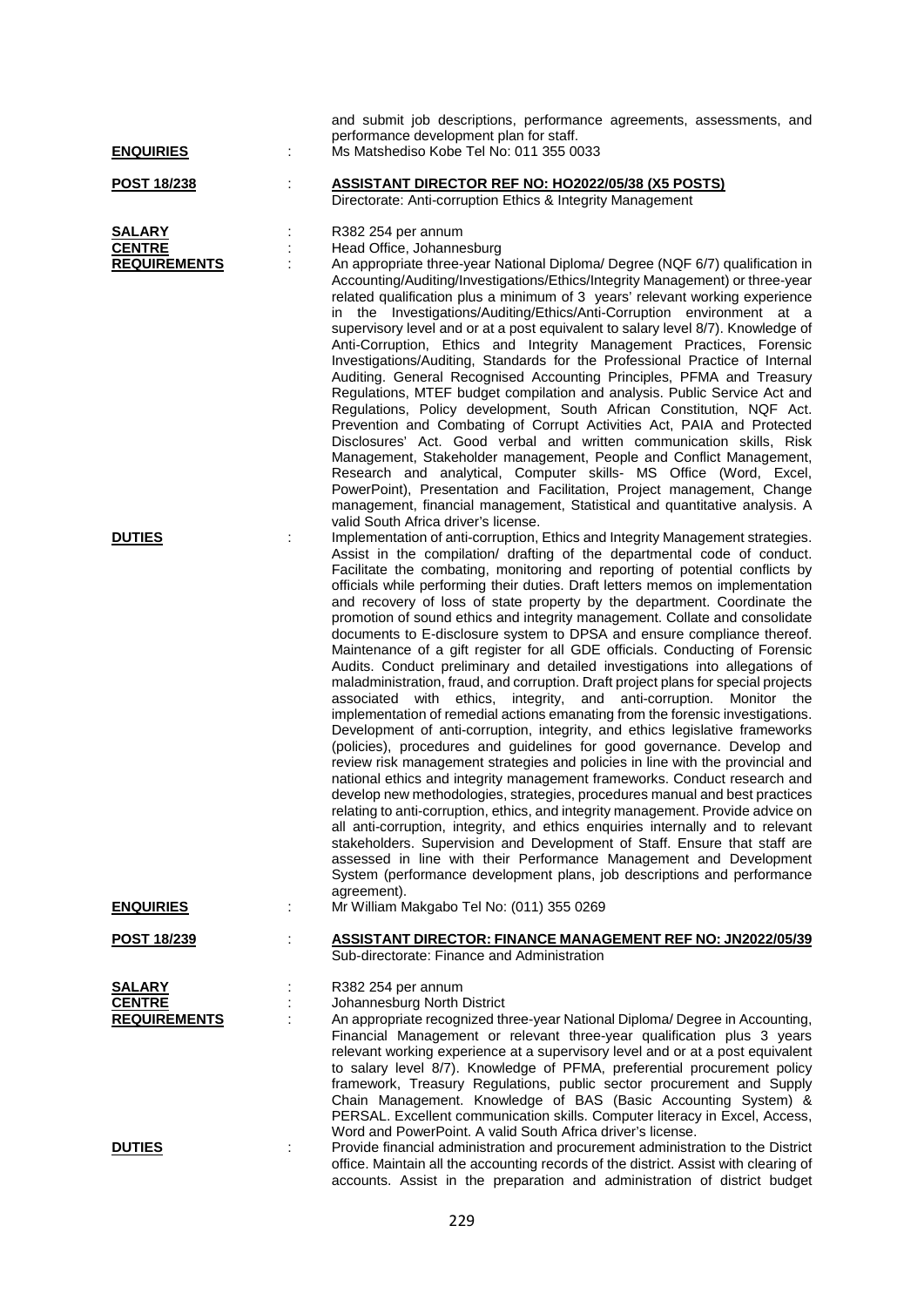| <b>ENQUIRIES</b>                                      | allocation process. Budget forecasting and reporting. Prepare weekly Cash<br>flow inputs (funds requisitioning). Prepare monthly and quarterly reports for the<br>district. Co-ordinate and distribute payroll control sheets. Assist in with the audit<br>process and clearing of all audit queries. Report in writing any unauthorized,<br>irregular or fruitless and wasteful expenditure. Implement and maintain asset<br>management policies of the department. Co-ordination of Risk management<br>processes. Ensure compliance with PFMA and Treasury Regulations and<br>Accounting principles and Departmental policies, Financial Delegations and<br>also through applicable compliance certificates.<br>Ms Nelisiwe Mashazi Tel No: (011) 694 9411                                                                                                                                                                                                                                                                                                                                                                                                                                                                                                                                                                                                                                     |
|-------------------------------------------------------|--------------------------------------------------------------------------------------------------------------------------------------------------------------------------------------------------------------------------------------------------------------------------------------------------------------------------------------------------------------------------------------------------------------------------------------------------------------------------------------------------------------------------------------------------------------------------------------------------------------------------------------------------------------------------------------------------------------------------------------------------------------------------------------------------------------------------------------------------------------------------------------------------------------------------------------------------------------------------------------------------------------------------------------------------------------------------------------------------------------------------------------------------------------------------------------------------------------------------------------------------------------------------------------------------------------------------------------------------------------------------------------------------|
|                                                       |                                                                                                                                                                                                                                                                                                                                                                                                                                                                                                                                                                                                                                                                                                                                                                                                                                                                                                                                                                                                                                                                                                                                                                                                                                                                                                                                                                                                  |
| <u>POST 18/240</u>                                    | PERSONAL ASSISTANT REF NO: HO2022/05/33<br>Branch: Corporate Management                                                                                                                                                                                                                                                                                                                                                                                                                                                                                                                                                                                                                                                                                                                                                                                                                                                                                                                                                                                                                                                                                                                                                                                                                                                                                                                          |
| <b>SALARY</b><br><b>CENTRE</b><br><b>REQUIREMENTS</b> | R261 372 per annum<br><b>Head Office</b><br>Secretarial Diploma or equivalent qualification plus 3-5 years' experience in<br>secretarial/administrative<br>support<br>service.<br>Knowledge<br>rendering<br>оf<br>procurement policy and processes. Good interpersonal and organizational<br>skills. Good communication skills (written and verbal). Advanced Computer<br>literacy packages such as Microsoft Excel, Power-point, MS Word, Group Wise<br>Internet etc.). Good research and analytical skills. Ability to work in a team and<br>independently. Willingness to occasionally work after hours when needed.                                                                                                                                                                                                                                                                                                                                                                                                                                                                                                                                                                                                                                                                                                                                                                          |
| <b>DUTIES</b>                                         | Provide a secretarial/receptionist support service to the Deputy Director<br>General. Record the engagements of the Deputy Director General. Ensure that<br>office equipment is in working good order. Provide administrative support<br>services in the Office of the Deputy Director General. Ensure the effective flow<br>of information and documents to and from the office of the Deputy Director<br>General. Ensure the safekeeping of all documentation in the office of the<br>Deputy Director General in line with relevant legislation and policies. Respond<br>to enquiries received from internal and external stakeholders. File documents<br>for Deputy Director General and the unit where required. Provide support to<br>Deputy Director General regarding meetings. Record minutes and<br>communicates to relevant role-players. Coordinate logistical arrangements for<br>meetings when required. Support the Director/ Deputy Director General with<br>the administration of the Office Budget. Keep a record of expenditure<br>commitments for the Office of the Deputy Director General. Remain up to date<br>with regard to the policies and procedures applicable to his/her work terrain to<br>ensure efficient and effective support to the Director. Remain abreast with the<br>procedures and processes that apply in the office of the Deputy Director<br>General. |
| <b>ENQUIRIES</b>                                      | Ms. Rirhandzu Mabasa Tel No: (011) 843 6529                                                                                                                                                                                                                                                                                                                                                                                                                                                                                                                                                                                                                                                                                                                                                                                                                                                                                                                                                                                                                                                                                                                                                                                                                                                                                                                                                      |
| <u>POST 18/241</u>                                    | PERSONAL ASSISTANT REF NO: HO2022/05/34<br>Directorate: Enterprise Risk Management                                                                                                                                                                                                                                                                                                                                                                                                                                                                                                                                                                                                                                                                                                                                                                                                                                                                                                                                                                                                                                                                                                                                                                                                                                                                                                               |
| <b>SALARY</b><br><b>CENTRE</b><br><b>REQUIREMENTS</b> | R261 372 per annum<br><b>Head Office</b><br>Secretarial Diploma or equivalent qualification plus 3-5 years' experience in<br>secretarial/administrative<br>support<br>service.<br>rendering<br>Knowledge<br>οf<br>procurement policy and processes. Good interpersonal and organizational<br>skills. Good communication skills (written and verbal). Advanced Computer<br>literacy packages such as Microsoft Excel, Power-point, MS Word, Group Wise<br>Internet etc.). Good research and analytical skills. Ability to work in a team and<br>independently. Willingness to occasionally work after hours when needed.                                                                                                                                                                                                                                                                                                                                                                                                                                                                                                                                                                                                                                                                                                                                                                          |
| <b>DUTIES</b>                                         | Overall management of the office administration functions Provide a<br>secretarial/receptionist support service to the Senior Manager. Compile<br>realistic schedules of appointments. Provide administrative support services in<br>the Office of the Senior Manager. Provide support to senior manager regarding<br>meetings. Record minutes and communicates to relevant role-players.<br>Coordinate logistical arrangements for meetings when required. Support the<br>manager with the administration of the Office Budget. Collect and coordinate<br>all the documents that relate to the Director/Chief Director's budget. Remain<br>up to date with regard to the policies and procedures applicable to senior<br>manager work terrain to ensure efficient and effective support to the Senior<br>Manager. Remain abreast with the procedures and processes that apply in the                                                                                                                                                                                                                                                                                                                                                                                                                                                                                                            |

office of the Director.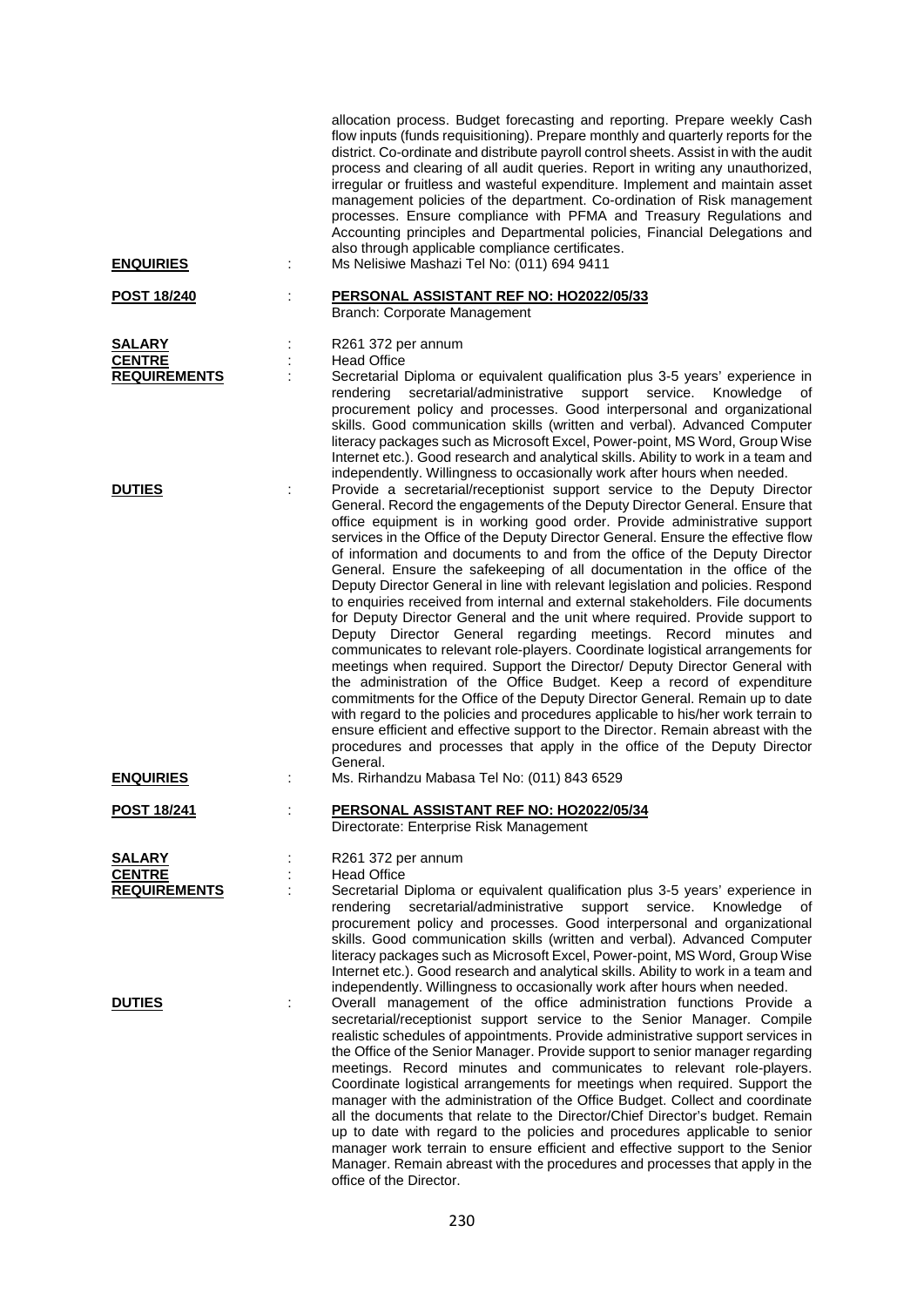**EX** : Mr Puledi Selepe Tel No: (011) 355 1154

# **DEPARTMENT OF HEALTH**

## **OTHER POSTS**

| <b>POST 18/242</b>                                    | <b>SENIOR MANAGER: MEDICAL SERVICES REF NO: TEMBI/2022/SM/01</b><br>Directorate: Office of the CEO                                                                                                                                                                                                                                                                                                                                                                                                                                                                                                                                                                                                                                                                                                                                                                                                                                                                                                                                                                                                                                                                                                                                                                                                                                                                                                                                                                            |
|-------------------------------------------------------|-------------------------------------------------------------------------------------------------------------------------------------------------------------------------------------------------------------------------------------------------------------------------------------------------------------------------------------------------------------------------------------------------------------------------------------------------------------------------------------------------------------------------------------------------------------------------------------------------------------------------------------------------------------------------------------------------------------------------------------------------------------------------------------------------------------------------------------------------------------------------------------------------------------------------------------------------------------------------------------------------------------------------------------------------------------------------------------------------------------------------------------------------------------------------------------------------------------------------------------------------------------------------------------------------------------------------------------------------------------------------------------------------------------------------------------------------------------------------------|
| <b>SALARY</b><br><b>CENTRE</b><br><b>REQUIREMENTS</b> | R1 534 689 - R1 862 412 per annum, (all-inclusive package)<br>Tembisa Provincial Tertiary Hospital<br>Appropriate qualification that allows registration with HPCSA as a Medical<br>practitioner. A minimum of 10 years appropriate experience as a Medical<br>Practitioner after registration with the HPCSA as a Medical Practitioner. 5 years<br>at management level will be an added advantage. Post graduate Management<br>qualification (e.g. MBA or MPH) Computer Literacy in Microsoft Package (MS<br>Word, Excel and Power point) and a valid driver's license. Experience and<br>knowledge in Administration, Finance and Supply Chain Management. Strong<br>communication, customer management, leadership, interpersonal skills and<br>strategic management the prospective incumbent should have knowledge of<br>good administration procedures relating to specific working environment<br>including norms and standards. Good Planning and organizing skills. Sound<br>knowledge and ability to implement policies and Public Service Legislative<br>framework (such as National Health Act, PFMA, PSA and its regulations,<br>Mental Health Act, and other relevant statutes). Must be able to work under<br>pressure, cope with high workload and be willing to manage the hospital after<br>hours.                                                                                                                                                          |
| <b>DUTIES</b>                                         | Responsible for the leadership and management of the delivery for clinical<br>services to TPTH and Cluster Facilities. Coordinate and provide strategic<br>leadership. Participate actively in administrative duties of the Departments.<br>Ensure quality assurance, including clinical audits, are conducted in the<br>Department in line with Ideal Hospital Framework, NHI preparations. Serve as<br>the senior member of the hospital executive management team. Actively<br>contribute to the formulation and implementation of the hospital operational<br>plans. Support the hospital Executive and General Management with the day<br>to day running of the department. Assist the EXCO in the discharge of any<br>responsibilities which have been delegated. Participate in the management of<br>activities of TPTH as a whole and attend all applicable management meetings.<br>Ensure the employment of previously disadvantaged individuals in terms of<br>race, gender and disability to enhance equity. Management of personnel<br>performance and review thereof, (Contracting, quarterly review and final<br>assessment). Report to the Office of the CEO. Perform any other duties                                                                                                                                                                                                                                                                         |
| <b>ENQUIRIES</b><br><b>APPLICATIONS</b>               | delegated by the supervisor. Ability to work with people.<br>Dr. A. Mthunzi Tel No: (011) 923-2023<br>Applications to be addressed to: Tembisa Provincial Tertiary Hospital (HR                                                                                                                                                                                                                                                                                                                                                                                                                                                                                                                                                                                                                                                                                                                                                                                                                                                                                                                                                                                                                                                                                                                                                                                                                                                                                               |
| <b>NOTE</b>                                           | Office) Or through Email at: TembisaHR1.HR@gauteng.gov.za<br>Applications must be submitted with a New Z83 form accompanied by a<br>comprehensive CV and copies of ID (if smart card it must be copied on both<br>sides) and Certificate of qualifications. Applicants need not to certify the<br>supporting documents. Applicant must indicate the post reference on their<br>applications. Failure to submit the required documents will result in the<br>application not being considered. Qualifications of the recommended<br>candidates will be verified prior appointment. Persons in possession of a<br>foreign qualification must furnish the department with an evaluation certificate<br>from the South African Qualifications Authority (SAQA). The Provincial<br>Government of Gauteng is committed to the achievement and maintenance of<br>diversity and equity in employment, especially in respect of race, gender and<br>disability. Applications must be submitted on form Z83 (New Z83), obtainable<br>from any Public Service Department or from the website, which must be<br>completed in full and attached your CV, copies of your Identity document and<br>academic qualifications. The specific reference number of the post must be<br>quoted; failure to comply with these instructions will disqualify applications from<br>being processed. Note: Tembisa Provincial Tertiary Hospital does not have<br>budget for resettlement and S&T claims. |
| <b>CLOSING DATE</b>                                   | 03 June 2022                                                                                                                                                                                                                                                                                                                                                                                                                                                                                                                                                                                                                                                                                                                                                                                                                                                                                                                                                                                                                                                                                                                                                                                                                                                                                                                                                                                                                                                                  |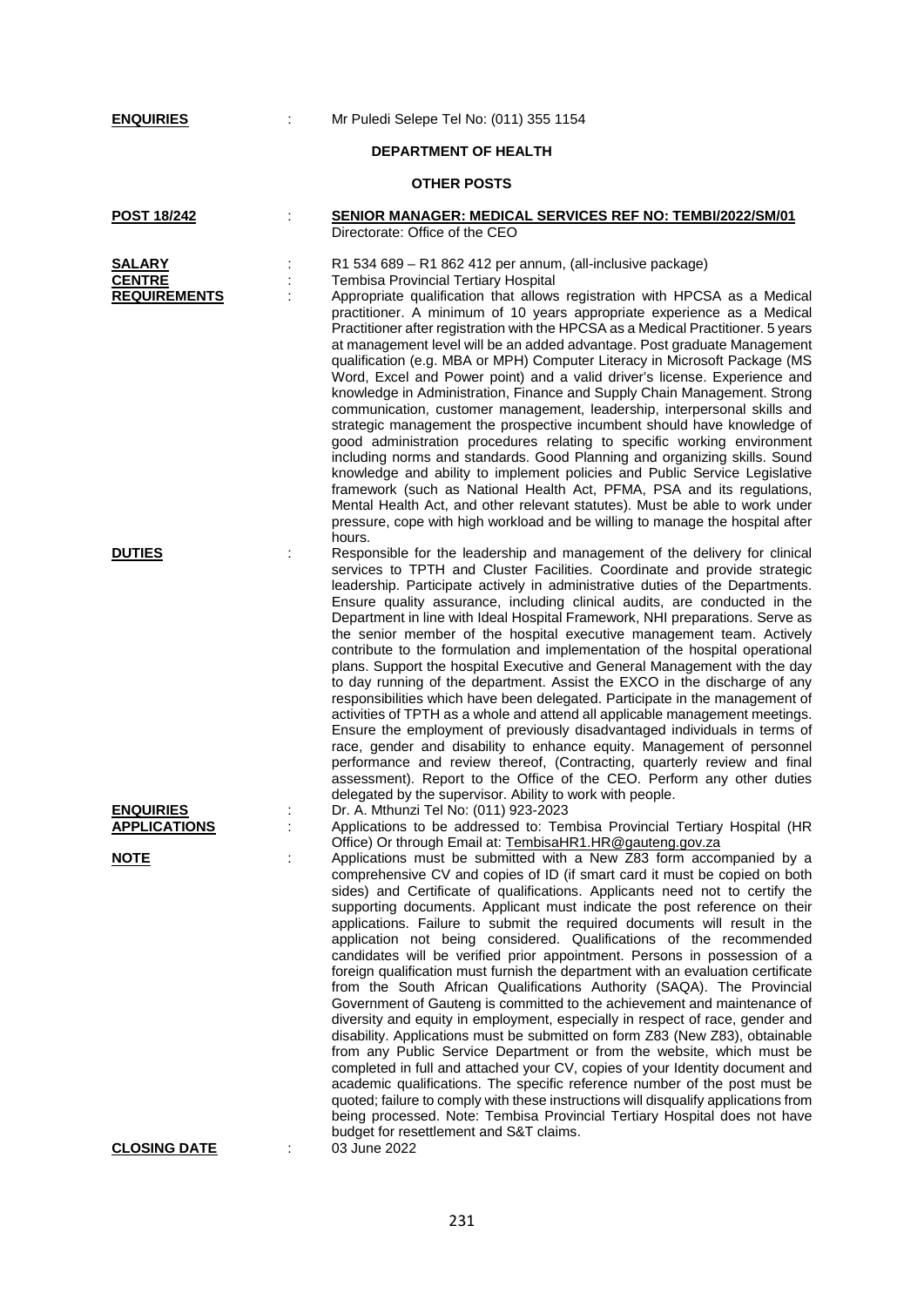| POST 18/243                    |   | <b>MEDICAL REGISTRAR REF NO: REFS/014059</b><br>Directorate: Orthopaedics                                                                                            |
|--------------------------------|---|----------------------------------------------------------------------------------------------------------------------------------------------------------------------|
|                                |   |                                                                                                                                                                      |
| <b>SALARY</b><br><b>CENTRE</b> |   | R833 523 per annum, (all-inclusive package)                                                                                                                          |
| <b>REQUIREMENTS</b>            |   | Charlotte Maxeke Johannesburg Academic Hospital                                                                                                                      |
|                                |   | Appropriate qualification that allows registration with the Health Professions<br>Council of South Africa (HPCSA) as a Registrar Medical. Registration with the      |
|                                |   | HPCSA as Registrar (Medical). No experience required after registration with                                                                                         |
|                                |   | the HPCSA as Registrar (Medical).                                                                                                                                    |
| <b>DUTIES</b>                  |   | Clinical assessment of orthopaedics patients, formulation, development, and                                                                                          |
|                                |   | execution of evidence based and compassionate patient care plans. Daily ward                                                                                         |
|                                |   | rounds and attendance at OPD, preparation of patients for theatre and                                                                                                |
|                                |   | performance of surgical procedures concordant with a registrar position. The                                                                                         |
|                                |   | application of cost containment measures in service delivery is important.                                                                                           |
|                                |   | Assessment and management of medical and orthopaedics emergencies.                                                                                                   |
|                                |   | After-hours calls and execution of urgent orthopaedics procedures.                                                                                                   |
|                                |   | Counselling and education of patients and families. Proper clinical record                                                                                           |
|                                |   | keeping and participation in ward / departmental administrative duties.                                                                                              |
|                                |   | Commitment to the highest level of care, ethics, professionalism and                                                                                                 |
|                                |   | punctuality. Work responsibility within a multi-disciplinary team. Reporting all                                                                                     |
|                                |   | conflicts of interest and corruption. Work at, and participate in outreach,                                                                                          |
|                                |   | academic and research programmes at any of the Gauteng Health facilities                                                                                             |
|                                |   | affiliated with the Department of Orthopaedics Surgery of the University of the                                                                                      |
|                                |   | Witwatersrand. Academically: will participate in the orthopaedics teaching                                                                                           |
|                                |   | programme as per the Department of Orthopaedics Surgery at Wits University                                                                                           |
|                                |   | and conduct research under supervision, with the aim of attaining the MMed                                                                                           |
|                                |   | degree and CMSA Fellowship Final exam. The incumbent will train in the                                                                                               |
|                                |   | various disciplines of orthopaedics surgery and will teach and supervise<br>medical officers, medical interns, and medical students.                                 |
| <b>ENQUIRIE</b>                |   | Prof. A. Robertson Tel No: 011 488 4990                                                                                                                              |
| <b>APPLICATIONS</b>            |   | Applications should be submitted strictly on a (PDF Format only) to the                                                                                              |
|                                |   | following email-address Medicalhr.Cmjah@gauteng.gov.za. Please use the                                                                                               |
|                                |   | reference as subject.                                                                                                                                                |
| <b>NOTE</b>                    | t | Applications must be submitted on a new Z83 form (obtainable from any Public                                                                                         |
|                                |   | Service Department or on www.dpsa.gov.za/documents) with an updated,                                                                                                 |
|                                |   | clear and detailed C.V with 3 contactable referees. Only shortlisted candidates                                                                                      |
|                                |   | will be required to submit certified documents on or before the day of the                                                                                           |
|                                |   | interview. Suitable candidate will be subjected to personnel suitability checks                                                                                      |
|                                |   | (criminal record check, citizenship verification, qualification/study verification                                                                                   |
|                                |   | and previous employment verification), security clearance process and                                                                                                |
|                                |   | undergo medical screening test. Suitable candidates will have to disclose their                                                                                      |
|                                |   | financial interests. The Department of Health reserves the right to fill or not fill<br>the position. Due to high volumes of anticipated applications, communication |
|                                |   | will be limited to the shortlisted candidates only. Should you not hear from us                                                                                      |
|                                |   | within 3 months after the closing date, please consider your application                                                                                             |
|                                |   | unsuccessful. The Department of Health is committed to the achievement and                                                                                           |
|                                |   | maintenance of diversity and equity employment, especially of race, gender,                                                                                          |
|                                |   | and disability.                                                                                                                                                      |
| <b>CLOSING DATE</b>            |   | 03 June 2022                                                                                                                                                         |
|                                |   |                                                                                                                                                                      |
| <b>POST 18/244</b>             |   | <b>MEDICAL REGISTRAR REF NO: REFS/014060</b>                                                                                                                         |
|                                |   | Directorate: Diagnostic Radiology                                                                                                                                    |
| SALARY                         |   | R833 523 per annum, (all-inclusive package)                                                                                                                          |
| <b>CENTRE</b>                  |   | Charlotte Maxeke Johannesburg Academic Hospital                                                                                                                      |
| <b>REQUIREMENTS</b>            |   | Appropriate qualification that allows registration with the Health Professions                                                                                       |
|                                |   | Council of South Africa (HPCSA) as a Registrar Medical. Registration with the                                                                                        |
|                                |   | HPCSA as Registrar (Medical). No experience required after registration with                                                                                         |
|                                |   | the HPCSA as Registrar (Medical).                                                                                                                                    |
| <b>DUTIES</b>                  |   | The incumbent will be responsible to interview, investigate, diagnose, and                                                                                           |
|                                |   | oversee the treatment of patient related administrative duties, participate in all                                                                                   |
|                                |   | activities of the discipline in relation to teaching and research, participating in                                                                                  |
|                                |   | departmental audit activities, preparing, and writing of reports, liaison and                                                                                        |
|                                |   | communication services and community liaison. Supervising junior doctors                                                                                             |
|                                |   | (undergraduate students, interns, and community service doctors). Willing to                                                                                         |
|                                |   | do commuted overtime. Attendance of relevant administrative meetings like                                                                                            |
|                                |   | mortality meetings, near miss meetings and completing MEDICO legal                                                                                                   |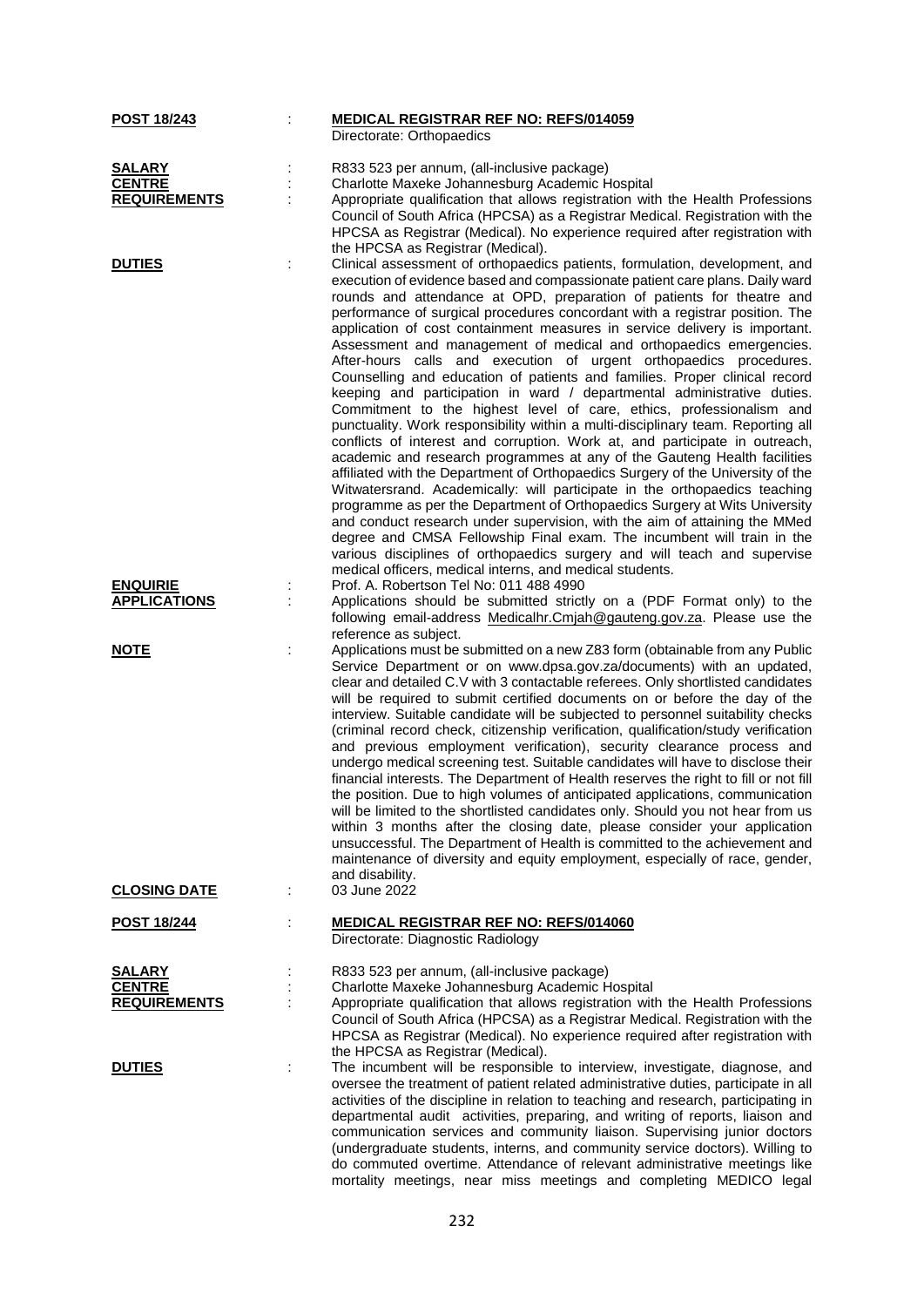|                     | Documents timeously. (e.g., Death Certificate). Improve quality of care by<br>providing appropriate clinical care. Reduce medical litigation by exercising<br>good clinical ethos. Implement and monitor adherence to National Core<br>Standards (norms and standards). Participate in multidisciplinary team to the<br>management of patients. Performance of practical procedures relevant to the<br>care of patients. Participation in departmental meetings, journal clubs, case<br>presentation, lectures, and ward rounds. Ensure that administration and record<br>keeping is done in the department. Rendering of after-hours (night, weekend,<br>and public holiday) duties to provide continuous uninterrupted care of patients.<br>Registrars will inter alia be responsible for rendering of clinical servicer,<br>assessment and treatment of patients, Registrars will be rotated through<br>related departments at various hospitals, comprising hospitals served in their<br>specific outreach programmes. Registrars will be appointed jointly between the<br>Gauteng Provincial Government and the following tertiary institutions:<br>University of the Witwatersrand (WITS). |
|---------------------|--------------------------------------------------------------------------------------------------------------------------------------------------------------------------------------------------------------------------------------------------------------------------------------------------------------------------------------------------------------------------------------------------------------------------------------------------------------------------------------------------------------------------------------------------------------------------------------------------------------------------------------------------------------------------------------------------------------------------------------------------------------------------------------------------------------------------------------------------------------------------------------------------------------------------------------------------------------------------------------------------------------------------------------------------------------------------------------------------------------------------------------------------------------------------------------------------|
| <b>ENQUIRIE</b>     | Prof D.P Ramaema Tel No: 011 488 3368/4556                                                                                                                                                                                                                                                                                                                                                                                                                                                                                                                                                                                                                                                                                                                                                                                                                                                                                                                                                                                                                                                                                                                                                       |
| <b>APPLICATIONS</b> | Applications should be submitted strictly on a (PDF Format only) to the                                                                                                                                                                                                                                                                                                                                                                                                                                                                                                                                                                                                                                                                                                                                                                                                                                                                                                                                                                                                                                                                                                                          |
|                     | following email-address Medicalhr.Cmiah@gauteng.gov.za. Please use the                                                                                                                                                                                                                                                                                                                                                                                                                                                                                                                                                                                                                                                                                                                                                                                                                                                                                                                                                                                                                                                                                                                           |
| <b>NOTE</b>         | reference as subject.<br>Applications must be submitted on a new Z83 form (obtainable from any Public                                                                                                                                                                                                                                                                                                                                                                                                                                                                                                                                                                                                                                                                                                                                                                                                                                                                                                                                                                                                                                                                                            |
|                     | Service Department or on www.dpsa.gov.za/documents) with an updated,<br>clear and detailed C.V with 3 contactable referees. Only shortlisted candidates<br>will be required to submit certified documents on or before the day of the<br>interview. Suitable candidate will be subjected to personnel suitability checks<br>(criminal record check, citizenship verification, qualification/study verification<br>and previous employment verification), security clearance process and<br>undergo medical screening test. Suitable candidates will have to disclose their<br>financial interests. The Department of Health reserves the right to fill or not fill<br>the position. Due to high volumes of anticipated applications, communication<br>will be limited to the shortlisted candidates only. Should you not hear from us<br>within 3 months after the closing date, please consider your application<br>unsuccessful. The Department of Health is committed to the achievement and<br>maintenance of diversity and equity employment, especially of race, gender,<br>and disability.                                                                                                |
| <b>CLOSING DATE</b> | 03 June 2022                                                                                                                                                                                                                                                                                                                                                                                                                                                                                                                                                                                                                                                                                                                                                                                                                                                                                                                                                                                                                                                                                                                                                                                     |
| <b>POST 18/245</b>  | <b>MEDICAL OFFICER REF NO: REFS/014061</b><br>Directorate: Surgery                                                                                                                                                                                                                                                                                                                                                                                                                                                                                                                                                                                                                                                                                                                                                                                                                                                                                                                                                                                                                                                                                                                               |
| <u>SALARY</u>       | Grade 1: R833 523 per annum, (all-inclusive package)                                                                                                                                                                                                                                                                                                                                                                                                                                                                                                                                                                                                                                                                                                                                                                                                                                                                                                                                                                                                                                                                                                                                             |
|                     | Grade 2: R953 049 per annum, (all-inclusive package)                                                                                                                                                                                                                                                                                                                                                                                                                                                                                                                                                                                                                                                                                                                                                                                                                                                                                                                                                                                                                                                                                                                                             |
|                     | Grade 3: R1 106 037 per annum, (all-inclusive package)                                                                                                                                                                                                                                                                                                                                                                                                                                                                                                                                                                                                                                                                                                                                                                                                                                                                                                                                                                                                                                                                                                                                           |
| <b>CENTRE</b>       | Charlotte Maxeke Johannesburg Academic Hospital                                                                                                                                                                                                                                                                                                                                                                                                                                                                                                                                                                                                                                                                                                                                                                                                                                                                                                                                                                                                                                                                                                                                                  |
| <b>REQUIREMENTS</b> | <b>Grade 1:</b> Appropriate qualification that allows for registration with HPCSA as a<br>Medical Officer. Registration with the HPCSA as Medical Officer. No<br>experience required after registration with the HPCSA as Medical Practitioner.<br>Grade 2: Appropriate qualification that allows for registration with the HPCSA<br>as Medical Officer. Registration with the HPCSA as Medical Officer. A<br>minimum of 5 years' appropriate experience as Medical Officer after<br>registration with the HPCSA as Medical Practitioner. Grade 3: Appropriate<br>qualification that allows for registration with the HPCSA as Medical Officer.<br>Registration with the HPCSA as Medical Officer. A minimum of 10 years'<br>appropriate experience as Medical Officer after registration with the HPCSA as<br><b>Medical Practitioner.</b>                                                                                                                                                                                                                                                                                                                                                      |
| <b>DUTIES</b>       | Clinical assessment, history taking, mental status examination and physical<br>examination of all patients, formulation, development and execution of<br>management plans of all patients. Assessment and management of<br>emergencies. Counselling and education of patients and families. Proper<br>clinical record keeping. Prepare referral letters and discharge summaries for<br>all patients. Proper record of all lab results. Participates in ward/ department<br>admin in maintain ward record. Commitment to emergency care highest level<br>of ethics, professionalism and punctuality. Expected ability to work in a team<br>and report all potential conflict of interests and corruption.                                                                                                                                                                                                                                                                                                                                                                                                                                                                                         |
| <b>ENQUIRIES</b>    | Prof. T.E Luvhengo Tel No: 011 488 3373                                                                                                                                                                                                                                                                                                                                                                                                                                                                                                                                                                                                                                                                                                                                                                                                                                                                                                                                                                                                                                                                                                                                                          |
| <b>APPLICATIONS</b> | Applications should be submitted strictly on a (PDF Format only) to the<br>following email-address Medicalhr.Cmjah@gauteng.gov.za. Please use the<br>reference as subject.                                                                                                                                                                                                                                                                                                                                                                                                                                                                                                                                                                                                                                                                                                                                                                                                                                                                                                                                                                                                                       |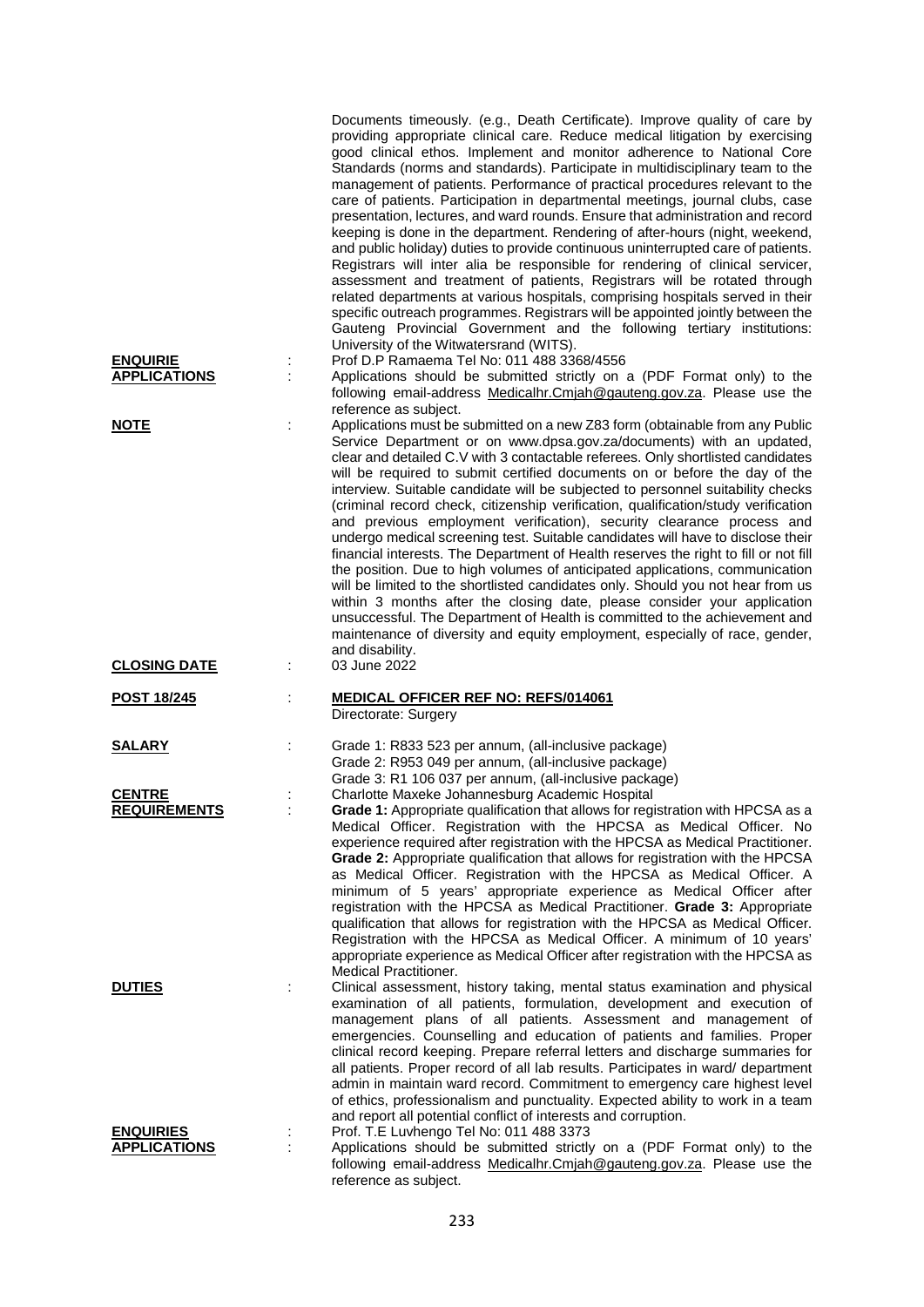| <b>NOTE</b>                          |    | Applications must be submitted on a new Z83 form (obtainable from any Public<br>Service Department or on www.dpsa.gov.za/documents) with an updated,<br>clear and detailed C.V with 3 contactable referees. Only shortlisted candidates<br>will be required to submit certified documents on or before the day of the<br>interview. Suitable candidate will be subjected to personnel suitability checks<br>(criminal record check, citizenship verification, qualification/study verification<br>and previous employment verification), security clearance process and<br>undergo medical screening test. Suitable candidates will have to disclose their<br>financial interests. The Department of Health reserves the right to fill or not fill<br>the position. Due to high volumes of anticipated applications, communication<br>will be limited to the shortlisted candidates only. Should you not hear from us<br>within 3 months after the closing date, please consider your application<br>unsuccessful. The Department of Health is committed to the achievement and<br>maintenance of diversity and equity employment, especially of race, gender,<br>and disability.                                                                                                                                                                                                                                                                                                                                                                                                                                                                                                                                               |
|--------------------------------------|----|---------------------------------------------------------------------------------------------------------------------------------------------------------------------------------------------------------------------------------------------------------------------------------------------------------------------------------------------------------------------------------------------------------------------------------------------------------------------------------------------------------------------------------------------------------------------------------------------------------------------------------------------------------------------------------------------------------------------------------------------------------------------------------------------------------------------------------------------------------------------------------------------------------------------------------------------------------------------------------------------------------------------------------------------------------------------------------------------------------------------------------------------------------------------------------------------------------------------------------------------------------------------------------------------------------------------------------------------------------------------------------------------------------------------------------------------------------------------------------------------------------------------------------------------------------------------------------------------------------------------------------------------------------------------------------------------------------------------------------|
| <b>CLOSING DATE</b>                  |    | 03 June 2022                                                                                                                                                                                                                                                                                                                                                                                                                                                                                                                                                                                                                                                                                                                                                                                                                                                                                                                                                                                                                                                                                                                                                                                                                                                                                                                                                                                                                                                                                                                                                                                                                                                                                                                    |
| POST 18/246                          |    | <b>MEDICAL OFFICER RADIOLOGY REF NO: REFS/014015 (X1 POST)</b><br>Directorate: Emergency Department                                                                                                                                                                                                                                                                                                                                                                                                                                                                                                                                                                                                                                                                                                                                                                                                                                                                                                                                                                                                                                                                                                                                                                                                                                                                                                                                                                                                                                                                                                                                                                                                                             |
| <b>SALARY</b>                        | İ. | Grade 1: R833 523 - R897 939 per annum, (all-inclusive packages)<br>Grade 2: R953 049 - R1 042 092 per annum, (all-inclusive packages)<br>Grade 3: R1 106 037 - R1 382 802 per annum, (all-inclusive packages)                                                                                                                                                                                                                                                                                                                                                                                                                                                                                                                                                                                                                                                                                                                                                                                                                                                                                                                                                                                                                                                                                                                                                                                                                                                                                                                                                                                                                                                                                                                  |
| <b>CENTRE</b><br><b>REQUIREMENTS</b> |    | Leratong Hospital<br>Senior certificate or Grade 12, MBCHB or equivalent qualifications.<br>Registration certificate with the HPCSA as Independent Medical Practitioner.<br>Current registration with HPCSA. One year experience in discipline of<br>Radiology. Sound clinical and radiological knowledge within the discipline.<br>Ability to deal with all radiological emergencies. Knowledge of ethical medical<br>practice. Ability to assess, diagnose and manage patient.                                                                                                                                                                                                                                                                                                                                                                                                                                                                                                                                                                                                                                                                                                                                                                                                                                                                                                                                                                                                                                                                                                                                                                                                                                                |
| <b>DUTIES</b>                        |    | Render radiological duties - inpatient and outpatient; normal and after-hours.<br>Render cost effective medical care, incorporating radiological management<br>and follow-up. Maintain radiology records. Undertake on-going Medical<br>Education and Professional Development. Suggest alternative medical<br>imaging where necessary. Interpreting results and writing reports for CT,<br>ultrasound, fluoroscopy and Plain Films. Communicate and discuss results and<br>Diagnosis with Clinicals.                                                                                                                                                                                                                                                                                                                                                                                                                                                                                                                                                                                                                                                                                                                                                                                                                                                                                                                                                                                                                                                                                                                                                                                                                           |
| <b>ENQUIRIES</b>                     |    | Dr SW Mokae Tel No: 011 411 3787                                                                                                                                                                                                                                                                                                                                                                                                                                                                                                                                                                                                                                                                                                                                                                                                                                                                                                                                                                                                                                                                                                                                                                                                                                                                                                                                                                                                                                                                                                                                                                                                                                                                                                |
| <b>APPLICATIONS</b>                  |    | Applications<br>through<br>E-Recruitment<br>be<br>done<br>portal<br>to<br>http//www.professionaljobcenter.gpg.gov.za. No e-mailed, posted or hand<br>delivered applications will be accepted.                                                                                                                                                                                                                                                                                                                                                                                                                                                                                                                                                                                                                                                                                                                                                                                                                                                                                                                                                                                                                                                                                                                                                                                                                                                                                                                                                                                                                                                                                                                                   |
| <b>NOTE</b>                          | İ  | Applications must be submitted on a fully completed and signed New Z83 form<br>obtainable from any Public Service Department or on the internet at<br>www.dpsa.gov.za/documents. The completed and signed form should be<br>accompanied by a recently updated CV as well as copies of all qualification/s<br>and ID document. Only shortlisted candidates will be required to submit<br>certified copies of documents before the interview. Failure to submit all the<br>requested documents will result in the application not being considered.<br>Correspondence will be limited to shortlisted candidates only. If you have not<br>been contacted within three (3) months after the closing date, please accept<br>that your application was unsuccessful. Medical surveillance will be conducted<br>on the recommended applicants. People with disability are welcome to apply.<br>Applicants must indicate the post reference number on their applications.<br>Qualifications of candidates recommended for appointment will be verified.<br>Persons in possession of a foreign qualification must furnish the Department<br>with an evaluation certificate from South African Qualifications Authority<br>(SAQA). Candidates will be subjected to security screening and vetting<br>process. Applications received after closing date will not be accepted. The<br>Department reserves the right to not make an appointment. Candidates will be<br>expected to be available for selection interviews on the date, time and place<br>determined by the Department. Please Note: The Public Service does not<br>charge any fees for applying for posts. Should you be asked for a fee, please<br>let the authorities know. |
| <b>CLOSING DATE</b>                  |    | 03 June 2022                                                                                                                                                                                                                                                                                                                                                                                                                                                                                                                                                                                                                                                                                                                                                                                                                                                                                                                                                                                                                                                                                                                                                                                                                                                                                                                                                                                                                                                                                                                                                                                                                                                                                                                    |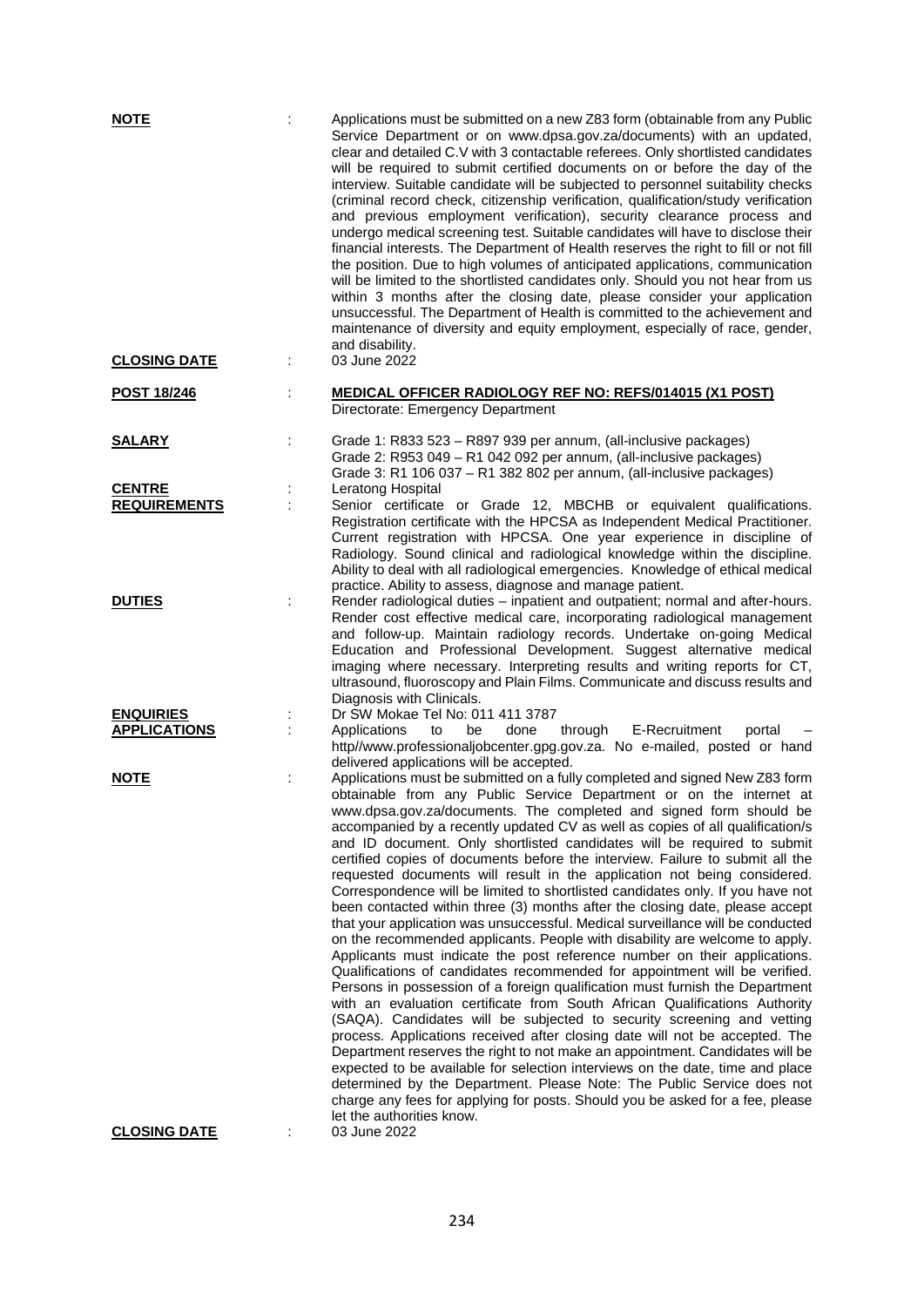#### **POST 18/247** : **DEPUTY DIRECTOR: HUMAN RESOURCE REF NO: REFS/014009 (X1 POST)**

**SALARY** : R744 255 per annum, (all-inclusive package structure)<br>**CENTRE** : Leratong Hospital **CENTRE** : Leratong Hospital<br> **REQUIREMENTS** : An appropriate 3-

An appropriate 3-year Degree/NQF level 7 Tertiary qualification in Human Resource Management. Ten (10) years or more relevant experience in Human Resource Management sphere of which three (3) years must be at an Assistant Director level. Experience in HR for Health will be an added advantage. Ability to provide leadership on HR practices and Administration. Ability to develop, monitor and evaluate skills development legislations, HR policies and procedures. Ability to interpret and analyse HR data. Knowledge of developing, analysing, interpreting reports and presenting them to management. Demonstrate knowledge of managing PERSAL system and interpreting reports. Ability to manage staff, work independently, adhere to strict deadlines. Knowledge of the Public Service Act, Public Finance Management Act, Treasury Regulation, PSCBC Resolution, Public Service Regulations, Labour Relations Act, Occupational Health and Safety Act, Basic Conditions of Employment Act, Employment equity Act and other HR legislation and prescripts. Report writing skills, Computer proficiency, Presentation Skills and Driver's license are essential.

**DUTIES** : Responsible for the implementation of HR policies, plans and strategy. Develop internal controls and Standard Operating Procedures and strategies and ensure the alignment of the organisational structure to the institutional strategic plan. Manage Human Resource information and knowledge. Monitor and evaluate the implementation of Human Resources strategies. Render efficient human resource administration service. Ensure effective recruitment and retention strategy is in place, Manage appointments, transfers, and termination on PERSAL. Manage the compensation and conditions of services of staff members. Manage human resource personnel records. Manage salary administration and remuneration. Monitor and evaluate the quality of information captured on PERSAL and other HRM database. Authorise transactions and verify source documents. Maintenance of post establishment on HRM database. Management of HR Labour Relation matters and the interpretation and implementation of the collective bargaining agreement. Attend to Audit queries, HR risk management and compile reports for implementation of the recommendations thereof. Continually improve service delivery and measure performance through the development and pursuing a systematic approach to employee development based upon an Institutional skills gap analysis and PMDS system findings. Device appropriate monitoring mechanisms to ensure that all resources deployed yields the desired result with regards to HRD and planning activities. Attend to Ideal Hospital Framework and monitor and report on proper implementation of the Ideal Hospital Framework requirements of the Human Resource. Ensure compliance and maintaining the quality standard required by the institution. Advice CEO and hospital management on HR practices, procedures, guidelines and policies etc. Be part of the Executive management and participate in the development of strategic and operational plans for the hospital. Prepare reports for Provincial Office and represent the hospital at different forums. Manage and coordinate Human Resource Development Programme. Manage Training and Development budget and Departmental Skills Development Committee. Manage, monitor and coordinate the Workplace Skills Plan and Reports. Manage the Performance Management Development, Employee Wellness and OHS functions. Implement the Employment Equity in the department. Ensure effective management of PILIR and Reasonable Accommodation of

> completed and signed form should be accompanied by a recently updated CV as well as copies of all qualification/s and ID document. Only shortlisted

employees. **ENQUIRIES** : Dr. D.P. Moloi Tel No: 011 411 3531 **APPLICATIONS** : Applications to be done through E-Recruitment portal – http//www.professionaljobcenter.gpg.gov.za. No e-mailed, posted or hand delivered applications will be accepted. **NOTE** : Applications to be done through E-Recruitment portal – http//www.professionaljobcenter.gpg.gov.za. No e-mailed, posted or hand delivered applications will be accepted. Note: Applications must be submitted on a fully completed and signed New Z83 form obtainable from any Public Service Department or on the internet at www.dpsa.gov.za/documents. The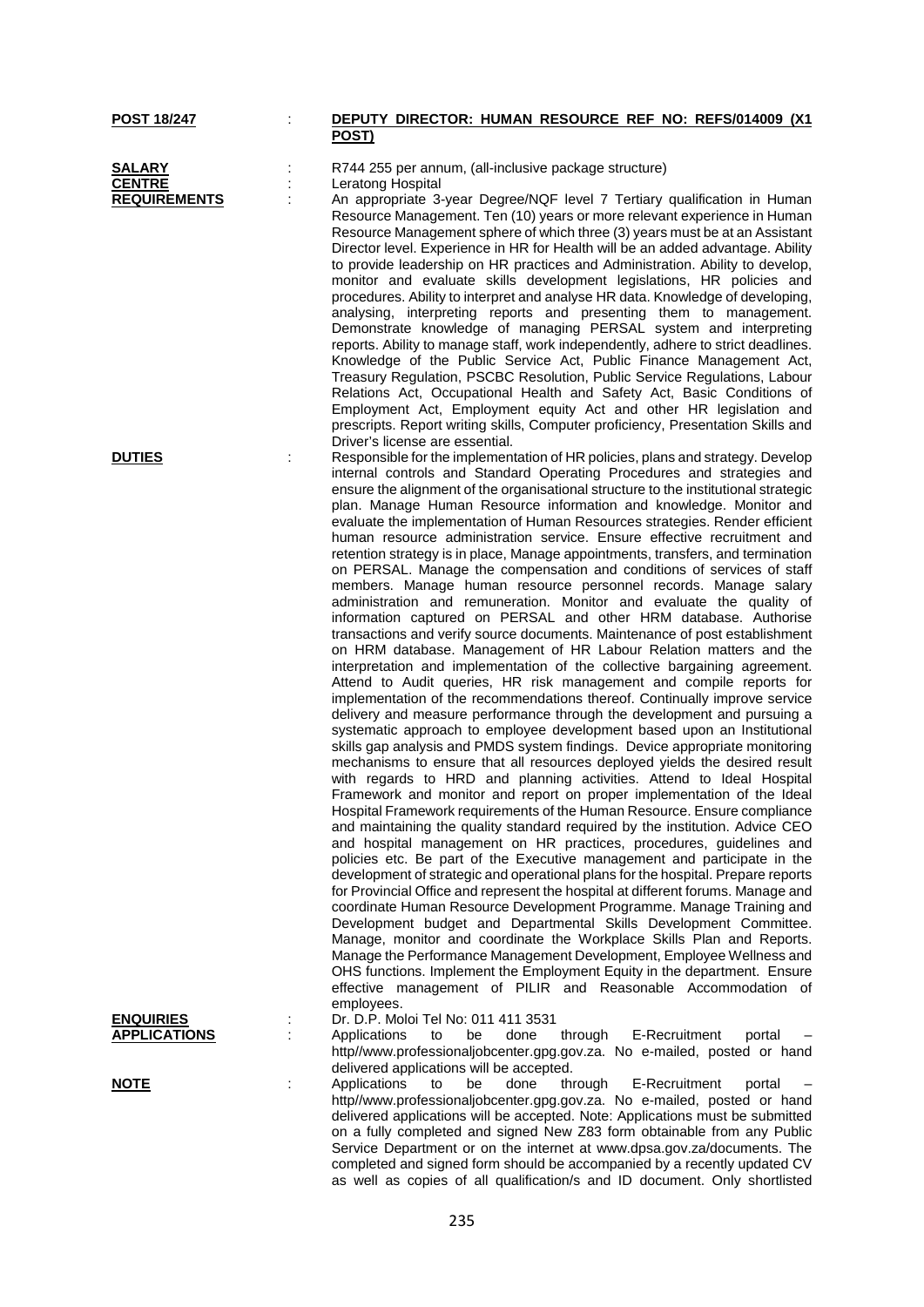candidates will be required to submit certified copies of documents before the interview. Failure to submit all the requested documents will result in the application not being considered. Correspondence will be limited to shortlisted candidates only. If you have not been contacted within three (3) months after the closing date, please accept that your application was unsuccessful. Medical surveillance will be conducted on the recommended applicants. People with disability are welcome to apply. Applicants must indicate the post reference number on their applications. Qualifications of candidates recommended for appointment will be verified. Persons in possession of a foreign qualification must furnish the Department with an evaluation certificate from South African Qualifications Authority (SAQA). Candidates will be subjected to security screening and vetting process. Applications received after closing date will not be accepted. The Department reserves the right to not make an appointment. Candidates will be expected to be available for selection interviews on the date, time and place determined by the Department. Please Note: The Public Service does not charge any fees for applying for posts. Should you be asked for a fee, please let the authorities know. Service does not charge any fees for applying for posts. Should you be asked for a fee, please let the authorities know.<br>03 June 2022

**CLOSING DATE** :

| <b>SALARY</b>       |  |
|---------------------|--|
| <b>CENTRE</b>       |  |
| <b>REQUIREMENTS</b> |  |

### **POST 18/248** : **DEPUTY DIRECTOR: ADMINISTRATION AND SUPPORT REF NO: REFS/014011 (X1 POST)**

Directorate: Administration and Support Management Re-Advert, candidates who previously applied are encouraged to re-apply

**SALART : R744 255 per annum, (all-inclusive package structure)**<br> **SALART : Leratong Hospital** Leratong Hospital<br>A National Di

**REQUIREM** Endings in Degree in Public Administration/Public Management/Business Administration (NQF 6 or 7) with 10 years' experience in Administration and support services, of which 3 years is at the Assistant Director level, supervisory experience will be an added advantage. A valid driver's licence. Communication skills; Management skills; People skills; Conflict resolution skills; Reporting skills; Negotiation skills; Planning and organising skills; Project management skills; Presentation and facilitation skills; Problem solving skills; Operational planning; ability to work under pressure and being self-motivated; Ability to work in a diverse team; Ability to adapt to change; Ability to liaise with business partners; and Ability to perform multiple tasks and work overtime where necessary. Computer skills (MS Word and MS Excel). Hospital management skills and experience would be an added advantage. Knowledge of the Public Finance and Management Act, Public Service Act, Public Service Regulations, PAIA, PAJA, OHS Act, POPI Act, Disaster Management Act, Labour Relations Act, Treasury Regulations, Records Management Act, RICA Act, Mortuary guidelines, Linen Management Act, Loss and Risk Management. Knowledge of the public service systems and procedures and other relevant legislations. Must be a driven and customer focused individual with excellent leadership, planning, organizing, communication (verbal and written), interpersonal relations and conflict management skills. Must have report writing, research, numerical and analytical, project management, presentation, decision making and management skills. Ability to work under pressure, meet deadlines, ability to analyse and interpret financial information. Must have the ability to interpret and present policies and other prescripts. Excellent ability to facilitate and coordinate workshops and meetings. Ability to interact at strategic level and implement turnaround strategies. Be service delivery orientated.

**DUTIES** : Manage and supervise hospital administration and support services division. Responsible for Strategic Planning, Monitoring and Evaluation of hospital services, HIEM, Administration, Record Management, Facility Management, Security Management, Linen Management, Cleaning Department, and Information Technology. Implement benchmarking to ensure improved outputs. Implement, Manage, and monitor compliance with Service Level Agreements. Manage the budget and supervise human resource and ensure compliance with relevant prescripts and mandates of the department. Develop and implement skills development and training for staff in the division. Liaise with internal clients and external stakeholders. Management of personnel performance contracting and performance management reviews. Develop and implement guidelines and Standard Operating Procedures (SOP) in the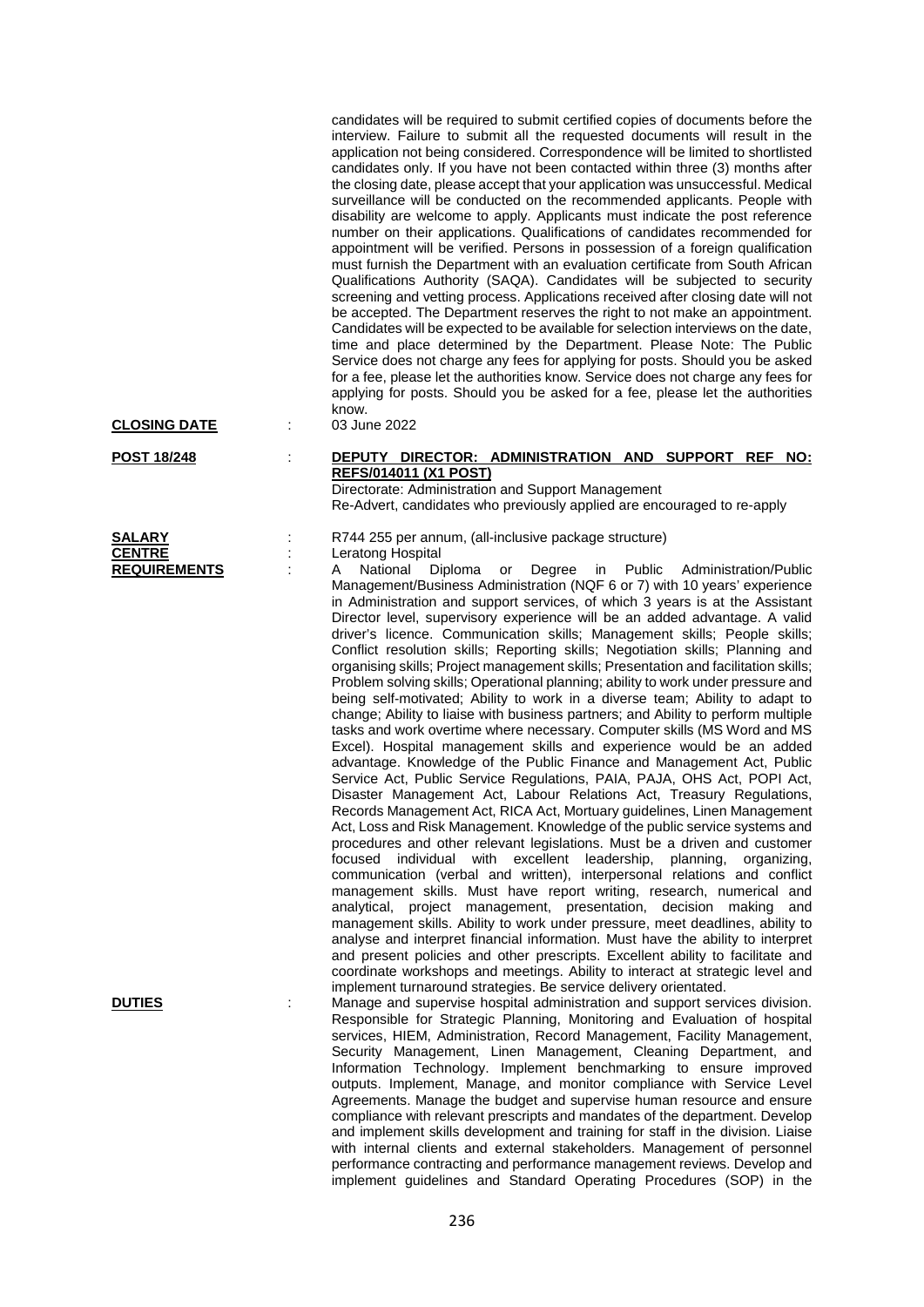| <b>ENQUIRIES</b><br><b>APPLICATIONS</b>               | Action for management reporting and analysis. Management of infrastructure.<br>Ensure compliance with Ideal Hospital Framework. Represent the division in<br>the hospital management meetings. Ensure implementation of Batho Pele<br>principles in the division. Perform other related duties as delegated by the<br>CEO.<br>Dr D.P. Moloi Tel No: 011 411 3531<br>through<br>E-Recruitment<br>Applications<br>to<br>be<br>done<br>portal<br>http//www.professionaljobcenter.gpg.gov.za. No e-mailed, posted or hand<br>delivered applications will be accepted.                                                                                                                                                                                                                                                                                                                                                                                                                                                                                                                                                                                                                                                                                                                                                                                                                                                                                                                                                                                                                                                                                                                                                                                                                                                                                                                                                             |
|-------------------------------------------------------|-------------------------------------------------------------------------------------------------------------------------------------------------------------------------------------------------------------------------------------------------------------------------------------------------------------------------------------------------------------------------------------------------------------------------------------------------------------------------------------------------------------------------------------------------------------------------------------------------------------------------------------------------------------------------------------------------------------------------------------------------------------------------------------------------------------------------------------------------------------------------------------------------------------------------------------------------------------------------------------------------------------------------------------------------------------------------------------------------------------------------------------------------------------------------------------------------------------------------------------------------------------------------------------------------------------------------------------------------------------------------------------------------------------------------------------------------------------------------------------------------------------------------------------------------------------------------------------------------------------------------------------------------------------------------------------------------------------------------------------------------------------------------------------------------------------------------------------------------------------------------------------------------------------------------------|
| <b>NOTE</b>                                           | be<br>done<br>through<br>E-Recruitment<br>Applications<br>to<br>portal<br>http//www.professionaljobcenter.gpg.gov.za. No e-mailed, posted or hand<br>delivered applications will be accepted. Applications must be submitted on a<br>fully completed and signed New Z83 form obtainable from any Public Service<br>Department or on the internet at www.dpsa.gov.za/documents. The completed<br>and signed form should be accompanied by a recently updated CV as well as<br>copies of all qualification/s and ID document. Only shortlisted candidates will<br>be required to submit certified copies of documents before the interview.<br>Failure to submit all the requested documents will result in the application not<br>being considered. Correspondence will be limited to shortlisted candidates<br>only. If you have not been contacted within three (3) months after the closing<br>date, please accept that your application was unsuccessful. Medical<br>surveillance will be conducted on the recommended applicants. People with<br>disability are welcome to apply. Applicants must indicate the post reference<br>number on their applications. Qualifications of candidates recommended for<br>appointment will be verified. Persons in possession of a foreign qualification<br>must furnish the Department with an evaluation certificate from South African<br>Qualifications Authority (SAQA). Candidates will be subjected to security<br>screening and vetting process. Applications received after closing date will not<br>be accepted. The Department reserves the right to not make an appointment.<br>Candidates will be expected to be available for selection interviews on the date,<br>time and place determined by the Department. Please Note: The Public<br>Service does not charge any fees for applying for posts. Should you be asked<br>for a fee, please let the authorities know. |
| <b>CLOSING DATE</b>                                   | 03 June 2022                                                                                                                                                                                                                                                                                                                                                                                                                                                                                                                                                                                                                                                                                                                                                                                                                                                                                                                                                                                                                                                                                                                                                                                                                                                                                                                                                                                                                                                                                                                                                                                                                                                                                                                                                                                                                                                                                                                  |
| <b>POST 18/249</b>                                    | <b>ASSISTANT</b><br><b>MANAGER</b><br><b>NURSING</b><br><b>PN-A7:</b><br><b>GENERAL</b><br><b>REF</b><br>NO:<br>REFS/006583<br>Directorate: Nursing<br>Re-advertisement, those who applied before are welcome to re-apply.                                                                                                                                                                                                                                                                                                                                                                                                                                                                                                                                                                                                                                                                                                                                                                                                                                                                                                                                                                                                                                                                                                                                                                                                                                                                                                                                                                                                                                                                                                                                                                                                                                                                                                    |
| <b>SALARY</b><br><b>CENTRE</b><br><b>REQUIREMENTS</b> | R571 242 - R662 223 per annum, (plus benefits)<br>Dr Yusuf Dadoo Hospital<br>Grade 12. Basic qualification accredited with the South African Nursing Council<br>In term of Government Notice 425, i.e diploma/degree in Nursing as a<br>professional Nurse. A minimum of 8 years appropriate and recognizable<br>experience in Nursing after registration as a professional Nurse with the South<br>African Nursing Council. Diploma/degree in Nursing management qualification<br>registered with South African Nursing Council. At least 3 years of the period<br>referred above must be appropriate recognizable experience at Management<br>Leve in health Care Facility, i.e Operational/ Unit Manger Level. Current South<br>African Nursing Council annual practicing certificate. Valid EB driver's license.<br>Computer literacy. Strong leadership skills, knowledge of health programmes,<br>good communication skills and sound interpersonal skills are necessary.                                                                                                                                                                                                                                                                                                                                                                                                                                                                                                                                                                                                                                                                                                                                                                                                                                                                                                                                               |
| <b>DUTIES</b>                                         | Delegate, supervise and co-ordinate the provision of effective patient care<br>through adequate nursing care. Initiate and participate in health promotion to<br>ensure consistent communication of relevant accurate and comprehensive<br>information on health care. Establish and maintain constructive working<br>relationships with nursing and other stakeholders (i.e inter-professional, inter-<br>sectoral and multi-disciplinary teamwork). Participate in the analysis,<br>formulation and implementation of nursing guidelines, practices, standards,<br>and procedures. Manage Human resources and Performance Management<br>and Development System. Monitor and ensure proper utilization of financial<br>and physical resources. Maintain professional growth ethical development of<br>self and subordinates. Implementation and monitoring of Continuous<br>Professional Development. Provide guidance and mentorship to Operational                                                                                                                                                                                                                                                                                                                                                                                                                                                                                                                                                                                                                                                                                                                                                                                                                                                                                                                                                                         |

division. Compilation and monitoring of Operational Plan, Risk register, Audit

Manager under his/her supervision. Knowledge of data Management in the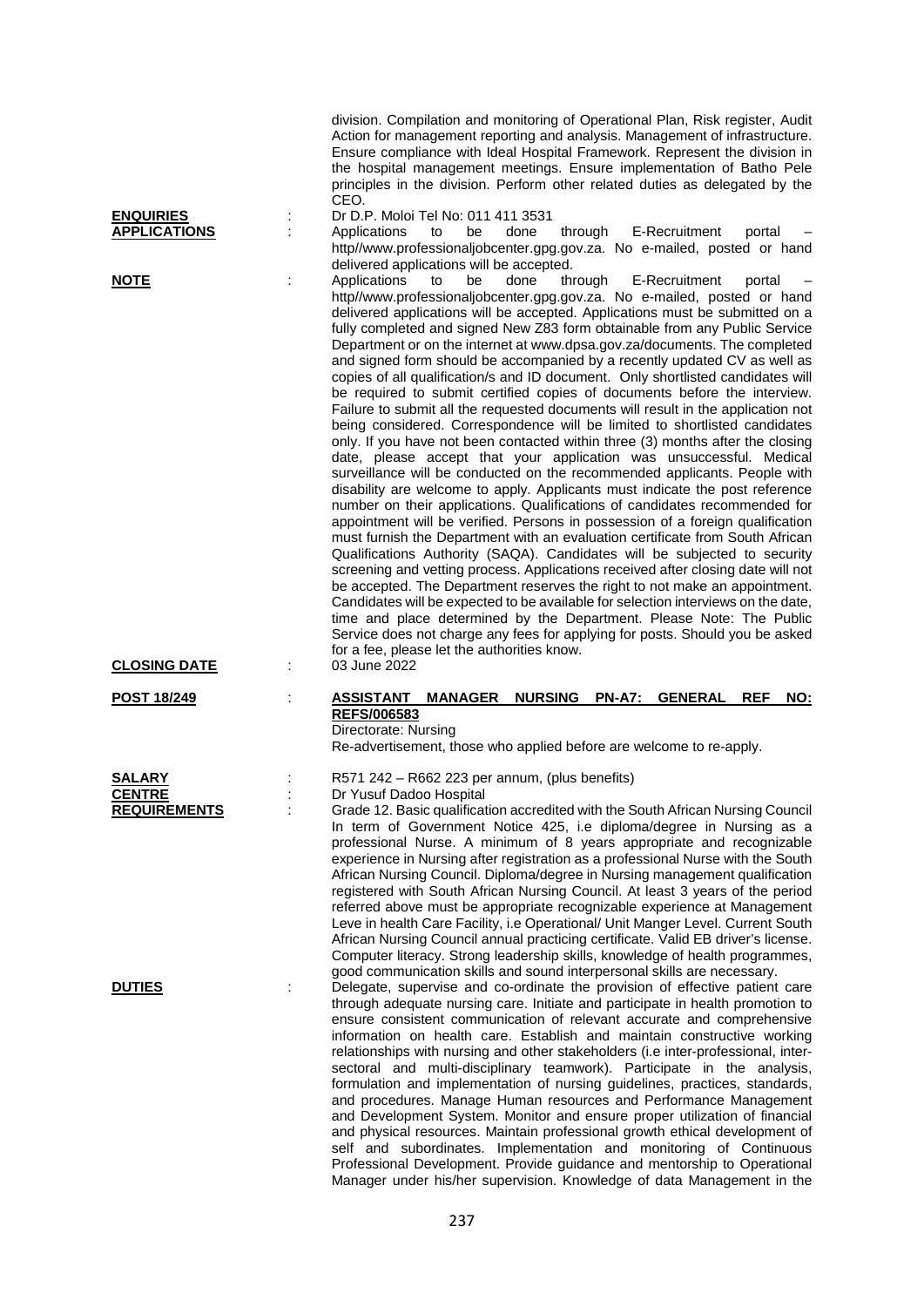| <b>ENQUIRIES</b>                     | ÷ | Hospital setting. Clear understanding and implementation of ideal Hospital<br>realization framework. Broad knowledge of Management of Patient safety<br>Incidence. Knowledge of Health risk management within the Hospital.<br>Ms. DS Ngwenya Tel No: 011 951 6045                                                                                                                                                                                                                                                                                                                                                                                                                                                                                                                                                                                                                                                                                                                                                         |
|--------------------------------------|---|----------------------------------------------------------------------------------------------------------------------------------------------------------------------------------------------------------------------------------------------------------------------------------------------------------------------------------------------------------------------------------------------------------------------------------------------------------------------------------------------------------------------------------------------------------------------------------------------------------------------------------------------------------------------------------------------------------------------------------------------------------------------------------------------------------------------------------------------------------------------------------------------------------------------------------------------------------------------------------------------------------------------------|
| <b>APPLICATIONS</b>                  |   | must be delivered to the following address: HR Department, Dr Yusuf Dadoo<br>Hospital, Cnr Memorial and Hospital Road, Krugersdorp or posted to Dr Yusuf<br>Dadoo Hospital, Private Bag X2006, Krugersdorp, 1740.                                                                                                                                                                                                                                                                                                                                                                                                                                                                                                                                                                                                                                                                                                                                                                                                          |
| <u>NOTE</u>                          |   | Please attach the following in your application: Z83 fully completed (Only New<br>Z83 Will Be Accepted) and signed, CV, copies of ID (Smart ID card copy must<br>show both sides of the ID card) and qualifications. Failure to do so will lead to<br>disqualification of application. If you have not been contacted within 3 months<br>after the closing date, please accept that your application was unsuccessful.<br>Verification (reference check, identity verification and qualification verification).<br>The recommended candidate may be subjected to medical surveillance as<br>required by the Occupational Health and Safety Act, Act5/1993. People with<br>disability are encouraged apply. Employment equity profile will be taken into<br>Consideration                                                                                                                                                                                                                                                   |
| <b>CLOSING DATE</b>                  |   | 03 June 2022: 13h00                                                                                                                                                                                                                                                                                                                                                                                                                                                                                                                                                                                                                                                                                                                                                                                                                                                                                                                                                                                                        |
| POST 18/250                          |   | OPERATIONAL MANAGER GRADE 1 - GENERAL REF NO: 18/2022 (X1<br><u>POST)</u><br>Directorate: Nursing                                                                                                                                                                                                                                                                                                                                                                                                                                                                                                                                                                                                                                                                                                                                                                                                                                                                                                                          |
| <b>SALARY</b>                        |   | R450 939 per annum, (plus benefits)                                                                                                                                                                                                                                                                                                                                                                                                                                                                                                                                                                                                                                                                                                                                                                                                                                                                                                                                                                                        |
| <b>CENTRE</b><br><b>REQUIREMENTS</b> |   | Kopanong Hospital<br>Degree or Diploma, i.e. Basic R425 qualification in nursing that allows<br>registration with SANC as a Professional Nurse and Midwife. Seven years'<br>appropriate experience as a nurse after registration with SANC. Ability to work                                                                                                                                                                                                                                                                                                                                                                                                                                                                                                                                                                                                                                                                                                                                                                |
|                                      |   | independently and innovatively. Knowledge of legal prescripts that regulate<br>nursing and health services. Ability to take charge and make appropriate<br>independent decisions. Decision making and problem solving abilities within<br>the limit of the public service and institutional policy framework. Display<br>empathy for patient treatment and care. Knowledge of nursing care<br>procedures, nursing strategy, statutes, core standards and other relevant<br>framework such as Nursing Act OHS Act, Patient Rights Charter, Batho Pele<br>Principles, and Procedures, Grievance Procedures, etc. Pertaining to the                                                                                                                                                                                                                                                                                                                                                                                           |
| <b>DUTIES</b>                        |   | relevant resources under management.<br>Supervise and evaluate quality of nursing care as directed by professional<br>scope of practice and set in the nursing Standards within a professional/legal<br>framework. Implement nursing legislation and related framework and ethical<br>nursing practices. Compile and analyses reports and data to improve quality of<br>patients. Be allocated to work shifts and relieve the Supervisor when required.<br>Perform as Operational Manager in accordance with the scope of practice.<br>Demonstrate effective communication with patients, supervisors and other<br>health Professionals and junior colleagues. Implement Ideal Hospital,<br>Maintenance and Realization Standards. Maintain professional growth/ethical<br>standards, research, training and self-development. Participate in analysis,<br>formulation and Implementation of nursing guidelines, practices, standards and<br>procedures. Maintain constructive working relationship with nursing and other |
| <b>ENQUIRIES</b>                     |   | stakeholders. Management of personnel Performance and review thereof.<br>Ms ME Polo Tel No: (016) 428 7130                                                                                                                                                                                                                                                                                                                                                                                                                                                                                                                                                                                                                                                                                                                                                                                                                                                                                                                 |
| <b>APPLICATIONS</b>                  |   | must be submitted to: Kopanong Hospital, HR office, 2 Casino Road,<br>Duncanville, or Posted to P/bag X031 Vereeniging 1930.                                                                                                                                                                                                                                                                                                                                                                                                                                                                                                                                                                                                                                                                                                                                                                                                                                                                                               |
| <b>NOTE</b>                          |   | Fully completed new Z83, CV, copies of ID and qualifications. Certified<br>documents will only be requested to shortlisted candidates on or before the<br>day of the interview following communication from HR. People With Disabilities<br>Are Encouraged To Apply. If you did not hear from us within three months,<br>please consider your application unsuccessful. Medical surveillance will be<br>conducted to successful candidate.                                                                                                                                                                                                                                                                                                                                                                                                                                                                                                                                                                                 |
| <b>CLOSING DATE</b>                  |   | 03 June 2022                                                                                                                                                                                                                                                                                                                                                                                                                                                                                                                                                                                                                                                                                                                                                                                                                                                                                                                                                                                                               |
| <b>POST 18/251</b>                   |   | <b>OPERATIONAL</b><br><b>MANAGER GENERAL</b><br>(OPD)<br>PNA <sub>5</sub><br><b>REF</b><br>NO:<br><b>REFS/TMH/2022/05/01 (X1 POST)</b><br>Directorate: Nursing Services                                                                                                                                                                                                                                                                                                                                                                                                                                                                                                                                                                                                                                                                                                                                                                                                                                                    |
| <b>SALARY</b><br><b>CENTRE</b>       |   | R450 939 - R507 531 per annum, plus benefits<br><b>Tambo Memorial Hospital</b>                                                                                                                                                                                                                                                                                                                                                                                                                                                                                                                                                                                                                                                                                                                                                                                                                                                                                                                                             |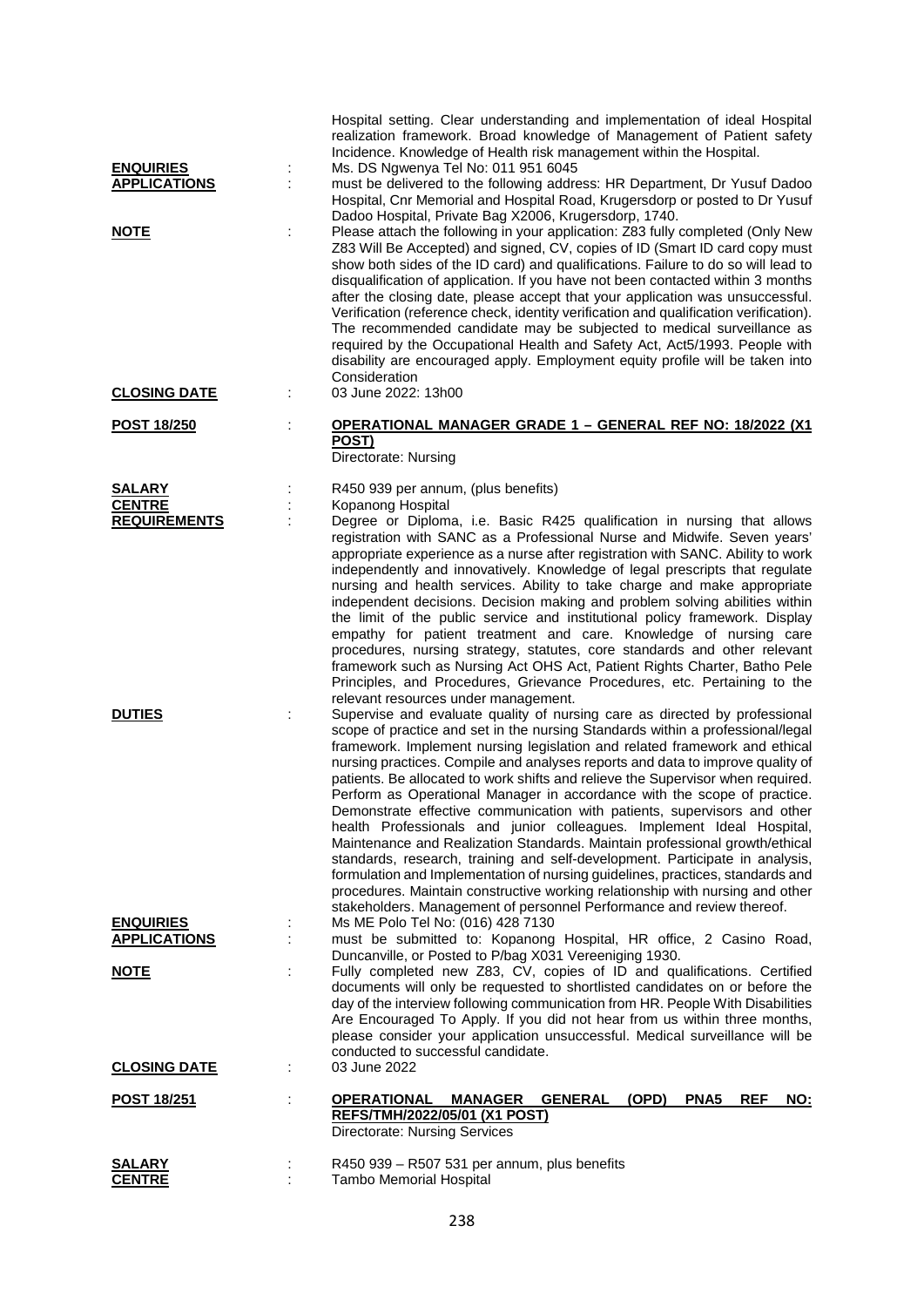| <b>REQUIREMENTS</b>                     | A Minimum of Diploma/ Degree in General Nursing Science, registration with<br>SANC as a Professional Nurse. Current SANC receipt as a General Nurse and<br>Midwife. A minimum of Seven (7) years appropriate/ recognizable experience<br>in Nursing after registration as a Professional Nurse. Have a good<br>communication skills, leadership and conflict management skills. Manage own<br>performance, be able to work as part of a Multidisciplinary team. Be able to<br>supervise staff and patient care in the unit, be available at all times in case of<br>an emergencies and shortage of staff.                                                                                                                                                                                                                                                                                                                                                                                                                                                 |
|-----------------------------------------|-----------------------------------------------------------------------------------------------------------------------------------------------------------------------------------------------------------------------------------------------------------------------------------------------------------------------------------------------------------------------------------------------------------------------------------------------------------------------------------------------------------------------------------------------------------------------------------------------------------------------------------------------------------------------------------------------------------------------------------------------------------------------------------------------------------------------------------------------------------------------------------------------------------------------------------------------------------------------------------------------------------------------------------------------------------|
| <b>DUTIES</b>                           | Overall supervision and control of quality patient care in the unit. Ensure the<br>formulation and availability of clinical patient care protocols and policies in her<br>department. Efficient implementation and evaluation of patient care<br>programmes in the unit according to department's strategic goals. Ensure<br>adequate and appropriate staffing according to patient's needs. Effective<br>monitoring and management of absenteeism. Accountable for overall and<br>effective management of nursing duties. Establish efficient communication with<br>the multidisciplinary team. Responsible for the implementation of disciplinary<br>measures. Secure and allocate resources and budget to achieve workplace<br>objectives. Proactively identify performance requirements to improve team<br>work. Ensure performance, evaluation, management and development of staff.<br>Ensuring the adherence to National Core Standards.                                                                                                           |
| <b>ENQUIRIES</b><br><b>APPLICATIONS</b> | Mrs. M.L Mashamba Tel No: (011) 898 8314<br>Applications can be forwarded to the Human Resource Department, Tambo<br>Memorial Hospital, Private Bag X2, Boksburg, 1459. Physical Address:<br>Railway Street, Boksburg, 1459.                                                                                                                                                                                                                                                                                                                                                                                                                                                                                                                                                                                                                                                                                                                                                                                                                              |
| <b>NOTE</b>                             | Applications must be filled on a new Z83 form (obtainable from any Public<br>Service Department or on (www.dpsa.gov.za/documents) accompanied by a<br>comprehensive CV highlighting or stating the requirements mentioned above;<br>and copies of ID and qualifications. Only the shortlisted candidates will be<br>required to submit certified copies of qualifications and Identity document on or<br>before interviews. Applicants must indicate the post reference number on their<br>applications. Qualifications of candidates recommended for appointment will<br>be verified. Persons in possession of foreign qualification must furnish the<br>Department with the evaluation certificate from the South African Qualification<br>Authority (SAQA). Applications received after closing date and time will not be<br>considered. Whites, coloured and people with disability are encouraged to<br>apply. The candidates will be expected to be available for selection interviews<br>on the date, time and place determined by the Department. |
| <b>CLOSING DATE</b>                     | 03 June 2022, Time: 12H00                                                                                                                                                                                                                                                                                                                                                                                                                                                                                                                                                                                                                                                                                                                                                                                                                                                                                                                                                                                                                                 |
| <b>POST 18/252</b>                      | OPERATIONAL MANAGER GENERAL<br>(GYNAE)<br>PNA <sub>5</sub><br><b>REF</b><br>NO:<br><b>REFS/TMH/2022/05/02 (X1 POST)</b><br>Directorate: Nursing Services                                                                                                                                                                                                                                                                                                                                                                                                                                                                                                                                                                                                                                                                                                                                                                                                                                                                                                  |
| SALARY                                  | R450 939 - R507 531 per annum, plus benefits                                                                                                                                                                                                                                                                                                                                                                                                                                                                                                                                                                                                                                                                                                                                                                                                                                                                                                                                                                                                              |
| <b>CENTRE</b><br><b>REQUIREMENTS</b>    | <b>Tambo Memorial Hospital</b><br>A Minimum of Diploma/ Degree in General Nursing Science, registration with<br>SANC as a Professional Nurse. Current SANC receipt as a General Nurse and<br>Midwife. A minimum of Seven (7) years appropriate/ recognizable experience<br>in Nursing after registration as a Professional Nurse. Have a good<br>communication skills, leadership and conflict management skills. Manage own<br>performance, be able to work as part of a Multidisciplinary team. Be able to<br>supervise staff and patient care in the unit, be available at all times in case of<br>an emergencies and shortage of staff.                                                                                                                                                                                                                                                                                                                                                                                                               |
| <b>DUTIES</b>                           | Overall supervision and control of quality patient care in the unit. Ensure the<br>formulation and availability of clinical patient care protocols and policies in her<br>department. Efficient implementation and evaluation of patient care<br>programmes in the unit according to department's strategic goals. Ensure<br>adequate and appropriate staffing according to patient's needs. Effective<br>monitoring and management of absenteeism. Accountable for overall and<br>effective management of nursing duties. Establish efficient communication with<br>the multidisciplinary team. Responsible for the implementation of disciplinary<br>measures. Secure and allocate resources and budget to achieve workplace<br>objectives. Proactively identify performance requirements to improve team<br>work. Ensure performance, evaluation, management and development of staff.                                                                                                                                                                 |
| <u>ENQUIRIES</u>                        | Ensuring the adherence to National Core Standards.<br>Mrs. M.L Mashamba Tel No: (011) 898 8314                                                                                                                                                                                                                                                                                                                                                                                                                                                                                                                                                                                                                                                                                                                                                                                                                                                                                                                                                            |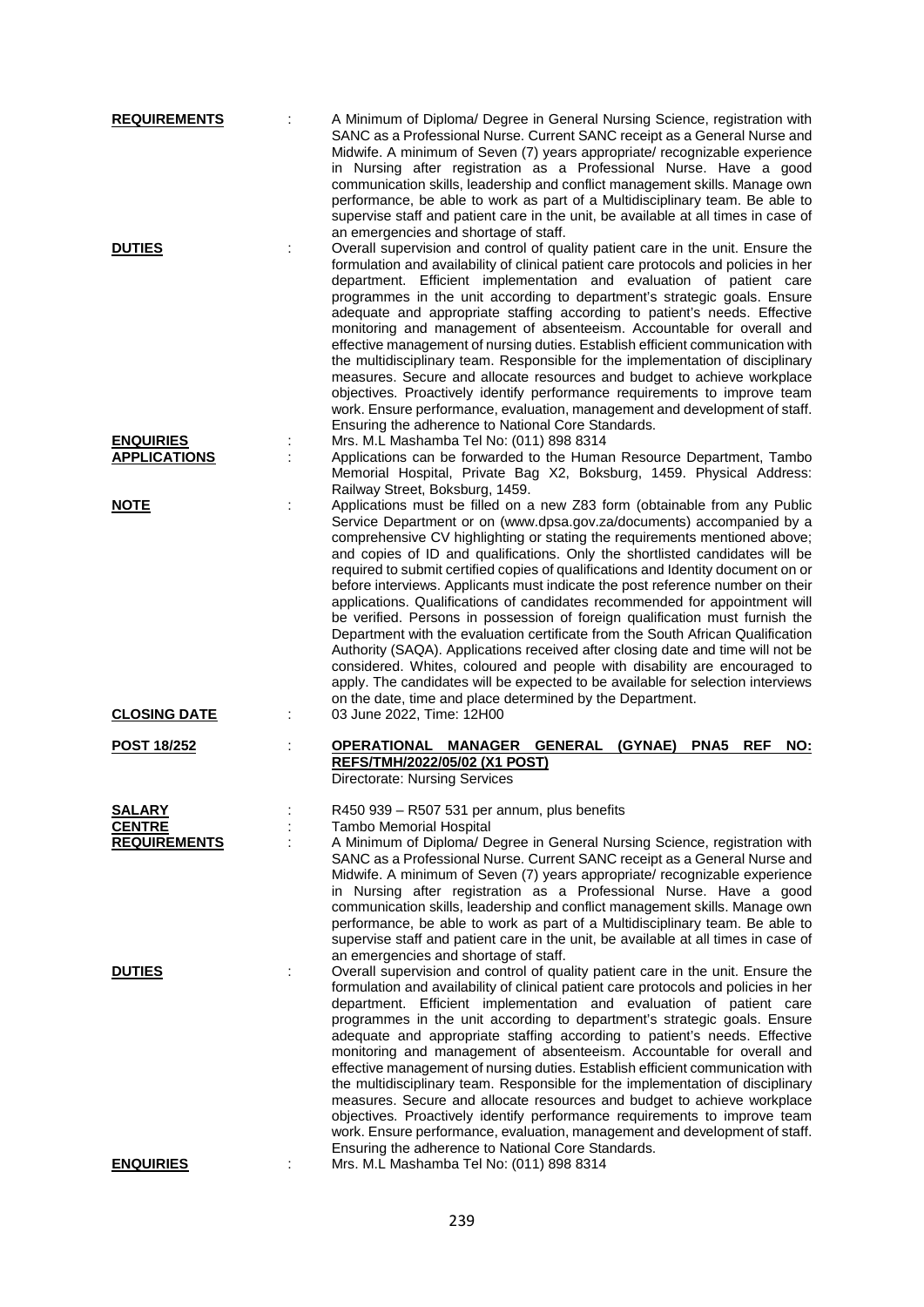| <b>APPLICATIONS</b>                     |   | Applications can be forwarded to the Human Resource Department, Tambo<br>Memorial Hospital, Private Bag X2, Boksburg, 1459. Physical Address:<br>Railway Street, Boksburg, 1459.                                                                                                                                                                                                                                                                                                                                                                                                                                                                                                                                                                                                                                                                                                                                                                                                                                                                                                                                                                                                                                                                                                                                                                                                                                                                                                                                |
|-----------------------------------------|---|-----------------------------------------------------------------------------------------------------------------------------------------------------------------------------------------------------------------------------------------------------------------------------------------------------------------------------------------------------------------------------------------------------------------------------------------------------------------------------------------------------------------------------------------------------------------------------------------------------------------------------------------------------------------------------------------------------------------------------------------------------------------------------------------------------------------------------------------------------------------------------------------------------------------------------------------------------------------------------------------------------------------------------------------------------------------------------------------------------------------------------------------------------------------------------------------------------------------------------------------------------------------------------------------------------------------------------------------------------------------------------------------------------------------------------------------------------------------------------------------------------------------|
| <b>NOTE</b>                             | t | Applications must be filled on a new Z83 form (obtainable from any Public<br>Service Department or on (www.dpsa.gov.za/documents) accompanied by a<br>comprehensive CV highlighting or stating the requirements mentioned above;<br>and copies of ID and qualifications. Only the shortlisted candidates will be<br>required to submit certified copies of qualifications and Identity document on or<br>before interviews. Applicants must indicate the post reference number on their<br>applications. Qualifications of candidates recommended for appointment will<br>be verified. Persons in possession of foreign qualification must furnish the<br>Department with the evaluation certificate from the South African Qualification<br>Authority (SAQA). Applications received after closing date and time will not be<br>considered. Whites, coloured and people with disability are encouraged to<br>apply. The candidates will be expected to be available for selection interviews<br>on the date, time and place determined by the Department.                                                                                                                                                                                                                                                                                                                                                                                                                                                       |
| <b>CLOSING DATE</b>                     |   | 03 June 2022, Time: 12h00                                                                                                                                                                                                                                                                                                                                                                                                                                                                                                                                                                                                                                                                                                                                                                                                                                                                                                                                                                                                                                                                                                                                                                                                                                                                                                                                                                                                                                                                                       |
| <u>POST 18/253</u>                      |   | PROFESSIONAL NURSE SPECIALTY REF NO: REFS/014050<br>Directorate: Nursing Department: Maternity                                                                                                                                                                                                                                                                                                                                                                                                                                                                                                                                                                                                                                                                                                                                                                                                                                                                                                                                                                                                                                                                                                                                                                                                                                                                                                                                                                                                                  |
| <b>SALARY</b>                           |   | R388 974 per annum, (plus benefits)                                                                                                                                                                                                                                                                                                                                                                                                                                                                                                                                                                                                                                                                                                                                                                                                                                                                                                                                                                                                                                                                                                                                                                                                                                                                                                                                                                                                                                                                             |
| <b>CENTRE</b>                           |   | Charlotte Maxeke Johannesburg Academic Hospital                                                                                                                                                                                                                                                                                                                                                                                                                                                                                                                                                                                                                                                                                                                                                                                                                                                                                                                                                                                                                                                                                                                                                                                                                                                                                                                                                                                                                                                                 |
| <b>REQUIREMENTS</b>                     |   | Matric or equivalent. Basic R425 qualification (i.e. diploma/degree in nursing)<br>or equivalent that allows registration with the South African Nursing Council<br>(SANC) as a Professional Nurse. A post basic nursing qualification, with a<br>duration of at least 1 year, accredited with SANC in Post basic Midwifery and<br>Neonatal Nursing. A minimum of 4 years appropriate/recognizable experience<br>in nursing after registration as a Professional Nurse with SANC in General<br>Nursing. Registration with SANC and proof of current registration.                                                                                                                                                                                                                                                                                                                                                                                                                                                                                                                                                                                                                                                                                                                                                                                                                                                                                                                                               |
| <b>DUTIES</b>                           |   | Demonstrate an understanding of legislation and related and ethical nursing<br>practices. Perform clinical nursing practice and promote quality nursing care in<br>accordance with the scope of practice and nursing standards as determined by<br>the institution. Work as part of multidisciplinary team to ensure good nursing<br>care. Work effectively, amicably with persons of diverse intellectual, cultural,<br>racial or religious differences. Able to plan and organize own work and that of<br>support of personnel to ensure proper nursing care. Provision of quality patient<br>care through adherence to set standards, policies and procedures. To provide<br>more complex nursing care that leads to improved service delivery by<br>upholding Batho-Pele Principles and Patient's Rights Charter. Render<br>antenatal care, intrapartum care, post-natal care and neonatal care. Ensure<br>and advocate for provision and supervision of patient's needs. Contribute to<br>the improvement of perinatal mortality and morbidity through implementation<br>of priority programmes, EMTCT, MBFI and ESMOE. Act as shift leader in Unit<br>(when necessary). Effective utilisation of resources. Participation in training<br>and research. Maintenance of professional growth, ethical standards and self-<br>development. Must be prepared to work in allocated area due to service<br>demands and work shifts as per allocation; this includes night shift, weekends<br>and public holidays |
| <b>ENQUIRIES</b><br><b>APPLICATIONS</b> |   | Mr. GNB Moeng Tel No: 011 481 5584<br>Applications should be submitted strictly on a (PDF Format only) to the                                                                                                                                                                                                                                                                                                                                                                                                                                                                                                                                                                                                                                                                                                                                                                                                                                                                                                                                                                                                                                                                                                                                                                                                                                                                                                                                                                                                   |
|                                         |   | following email-address Responsehandling.Cmjah@gauteng.gov.za. Please<br>use the reference as subject.                                                                                                                                                                                                                                                                                                                                                                                                                                                                                                                                                                                                                                                                                                                                                                                                                                                                                                                                                                                                                                                                                                                                                                                                                                                                                                                                                                                                          |
| <u>NOTE</u>                             | t | Applications must be submitted on a new Z83 form (obtainable from any Public<br>Service Department or on www.dpsa.gov.za/documents) with an updated,                                                                                                                                                                                                                                                                                                                                                                                                                                                                                                                                                                                                                                                                                                                                                                                                                                                                                                                                                                                                                                                                                                                                                                                                                                                                                                                                                            |
|                                         |   | clear and detailed C.V with 3 contactable referees. Only shortlisted candidates<br>will be required to submit certified documents on or before the day of the<br>interview. Suitable candidate will be subjected to personnel suitability checks<br>(criminal record check, citizenship verification, qualification/study verification<br>and previous employment verification), security clearance process and<br>undergo medical screening test. Suitable candidates will have to disclose their<br>financial interests. The Department of Health reserves the right to fill or not fill<br>the position. Due to high volumes of anticipated applications, communication<br>will be limited to the shortlisted candidates only. Should you not hear from us<br>within 3 months after the closing date, please consider your application<br>unsuccessful. The Department of Health is committed to the achievement and                                                                                                                                                                                                                                                                                                                                                                                                                                                                                                                                                                                         |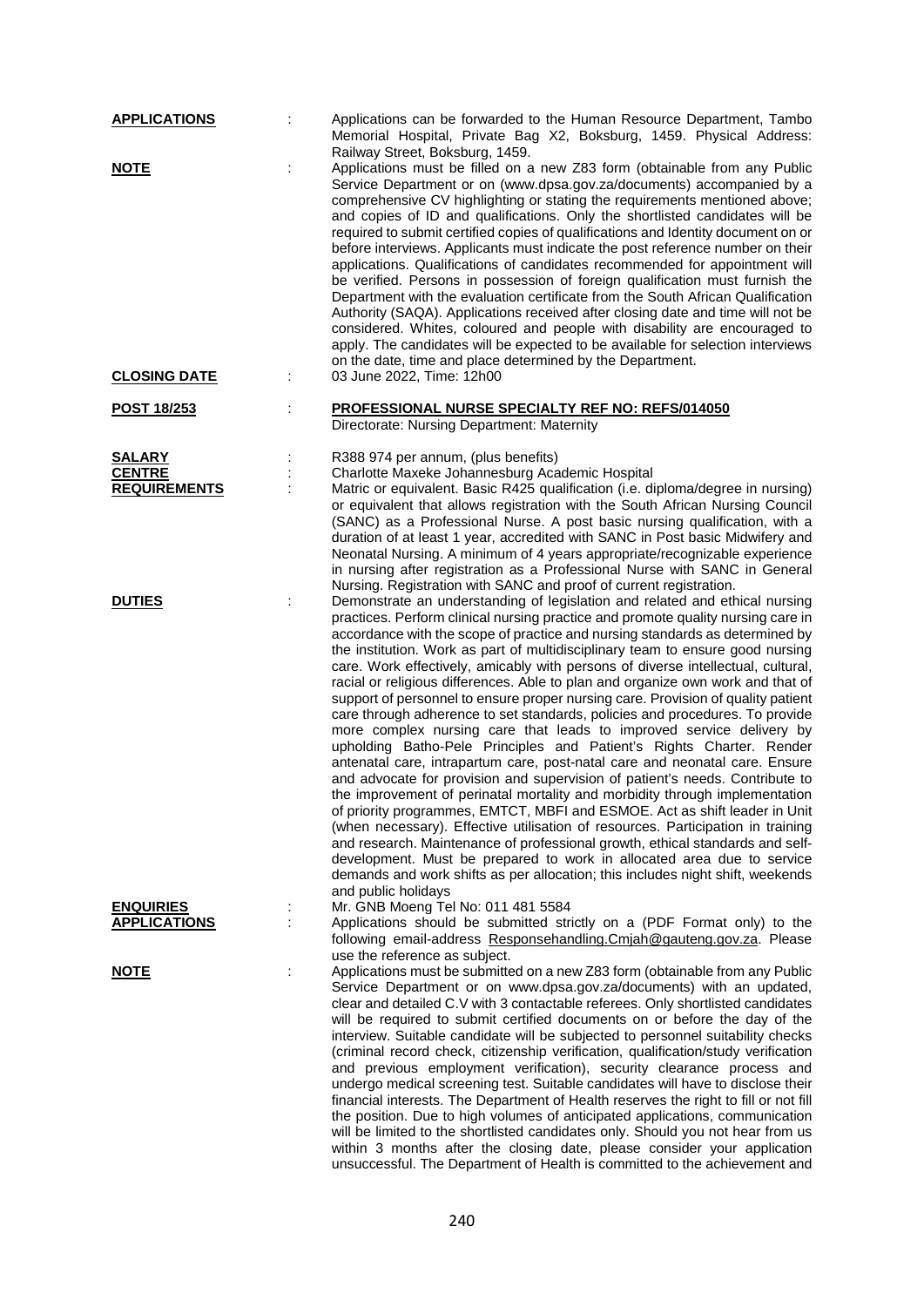|                                                       |        | maintenance of diversity and equity employment, especially of race, gender,<br>and disability.                                                                                                                                                                                                                                                                                                                                                                                                                                                                                                                                                                                                                                                                                                                                                                                                                                                                                                                                                                                                                                                                                                           |
|-------------------------------------------------------|--------|----------------------------------------------------------------------------------------------------------------------------------------------------------------------------------------------------------------------------------------------------------------------------------------------------------------------------------------------------------------------------------------------------------------------------------------------------------------------------------------------------------------------------------------------------------------------------------------------------------------------------------------------------------------------------------------------------------------------------------------------------------------------------------------------------------------------------------------------------------------------------------------------------------------------------------------------------------------------------------------------------------------------------------------------------------------------------------------------------------------------------------------------------------------------------------------------------------|
| <b>CLOSING DATE</b>                                   |        | 03 June 2022                                                                                                                                                                                                                                                                                                                                                                                                                                                                                                                                                                                                                                                                                                                                                                                                                                                                                                                                                                                                                                                                                                                                                                                             |
| <b>POST 18/254</b>                                    | t      | PROFESSIONAL NURSE SPECIALTY REF NO: REFS/014057<br>Directorate: Nursing Department: Critical Care                                                                                                                                                                                                                                                                                                                                                                                                                                                                                                                                                                                                                                                                                                                                                                                                                                                                                                                                                                                                                                                                                                       |
| <b>SALARY</b><br><b>CENTRE</b><br><b>REQUIREMENTS</b> | ÷      | R388 974 per annum, (plus benefits)<br>Charlotte Maxeke Johannesburg Academic Hospital<br>Matric or equivalent. Basic R425 qualification (i.e. diploma/degree in nursing)<br>or equivalent that allows registration with the South African Nursing Council<br>(SANC) as a Professional Nurse. A post basic nursing qualification, with a<br>duration of at least 1 year, accredited with SANC in Critical Care Nursing. A<br>minimum of 4 years appropriate/recognizable experience in nursing after<br>registration as a Professional Nurse with SANC in General Nursing.<br>Registration with SANC and proof of current registration.                                                                                                                                                                                                                                                                                                                                                                                                                                                                                                                                                                  |
| <b>DUTIES</b>                                         | ÷      | Demonstrate an understanding of legislation and related and ethical nursing<br>practices. Perform clinical nursing practice and promote quality nursing care in<br>accordance with the scope of practice and nursing standards as determined by<br>the institution. Work as part of multidisciplinary team to ensure good nursing<br>care. Work effectively, amicably with persons of diverse intellectual, cultural,<br>racial or religious differences. Able to plan and organize own work and that of<br>support of personnel to ensure proper nursing care. Provision of quality patient<br>care through adherence to set standards, policies and procedures. To provide<br>more complex nursing care that leads to improved service delivery by<br>upholding Batho-Pele Principles and Patient's Rights Charter. Act as shift<br>leader in Unit (when necessary). Effective utilisation of resources. Participation<br>in training and research. Maintenance of professional growth, ethical standards<br>and self-development. Must be prepared to work in allocated area due to<br>service demands and work shifts as per allocation; this includes night shift,<br>weekends and public holidays. |
| <b>ENQUIRIES</b><br><b>APPLICATIONS</b>               | :<br>÷ | Mr. GNB Moeng Tel No: 011 481 5584<br>Applications should be submitted strictly on a (PDF Format only) to the<br>following email-address Responsehandling.Cmjah@gauteng.gov.za. Please<br>use the reference as subject.                                                                                                                                                                                                                                                                                                                                                                                                                                                                                                                                                                                                                                                                                                                                                                                                                                                                                                                                                                                  |
| <b>NOTE</b><br><b>CLOSING DATE</b>                    |        | Applications must be submitted on a new Z83 form (obtainable from any Public<br>Service Department or on www.dpsa.gov.za/documents) with an updated,<br>clear and detailed C.V with 3 contactable referees. Only shortlisted candidates<br>will be required to submit certified documents on or before the day of the<br>interview. Suitable candidate will be subjected to personnel suitability checks<br>(criminal record check, citizenship verification, qualification/study verification<br>and previous employment verification), security clearance process and<br>undergo medical screening test. Suitable candidates will have to disclose their<br>financial interests. The Department of Health reserves the right to fill or not fill<br>the position. Due to high volumes of anticipated applications, communication<br>will be limited to the shortlisted candidates only. Should you not hear from us<br>within 3 months after the closing date, please consider your application<br>unsuccessful. The Department of Health is committed to the achievement and<br>maintenance of diversity and equity employment, especially of race, gender,<br>and disability.<br>03 June 2022        |
| <b>POST 18/255</b>                                    | t      | <b>PROFESSIONAL NURSE SPECIALTY REF NO: REFS/014058</b><br>Directorate: Nursing Department: Operating Theatre                                                                                                                                                                                                                                                                                                                                                                                                                                                                                                                                                                                                                                                                                                                                                                                                                                                                                                                                                                                                                                                                                            |
| <b>SALARY</b><br><b>CENTRE</b><br><b>REQUIREMENTS</b> |        | R388 974 per annum, (plus benefits)<br>Charlotte Maxeke Johannesburg Academic Hospital<br>Matric or equivalent. Basic R425 qualification (i.e. diploma/degree in nursing)<br>or equivalent that allows registration with the South African Nursing Council<br>(SANC) as a Professional Nurse. A post basic nursing qualification, with a<br>duration of at least 1 year, accredited with SANC in Operating Theatre Nursing.<br>A minimum of 4 years appropriate/recognizable experience in nursing after<br>registration as a Professional Nurse with SANC in General Nursing.<br>Registration with SANC and proof of current registration.                                                                                                                                                                                                                                                                                                                                                                                                                                                                                                                                                              |
| <b>DUTIES</b>                                         |        | Demonstrate an understanding of legislation and related and ethical nursing<br>practices. Perform clinical nursing practice and promote quality nursing care in<br>accordance with the scope of practice and nursing standards as determined by                                                                                                                                                                                                                                                                                                                                                                                                                                                                                                                                                                                                                                                                                                                                                                                                                                                                                                                                                          |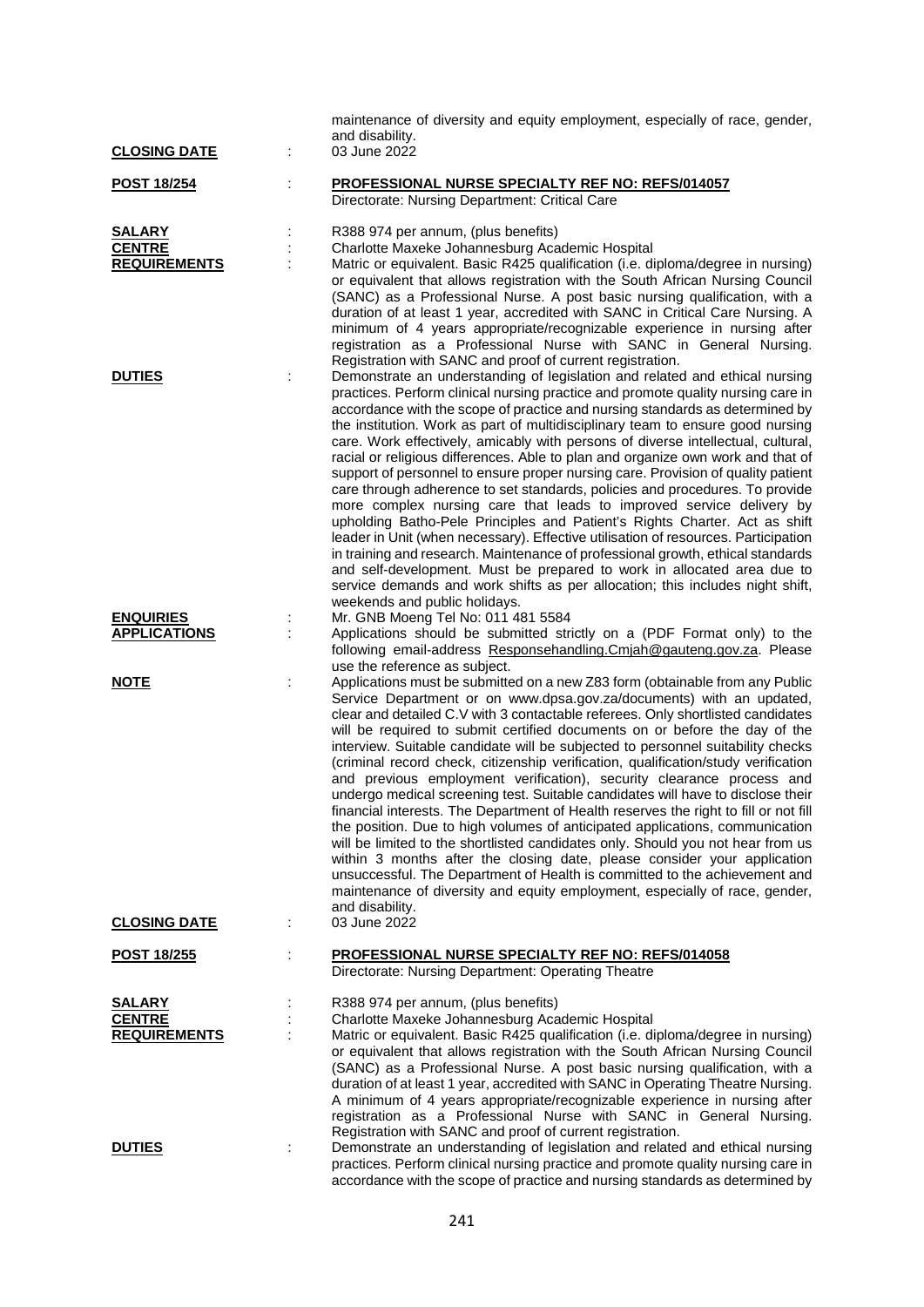|                     |   | the institution. Work as part of multidisciplinary team to ensure good nursing<br>care. Work effectively, amicably with persons of diverse intellectual, cultural,<br>racial or religious differences. Able to plan and organize own work and that of<br>support of personnel to ensure proper nursing care. Provision of quality patient<br>care through adherence to set standards, policies and procedures. To provide<br>more complex nursing care that leads to improved service delivery by<br>upholding Batho-Pele Principles and Patient's Rights Charter. Act as shift<br>leader in Unit (when necessary). Effective utilisation of resources. Participation<br>in training and research. Maintenance of professional growth, ethical standards<br>and self-development. Must be prepared to work in allocated area due to<br>service demands and work shifts as per allocation; this includes night shift,<br>weekends and public holidays.                                                                                                                                                                                                                             |
|---------------------|---|-----------------------------------------------------------------------------------------------------------------------------------------------------------------------------------------------------------------------------------------------------------------------------------------------------------------------------------------------------------------------------------------------------------------------------------------------------------------------------------------------------------------------------------------------------------------------------------------------------------------------------------------------------------------------------------------------------------------------------------------------------------------------------------------------------------------------------------------------------------------------------------------------------------------------------------------------------------------------------------------------------------------------------------------------------------------------------------------------------------------------------------------------------------------------------------|
| <b>ENQUIRIES</b>    |   | Mr. GNB Moeng Tel No: 011 481 5584                                                                                                                                                                                                                                                                                                                                                                                                                                                                                                                                                                                                                                                                                                                                                                                                                                                                                                                                                                                                                                                                                                                                                |
| <b>APPLICATIONS</b> |   | Applications should be submitted strictly on a (PDF Format only) to the<br>following email-address Responsehandling.Cmjah@gauteng.gov.za. Please<br>use the reference as subject.                                                                                                                                                                                                                                                                                                                                                                                                                                                                                                                                                                                                                                                                                                                                                                                                                                                                                                                                                                                                 |
| <b>NOTE</b>         |   | Applications must be submitted on a new Z83 form (obtainable from any Public<br>Service Department or on www.dpsa.gov.za/documents) with an updated,<br>clear and detailed C.V with 3 contactable referees. Only shortlisted candidates<br>will be required to submit certified documents on or before the day of the<br>interview. Suitable candidate will be subjected to personnel suitability checks<br>(criminal record check, citizenship verification, qualification/study verification<br>and previous employment verification), security clearance process and<br>undergo medical screening test. Suitable candidates will have to disclose their<br>financial interests. The Department of Health reserves the right to fill or not fill<br>the position. Due to high volumes of anticipated applications, communication<br>will be limited to the shortlisted candidates only. Should you not hear from us<br>within 3 months after the closing date, please consider your application<br>unsuccessful. The Department of Health is committed to the achievement and<br>maintenance of diversity and equity employment, especially of race, gender,<br>and disability. |
| <b>CLOSING DATE</b> | ÷ | 03 June 2022                                                                                                                                                                                                                                                                                                                                                                                                                                                                                                                                                                                                                                                                                                                                                                                                                                                                                                                                                                                                                                                                                                                                                                      |
| POST 18/256         |   | ENVIRONMENTAL HEALTH PRACTITIONER / HEALTH AND SAFETY<br>OFFICER REF NO: REFS/006584<br>Directorate: Allied Health Services                                                                                                                                                                                                                                                                                                                                                                                                                                                                                                                                                                                                                                                                                                                                                                                                                                                                                                                                                                                                                                                       |
| <b>SALARY</b>       |   | R388 974 - R450 939 per annum, (plus benefits)                                                                                                                                                                                                                                                                                                                                                                                                                                                                                                                                                                                                                                                                                                                                                                                                                                                                                                                                                                                                                                                                                                                                    |
| <b>CENTRE</b>       |   | Dr Yusuf Dadoo Hospital                                                                                                                                                                                                                                                                                                                                                                                                                                                                                                                                                                                                                                                                                                                                                                                                                                                                                                                                                                                                                                                                                                                                                           |
| <b>REQUIREMENTS</b> |   | Grade 12 and a relevant Diploma or B- Tech Environmental Health<br>/Occupational Health and Safety with a minimum of 2 years recognisable<br>experience as Environmental Health Practitioner including community<br>service/Health and Safety Officer. Current Registration with Health<br>Professional Council of South Africa (HPCSA) or with the South African<br>Institute of Occupational Safety Health (SAIOSH) Understanding of the<br>relevant legislation and policies framework. Public Finance Management Act<br>(PFMA), Public Sector Risk Management framework. OHS ACT No 85 OF<br>1993 and regulations, National Health Act 61 of 2003, Environmental Health<br>norms and standards. Good communication (Verbal and written), good<br>interpersonal relationship. Computer (MS Office packages), report writing<br>skills, knowledge of Performance Management System & Development,<br>conflict resolution, auditing, and all relevant departmental policies and<br>procedures. Coordinate the activities of OHS, identify risks, and perform the<br>secretariat function of the OHS Committee. Exposure to hospital environment<br>and valid driver's licence.   |
| <b>DUTIES</b>       |   | Conduct Hazards Identification Risk assessment to ensure safety for the<br>facility. Conduct regular inspections and OHS audit to ensure compliance with<br>the OHS Act. Form an integral part of OHS committee and ensure<br>commencement of OHS meetings Develop a risk assessment and update the<br>hospital risk register with relevant stakeholders. Investigate OHS complains<br>and provide reports and Quality improvement plan to management. Conduct<br>incident investigation or any occupational diseases in collaboration with the<br>OHS clinical programme coordinator. Ensure overall supervisory, coordination,<br>implementation and monitor compliance of SHERQ programmes. Develop an                                                                                                                                                                                                                                                                                                                                                                                                                                                                         |

emergency preparedness plan and ensure drills are conducted. Develop hospital floor plans for each unit and Conduct OHS awareness. Conduct OHS trainings and promote OHS culture in the facility. Work in collaboration with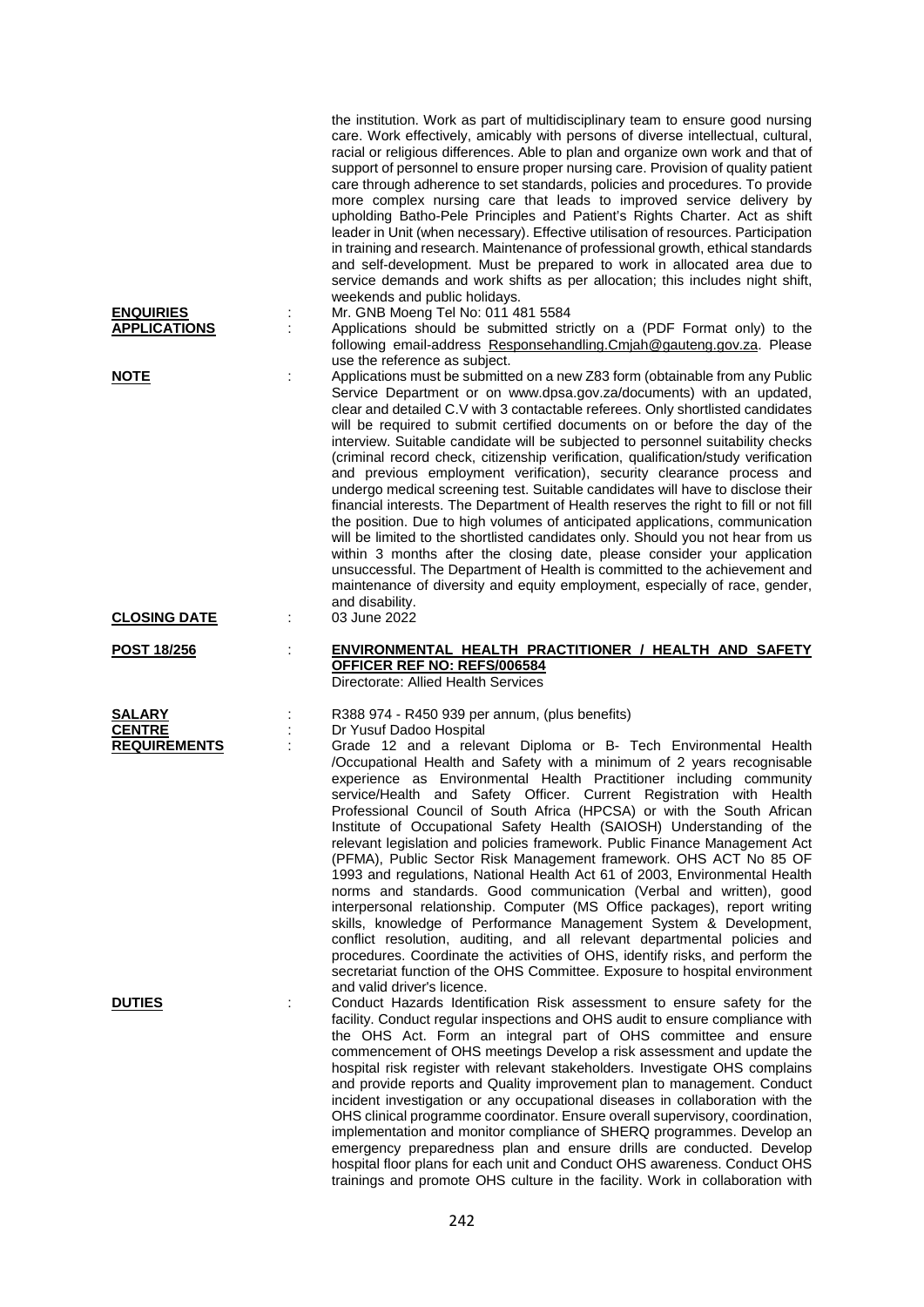| <b>ENQUIRIES</b><br><b>APPLICATIONS</b> |                      | Facility Manager to ensure that all contractors have safety files prior to handing<br>over of site. Ensure a culture of innovation and performance. Ensure that the<br>occupational health and safety rules are observed in a working environment.<br>Distribution of emergency procedures and ensuring that the hospital is<br>compliant in terms of fire safety. Work with Supply Chain Management to<br>ensure procurement Personnel Protective Equipment's for employees.<br>Ms D.S. Ngwenya Tel No: (011) 951 6045<br>must be delivered to the following address: HR Department, Dr Yusuf Dadoo<br>Hospital, Cnr Memorial and Hospital Road, Krugersdorp or posted to Dr Yusuf<br>Dadoo Hospital, Private Bag X2006, Krugersdorp, 1740. No faxed or emailed<br>applications will be considered.                                                                                                                                                                      |
|-----------------------------------------|----------------------|---------------------------------------------------------------------------------------------------------------------------------------------------------------------------------------------------------------------------------------------------------------------------------------------------------------------------------------------------------------------------------------------------------------------------------------------------------------------------------------------------------------------------------------------------------------------------------------------------------------------------------------------------------------------------------------------------------------------------------------------------------------------------------------------------------------------------------------------------------------------------------------------------------------------------------------------------------------------------|
| <b>NOTE</b>                             |                      | Applications must be submitted on the (New Z83 Only) fully completed,<br>obtainable from any Public Service Department or on the internet. Applicant<br>must attach copies of all the necessary documents (qualifications) to the<br>application including a valid identity document Smart ID card copy must show<br>both sides of the ID card. Applications without proof of the necessary<br>documents required by HR will be disqualified. The completed and signed form<br>should be accompanied by a recently updated CV that specifies the following:<br>All experience indicating the position, institution, and respective dates<br>(DD/MM/YY) The suitable candidate will be subjected to medical surveillance.<br>Failure to submit all the requested documents will result in the application not<br>being considered. If you have not been contacted within three (3) months after<br>the closing date, please accept that your application was unsuccessful. |
| <b>CLOSING DATE</b>                     | ÷                    | 03 June 2022: 13h00                                                                                                                                                                                                                                                                                                                                                                                                                                                                                                                                                                                                                                                                                                                                                                                                                                                                                                                                                       |
| <b>POST 18/257</b>                      | $\ddot{\phantom{a}}$ | <b>ASSISTANT MANAGER: FINANCE REF NO: 17/2022 (X1 POST)</b><br>Directorate: Finance                                                                                                                                                                                                                                                                                                                                                                                                                                                                                                                                                                                                                                                                                                                                                                                                                                                                                       |
| <b>SALARY</b>                           | ÷                    | R382 245 per annum, (plus benefits)                                                                                                                                                                                                                                                                                                                                                                                                                                                                                                                                                                                                                                                                                                                                                                                                                                                                                                                                       |
| <b>CENTRE</b><br><b>REQUIREMENTS</b>    | ċ                    | Kopanong Hospital<br>National<br>Diploma/Bachelor's<br>Commerce/Financial<br>Degree<br>in                                                                                                                                                                                                                                                                                                                                                                                                                                                                                                                                                                                                                                                                                                                                                                                                                                                                                 |
|                                         |                      | Management/Accounting. Minimum of 5 years' in Finance, 3 years' of which<br>should be supervisory level (Financial Controller or State Accountant).<br>Knowledge of relevant acts (PFMA, Treasury Regulations, DORA) and<br>systems (BAS, SAP). Good leadership skills, must be able to plan, organize<br>co-ordinate activities in the finance unit. Ability to work under pressure.<br>Excellent verbal and written communication skills, good interpersonal and<br>problem solving skills. Computer literacy is essential. Valid driver's license.                                                                                                                                                                                                                                                                                                                                                                                                                     |
| <b>DUTIES</b>                           |                      | Development of an Operational Plan for Finance and give quarterly reviews on<br>progress. Effective financial control and monitoring of current budget<br>expenditure. Compiling of monthly reports. Ensure that monthly various<br>expenditure reconciliations are performed. Clearing of work cycles. Ensure that<br>suppliers are paid within 30 days and manage accruals. Assist in the<br>preparations and budget allocations. Training of staff on Finance related<br>matters. Supervision and mentoring of staff in Finance unit. Attend to Auditors<br>and develop action plans to improve controls and eliminate audit findings.<br>Evaluate performance of subordinates continuously. Monitor revenue and risk<br>management.                                                                                                                                                                                                                                   |
| <b>ENQUIRIES</b>                        |                      | Ms. P. Mabena Tel No: (016) 428 7112                                                                                                                                                                                                                                                                                                                                                                                                                                                                                                                                                                                                                                                                                                                                                                                                                                                                                                                                      |
| <b>APPLICATIONS</b>                     |                      | must be submitted to: Kopanong Hospital, HR office, 2 Casino Road,<br>Duncanville, or Posted to P/bag X031 Vereeniging 1930.                                                                                                                                                                                                                                                                                                                                                                                                                                                                                                                                                                                                                                                                                                                                                                                                                                              |
| <u>NOTE</u>                             |                      | Fully completed new Z83, CV, copies of ID and qualifications. Certified<br>documents will only be requested to shortlisted candidates on or before the<br>day of the interview following communication from HR. People With Disabilities<br>Are Encouraged To Apply. The appointed employee will be subjected to<br>Personnel Suitability Check (PSC), and Medical surveillance as required in the<br>HBA, at no cost. If you did not hear from us within three months, please<br>consider your application unsuccessful.                                                                                                                                                                                                                                                                                                                                                                                                                                                 |
| <b>CLOSING DATE</b>                     | ÷                    | 03 June 2022                                                                                                                                                                                                                                                                                                                                                                                                                                                                                                                                                                                                                                                                                                                                                                                                                                                                                                                                                              |
| <u>POST 18/258</u>                      |                      | DIRECTOR: INFORMATION TECHNOLOGY)<br><b>REF</b><br>ASSISTANT<br>NO:<br><b>REFS/014013 (X1 POST)</b><br>Directorate: ICT                                                                                                                                                                                                                                                                                                                                                                                                                                                                                                                                                                                                                                                                                                                                                                                                                                                   |
| <b>SALARY</b><br><b>CENTRE</b>          |                      | R382 245 - R461 745 per annum<br>Leratong                                                                                                                                                                                                                                                                                                                                                                                                                                                                                                                                                                                                                                                                                                                                                                                                                                                                                                                                 |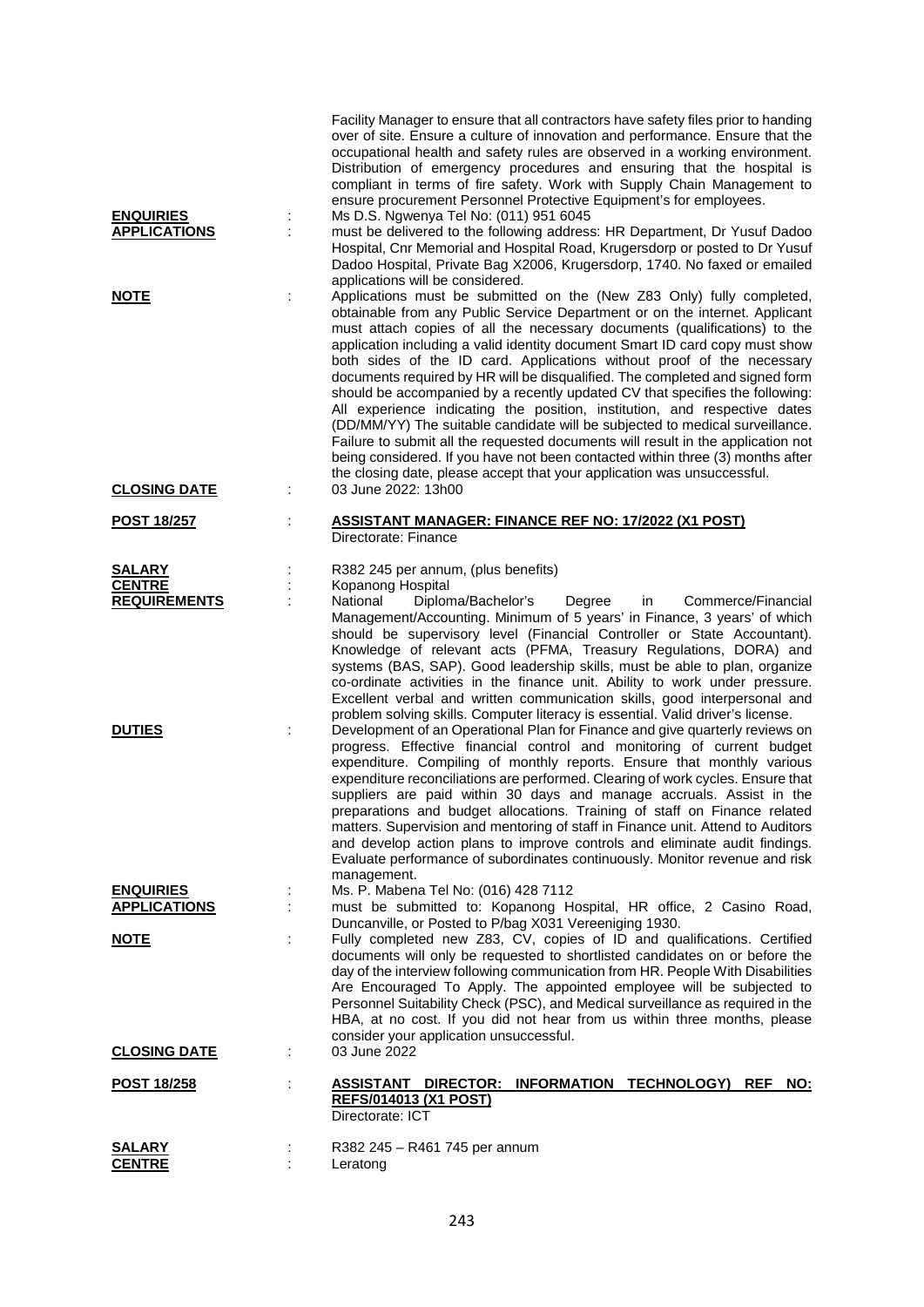| <b>REQUIREMENTS</b>                                   |        | Grade 12 plus 3 years National Diploma (NQF level 6) or bachelor's degree<br>(NQF level 7) in Information Technology or Computer Science. A minimum five<br>(5) years working experience in the role of desktop or network support.<br>Experience in troubleshooting ICT equipment including basic network<br>troubleshooting is a must. The candidate should have Supervisor experience<br>in supporting Citrix, RX-solutions, PAAB / Medicom and latest Microsoft latest<br>packages. Experience in a health / hospital environment. Knowledge of<br>telephone switchboard, PABX, IP phones will be an added advantage. A valid<br>driver's licence. Must be service orientated, self-driven, able to work                                                                                                                                                                                                                                                                                                                                                                                                                                                                                                                                                                                                                                                                                                                                                                                                                                                                                                                                                                                                                                                                                |
|-------------------------------------------------------|--------|---------------------------------------------------------------------------------------------------------------------------------------------------------------------------------------------------------------------------------------------------------------------------------------------------------------------------------------------------------------------------------------------------------------------------------------------------------------------------------------------------------------------------------------------------------------------------------------------------------------------------------------------------------------------------------------------------------------------------------------------------------------------------------------------------------------------------------------------------------------------------------------------------------------------------------------------------------------------------------------------------------------------------------------------------------------------------------------------------------------------------------------------------------------------------------------------------------------------------------------------------------------------------------------------------------------------------------------------------------------------------------------------------------------------------------------------------------------------------------------------------------------------------------------------------------------------------------------------------------------------------------------------------------------------------------------------------------------------------------------------------------------------------------------------|
| <b>DUTIES</b>                                         |        | independently without direct or constant supervision.<br>Responsible for overall planning of IT system for the hospital. Ensuring data<br>integrity and network maintenance. Constantly monitoring the continuous<br>functioning of the LAN, WAN Exchange services which includes active<br>directory and back up storage solutions. Configurations of computer hardware<br>and software. Configure network devices and email accounts for all users in<br>the hospital. Monitor virus and spyware identification and removal. IT<br>equipment maintenance and disposal by following prescribed procedure.<br>Ensuring weekly antivirus runs and updates software regularly. Monitor usage<br>of lease machine and restriction of access. Install troubleshoot Citrix, PAAB,<br>and Microsoft packages.<br>Manage packages. Manage<br>RX-Solution<br>procurement of cell-phones and hospital telephone expenditure. Assist with<br>specification of ICT equipment. Attend relevant meeting and development<br>opportunities. Develop, implement, and monitor related risks, IT policies and<br>procedures. Relevant Public Service Regulations.                                                                                                                                                                                                                                                                                                                                                                                                                                                                                                                                                                                                                                             |
| <b>ENQUIRIES</b><br><b>APPLICATIONS</b>               | ÷      | Mr. S. Bambula Tel No: 011 411 3542<br>through E-Recruitment<br>Applications<br>to<br>be<br>done<br>portal<br>http//www.professionaljobcenter.gpg.gov.za. No e-mailed, posted or hand                                                                                                                                                                                                                                                                                                                                                                                                                                                                                                                                                                                                                                                                                                                                                                                                                                                                                                                                                                                                                                                                                                                                                                                                                                                                                                                                                                                                                                                                                                                                                                                                       |
| <b>NOTE</b><br><b>CLOSING DATE</b>                    | t<br>÷ | delivered applications will be accepted.<br>Applications must be submitted on a fully completed and signed New Z83 form<br>obtainable from any Public Service Department or on the internet at<br>www.dpsa.gov.za/documents. The completed and signed form should be<br>accompanied by a recently updated CV as well as copies of all qualification/s<br>and ID document. Only shortlisted candidates will be required to submit<br>certified copies of documents before the interview. Failure to submit all the<br>requested documents will result in the application not being considered.<br>Correspondence will be limited to shortlisted candidates only. If you have not<br>been contacted within three (3) months after the closing date, please accept<br>that your application was unsuccessful. Medical surveillance will be conducted<br>on the recommended applicants. People with disability are welcome to apply.<br>Applicants must indicate the post reference number on their applications.<br>Qualifications of candidates recommended for appointment will be verified.<br>Persons in possession of a foreign qualification must furnish the Department<br>with an evaluation certificate from South African Qualifications Authority<br>(SAQA). Candidates will be subjected to security screening and vetting<br>process. Applications received after closing date will not be accepted. The<br>Department reserves the right to not make an appointment. Candidates will be<br>expected to be available for selection interviews on the date, time and place<br>determined by the Department. Please Note: The Public Service does not<br>charge any fees for applying for posts. Should you be asked for a fee, please<br>let the authorities know.<br>03 June 2022 |
| <u>POST 18/259</u>                                    | ÷      | OCCUPATIONAL THERAPIST REF NO: 16/2022 (X1 POST)                                                                                                                                                                                                                                                                                                                                                                                                                                                                                                                                                                                                                                                                                                                                                                                                                                                                                                                                                                                                                                                                                                                                                                                                                                                                                                                                                                                                                                                                                                                                                                                                                                                                                                                                            |
|                                                       |        | Directorate: Rehabilitation                                                                                                                                                                                                                                                                                                                                                                                                                                                                                                                                                                                                                                                                                                                                                                                                                                                                                                                                                                                                                                                                                                                                                                                                                                                                                                                                                                                                                                                                                                                                                                                                                                                                                                                                                                 |
| <b>SALARY</b><br><b>CENTRE</b><br><b>REQUIREMENTS</b> |        | R322 746 per annum, (plus benefits)<br>Kopanong Hospital<br>Relevant Degree in Occupational Therapy. Current registration with the<br>HPCSA as an independent Occupational Therapist. Proof of current<br>registration. A maximum of $1 - 3$ years' experience with community service is<br>required. Candidate should have sound knowledge of general Occupational<br>Therapy including Rehabilitation, Assessment and Analysis in all fields of<br>Occupational Therapy. Good verbal and written communication skills. Ability to<br>work in a multidisciplinary team. Ability to work under pressure in an acute and<br>changing environment. Must be driven, patient focused individual with<br>excellent planning, organizing, good interpersonal skills and presentation skills.                                                                                                                                                                                                                                                                                                                                                                                                                                                                                                                                                                                                                                                                                                                                                                                                                                                                                                                                                                                                      |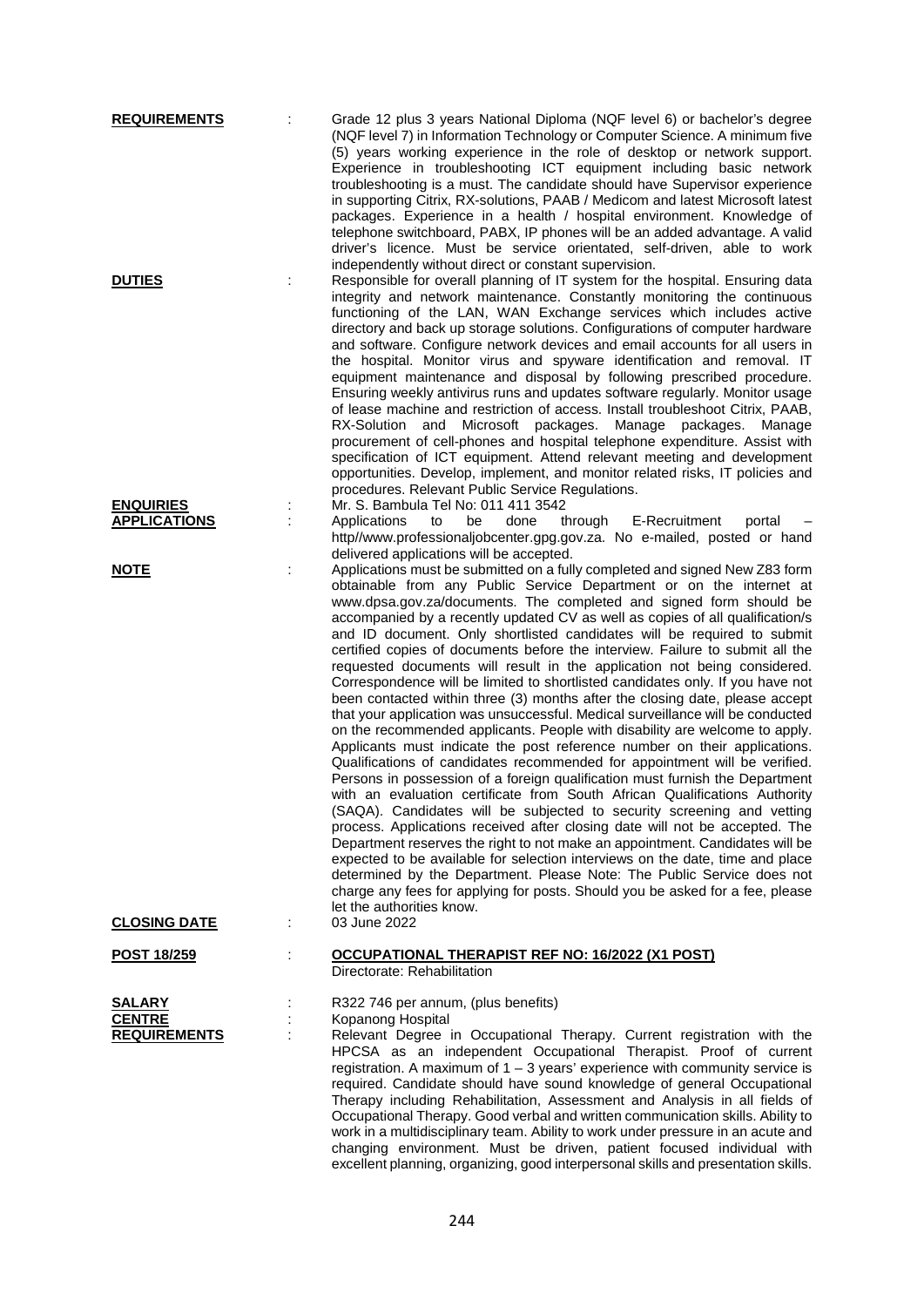| <b>DUTIES</b>                           |   | Render and manage Occupational Therapy services that comply with<br>standards and norms. Implement individual and group programmes in keeping<br>with recovery model. Adhere to provincial, hospital and departmental policies,<br>procedures and regulations. Participate in quality assurance audits. Manage<br>allocated human resources. Participate in continuous<br>professional<br>development and facilitate those of subordinates according to HPCSA and<br>government regulations in allocated area of work. Provide training to allocated<br>Community Service Occupational Therapist and contribute to research.<br>Exercise care with all consumables and equipment.                                                                                                                                                         |
|-----------------------------------------|---|-------------------------------------------------------------------------------------------------------------------------------------------------------------------------------------------------------------------------------------------------------------------------------------------------------------------------------------------------------------------------------------------------------------------------------------------------------------------------------------------------------------------------------------------------------------------------------------------------------------------------------------------------------------------------------------------------------------------------------------------------------------------------------------------------------------------------------------------|
| <b>ENQUIRIES</b><br><b>APPLICATIONS</b> | ÷ | Dr. P. Mabena Tel No: (016) 428 7112<br>must be submitted to: Kopanong Hospital, HR office, 2 Casino Road,<br>Duncanville, or Posted to P/bag X031 Vereeniging 1930.                                                                                                                                                                                                                                                                                                                                                                                                                                                                                                                                                                                                                                                                      |
| <b>NOTE</b>                             | ÷ | Fully completed new Z83, CV, copies of ID and qualifications. Certified<br>documents will only be requested to shortlisted candidates on or before the<br>day of the interview following communication from HR. People With Disabilities<br>Are Encouraged To Apply. If you did not hear from us within three months,<br>please consider your application unsuccessful. Pre-employment screening will<br>be conducted to successful candidates.                                                                                                                                                                                                                                                                                                                                                                                           |
| <b>CLOSING DATE</b>                     | ÷ | 03 June 2022                                                                                                                                                                                                                                                                                                                                                                                                                                                                                                                                                                                                                                                                                                                                                                                                                              |
| <b>POST 18/260</b>                      |   | DIAGNOSTIC RADIOGRAPHER REF NO: 19/2022 (X1 POST)<br>Directorate: Radiology                                                                                                                                                                                                                                                                                                                                                                                                                                                                                                                                                                                                                                                                                                                                                               |
| <b>SALARY</b>                           | ÷ | R322 746 per annum, (plus benefits)                                                                                                                                                                                                                                                                                                                                                                                                                                                                                                                                                                                                                                                                                                                                                                                                       |
| <b>CENTRE</b><br><b>REQUIREMENTS</b>    |   | Kopanong Hospital<br>National Diploma or Degree in Diagnostic Radiology Qualification. Proof of<br>original registration and current registration with HPCSA. Must have completed<br>Community Service as per the requirements of Health Professions Council of<br>South Africa. No experience required after Community Service. Must have<br>Computer Skills, Good interpersonal skills, excellent time management skills<br>and must have knowledge of public service legislation governing the health<br>sector and Radiography profession.                                                                                                                                                                                                                                                                                            |
| <b>DUTIES</b>                           |   | Participate in providing 24 hours' radiographic services (all modalities). Be part<br>of the standby, overtime roster/allocations. Adherence to Radiation Protection<br>Safety Protocols. Be a team player within the department and the institution.<br>Maintain proper record keeping. Perform and ensure that prescribed Quality<br>Assurance Protocols are adhered to. Carry out duties delegated by the<br>department management. Adhere to Batho-Pele, regulated norms and<br>standards and Ideal Hospital Realization Framework.                                                                                                                                                                                                                                                                                                   |
| <b>ENQUIRIES</b>                        |   | Ms. M. Kharodi Tel No: (016) 428 7054                                                                                                                                                                                                                                                                                                                                                                                                                                                                                                                                                                                                                                                                                                                                                                                                     |
| <b>APPLICATIONS</b>                     |   | must be submitted to: Kopanong Hospital, HR office, 2 Casino Road,<br>Duncanville, or Posted to P/bag X031 Vereeniging 1930.                                                                                                                                                                                                                                                                                                                                                                                                                                                                                                                                                                                                                                                                                                              |
| <b>NOTE</b>                             |   | Fully completed new Z83, CV, copies of ID and qualifications. Certified<br>documents will only be requested to shortlisted candidates on or before the<br>day of the interview following communication from HR. People With Disabilities<br>Are Encouraged To Apply. If you did not hear from us within three months,<br>please consider your application unsuccessful. Pre-employment screening will<br>be conducted to successful candidates.                                                                                                                                                                                                                                                                                                                                                                                           |
| <b>CLOSING DATE</b>                     | ÷ | 03 June 2022                                                                                                                                                                                                                                                                                                                                                                                                                                                                                                                                                                                                                                                                                                                                                                                                                              |
| <u>POST 18/261</u>                      |   | <b>FOOD SERVICE MANAGER REF NO: REF/202205</b><br>Directorate: Cook Freeze Factory<br>(Re-Advertisement)                                                                                                                                                                                                                                                                                                                                                                                                                                                                                                                                                                                                                                                                                                                                  |
| SALARY                                  |   | R261 372 per annum (Level 07)                                                                                                                                                                                                                                                                                                                                                                                                                                                                                                                                                                                                                                                                                                                                                                                                             |
| <b>CENTRE</b><br><b>REQUIREMENTS</b>    |   | Masakhane Provincial Laundry and Cook Freeze Factory<br>Grade<br>12 with three years National Diploma in Food<br>Service<br>Management/Food and beverage management or equivalent qualification.<br>B. Tech in Food Service management/ Food & Beverage management will be<br>added advantage. Atleast 3 years' experience as a Food Service in Public<br>hospital/Clinical environment Food Service Unit. Computer knowledge of<br>Word, Excel and Power Point. Knowledge of Food Service policies. Knowledge<br>of supply chain Management regulations, Labour relation Management and<br>Human Resource Management. Must be willing to work under pressure,<br>weekends, public holidays. Be willing to undergo continuous training and<br>development. Management of personnel performance and review thereof in<br>the sub-division. |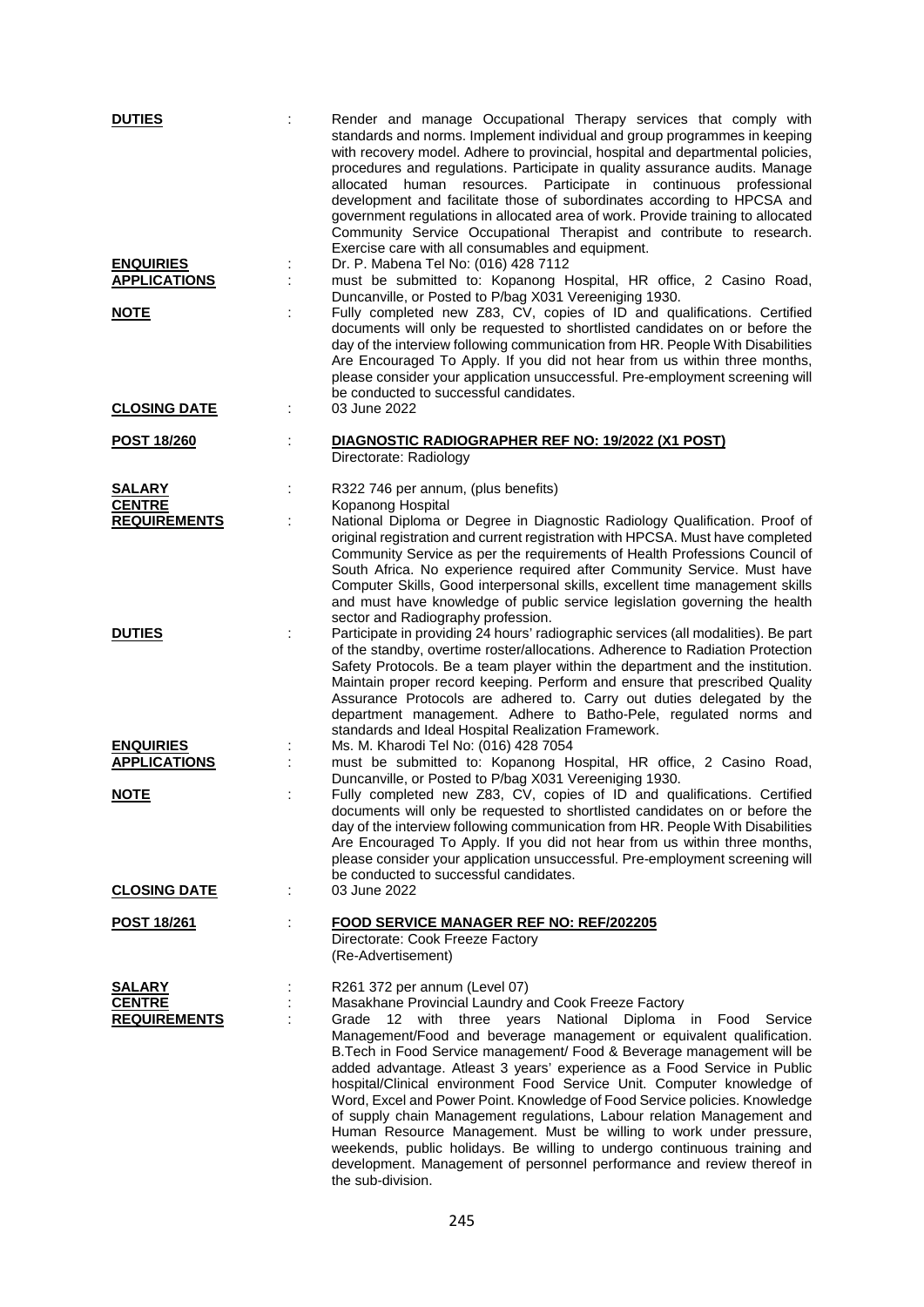| <b>DUTIES</b>                           |   | Manage, control and direct the food services Unit effective and efficient<br>services as well as nutritional care of patients by means of agreed budgets,<br>quality standard and performance in accordance with the policies. Responsible<br>for the overall management and administration of the Food Service<br>Unit. Monitor ordering, receiving, storage and issuing of food items using the<br>correct supply chain procedures. Monitor and manage customer care,<br>Responsible for compliance with safety and health standards; Ensure<br>compliance to hygiene standards within the food service unit; Monitor and<br>ensure proper utilization of the finances and physical resources. Manage Food<br>Service Staff and maintain proper communication within the Unit. Plan,<br>implement and monitor all departmental activities related to procurement and<br>financial system. Monitor plate wastage and opinion surveys to ensure that<br>production, serving and distribution of meals follow the prescribed guidelines.                    |
|-----------------------------------------|---|------------------------------------------------------------------------------------------------------------------------------------------------------------------------------------------------------------------------------------------------------------------------------------------------------------------------------------------------------------------------------------------------------------------------------------------------------------------------------------------------------------------------------------------------------------------------------------------------------------------------------------------------------------------------------------------------------------------------------------------------------------------------------------------------------------------------------------------------------------------------------------------------------------------------------------------------------------------------------------------------------------------------------------------------------------|
| <b>ENQUIRIES</b><br><b>APPLICATIONS</b> | ÷ | Mr. AL Mokgetle Tel No: 012-564 6300<br>Applications should be sent to Human Resource Manager, Masakhane<br>Provincial Laundry and Cook Freeze Factory, Private Bag X 06, Rosslyn, 0200<br>or Hand Delivered at the Security gate 06 Piet Pretorius Street Rosslyn<br>(Between 7:30am to 15:30pm Mondays to Fridays) and online at Gauteng<br>Provincial Government http://professionaljobcentre.gpg.gov.za.                                                                                                                                                                                                                                                                                                                                                                                                                                                                                                                                                                                                                                               |
| <b>NOTE</b>                             |   | The fully completed and signed new Z83 form should be accompanied by a<br>recent updated CV as well as copies of all qualification and ID document<br>(copies need not to be certified and only shortlisted candidates will be required<br>to submit certified documents when invited for the interviews). Please ensure<br>that the reference number is quoted correctly.). The recommended candidates<br>will be subjected to OHS medical surveillance as required by HBA regulations<br>within the OHS Act 85 of 1993 and will be subjected to positive results of the<br>security clearance process (criminal records), and the verification of<br>educational qualifications certificates. Incomplete applications or applications<br>received after closing date will not be considered. Due to the large number of<br>applications we envisage receiving, applications will not be acknowledged. If<br>you do not receive any response within 3 months, please accept that your<br>application was not successful.                                  |
| <b>CLOSING DATE</b>                     |   | 03 June 2022                                                                                                                                                                                                                                                                                                                                                                                                                                                                                                                                                                                                                                                                                                                                                                                                                                                                                                                                                                                                                                               |
| POST 18/262                             |   | <b>SECRETARY (NURSING SERVICE MANGER) REF NO: REFS/006585</b><br>Directorate: Nursing                                                                                                                                                                                                                                                                                                                                                                                                                                                                                                                                                                                                                                                                                                                                                                                                                                                                                                                                                                      |
| <u>SALARY</u><br><b>CENTRE</b>          |   | R176 310 - R207 681 per annum, (plus benefits)<br>Dr Yusuf Dadoo Hospital                                                                                                                                                                                                                                                                                                                                                                                                                                                                                                                                                                                                                                                                                                                                                                                                                                                                                                                                                                                  |
| <b>REQUIREMENTS</b><br><b>DUTIES</b>    |   | Grade 12 with a minimum of 2 years recognisable experience as a secretary.<br>Qualification<br>Secretarial<br>Studies/<br>Office<br>Management/Office<br>in<br>Administration/Management Assistant, proof of computer literacy in Microsoft<br>office suite. Proficient user of Microsoft package will be subjected to a test.<br>Certificate of Microsoft package will be added as an advantage. A driver's<br>license will be an added advantage (With exception to people with disabilities).<br>Competencies: Excellent communication and writing skills with good<br>interpersonal relation. Be reliable, punctual, and professional. Be creative and<br>able to use own initiative. Good telephone etiquette. Be able to prioritize and<br>have exceptional attention to detail. Ability to handle variety of tasks, work<br>under pressure and meet the tight deadlines. Be able to relieve in the CEO and<br>Clinical Manager office. Be prepared to go an extra mile.<br>Making and receiving telephone calls. Typing of letters, monthly Nursing |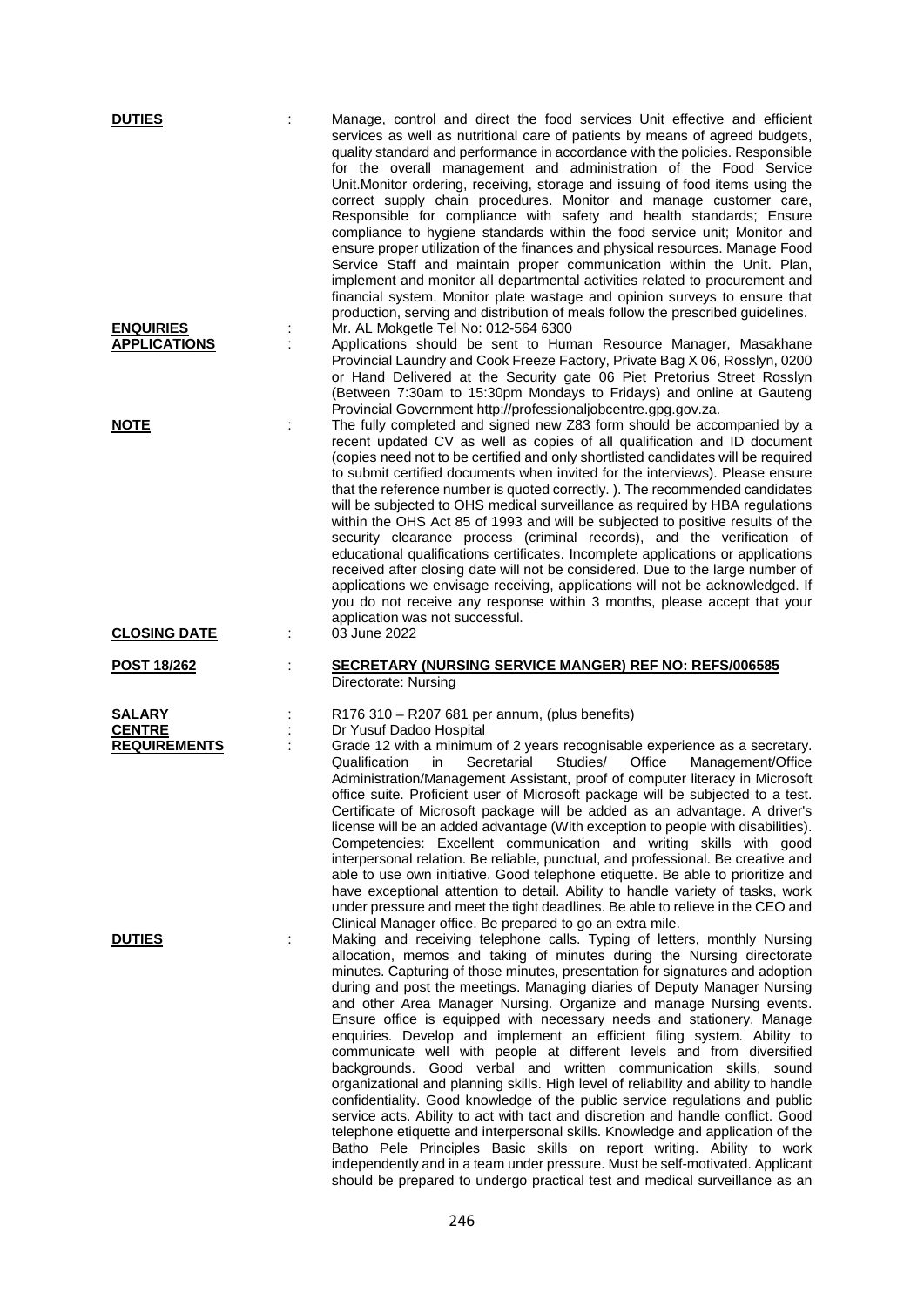| <b>ENQUIRIES</b><br><b>APPLICATIONS</b><br><b>NOTE</b> | inherent job requirement. Manage the nursing staff establishment, audit that<br>yearly licences are paid to SANC and distribute all annual licenses to the<br>nursing staff from South African Nursing Council. Ensure the effective flow of<br>information and documents to and from the office of Nursing Service Manager.<br>Receive and direct correspondence to relevant Managers and Departments<br>Ensure safekeeping of all documentation in the office. Compile reports and<br>documentations, administer the filling system in line with the Departmental<br>Records Management. Ordering of office consumables and arranging for<br>refreshment for visitors Liaise with relevant Hospital department for<br>procurement of office equipment and stationery. Assist with ad-hoc tasks as<br>and when required.<br>Ms. DS Ngwenya Tel No: (011) 951 6045<br>Applications must be delivered to the following address: HR Department, Dr<br>Yusuf Dadoo Hospital, Cnr Memorial and Hospital Road, Krugersdorp or<br>posted to Dr Yusuf Dadoo Hospital, Private Bag X2006, Krugersdorp, 1740.<br>Please attach the following in your application: Z83 fully completed (Only New<br>Z83 will be accepted) and signed, CV, copies of ID (Smart ID card copy must<br>show both sides of the ID card) and qualifications including matric, SANC<br>registration as a certificate and proof of current registration, relevant service<br>certificates (where applicable). Failure to do so will lead to disqualification of<br>application. If you have not been contacted within 3 months after the closing<br>date, please accept that your application was unsuccessful. Verification<br>(reference check, identity verification and qualification verification). The<br>recommended candidate may be subjected to medical surveillance as required<br>by the Occupational Health and Safety Act, Act5/1993. People with disability<br>are encouraged apply. Employment equity profile will be taken into |
|--------------------------------------------------------|----------------------------------------------------------------------------------------------------------------------------------------------------------------------------------------------------------------------------------------------------------------------------------------------------------------------------------------------------------------------------------------------------------------------------------------------------------------------------------------------------------------------------------------------------------------------------------------------------------------------------------------------------------------------------------------------------------------------------------------------------------------------------------------------------------------------------------------------------------------------------------------------------------------------------------------------------------------------------------------------------------------------------------------------------------------------------------------------------------------------------------------------------------------------------------------------------------------------------------------------------------------------------------------------------------------------------------------------------------------------------------------------------------------------------------------------------------------------------------------------------------------------------------------------------------------------------------------------------------------------------------------------------------------------------------------------------------------------------------------------------------------------------------------------------------------------------------------------------------------------------------------------------------------------------------------------------------------------------------------------------------------|
| <b>CLOSING DATE</b>                                    | consideration<br>03 June 2022: 13h00<br>t                                                                                                                                                                                                                                                                                                                                                                                                                                                                                                                                                                                                                                                                                                                                                                                                                                                                                                                                                                                                                                                                                                                                                                                                                                                                                                                                                                                                                                                                                                                                                                                                                                                                                                                                                                                                                                                                                                                                                                      |
| <b>POST 18/263</b>                                     | FOOD SERVICE AID REF NO: REFS/006586 (X1 POST)<br>Directorate: Support                                                                                                                                                                                                                                                                                                                                                                                                                                                                                                                                                                                                                                                                                                                                                                                                                                                                                                                                                                                                                                                                                                                                                                                                                                                                                                                                                                                                                                                                                                                                                                                                                                                                                                                                                                                                                                                                                                                                         |
| <b>SALARY</b><br><b>CENTRE</b><br><b>REQUIREMENTS</b>  | R104 073 - R122 592 per annum, (plus benefits)<br>Dr Yusuf Dadoo Hospital<br>Abet equivalent, ability to read and write and be prepared to work under<br>pressure. Must have sound interpersonal relations. Food Service experience<br>will be added advantage.                                                                                                                                                                                                                                                                                                                                                                                                                                                                                                                                                                                                                                                                                                                                                                                                                                                                                                                                                                                                                                                                                                                                                                                                                                                                                                                                                                                                                                                                                                                                                                                                                                                                                                                                                |
| <b>DUTIES</b>                                          | Perform specific duties regarding receiving, storage, preparation, cooking,<br>dishing up, deliveries and serving of food, snack, and beverage to patients.<br>Loading and off-loading of food containers/plates from the food trolley. Operate<br>and care for equipment's and report broken equipment. Responsible for<br>general neatness and hygiene with regards to cleaning tasks. Wear<br>appropriate uniform and protective clothing. Work according to duty rooster and<br>leave procedures. Act as a messenger when necessary. Perform all general<br>work related to food service as delegated by the supervisor, expected to work<br>as a team, work shifts and public holidays.                                                                                                                                                                                                                                                                                                                                                                                                                                                                                                                                                                                                                                                                                                                                                                                                                                                                                                                                                                                                                                                                                                                                                                                                                                                                                                                   |
| <b>ENQUIRIES</b><br><b>APPLICATIONS</b>                | Ms. PE Mantjane Tel No: 011 951 6036<br>Applications must be delivered to the following address: HR Department, Dr                                                                                                                                                                                                                                                                                                                                                                                                                                                                                                                                                                                                                                                                                                                                                                                                                                                                                                                                                                                                                                                                                                                                                                                                                                                                                                                                                                                                                                                                                                                                                                                                                                                                                                                                                                                                                                                                                             |
|                                                        | Yusuf Dadoo Hospital, Cnr Memorial and Hospital Road, Krugersdorp or<br>posted to Dr Yusuf Dadoo Hospital, Private Bag X2006, Krugersdorp, 1740.                                                                                                                                                                                                                                                                                                                                                                                                                                                                                                                                                                                                                                                                                                                                                                                                                                                                                                                                                                                                                                                                                                                                                                                                                                                                                                                                                                                                                                                                                                                                                                                                                                                                                                                                                                                                                                                               |
| <b>NOTE</b>                                            | Please attach the following in your application: Z83 fully completed (Only New<br>÷<br>Z83 Will Be Accepted) and signed, CV, copies of ID (Smart ID card copy must<br>show both sides of the ID card) and qualifications. Failure to do so will lead to<br>disqualification of application. If you have not been contacted within 3 months<br>after the closing date, please accept that your application was unsuccessful.<br>Verification (reference check, identity verification and qualification verification).<br>The recommended candidate may be subjected to medical surveillance as<br>required by the Occupational Health and Safety Act, Act5/1993. People with<br>disability are encouraged apply. Employment equity profile will be taken into<br>consideration.                                                                                                                                                                                                                                                                                                                                                                                                                                                                                                                                                                                                                                                                                                                                                                                                                                                                                                                                                                                                                                                                                                                                                                                                                                 |
| <b>CLOSING DATE</b>                                    | 03 June 2022: 13h00<br>÷                                                                                                                                                                                                                                                                                                                                                                                                                                                                                                                                                                                                                                                                                                                                                                                                                                                                                                                                                                                                                                                                                                                                                                                                                                                                                                                                                                                                                                                                                                                                                                                                                                                                                                                                                                                                                                                                                                                                                                                       |
| <u>POST 18/264</u>                                     | <b>CLEANER REF NO: REFS/006587 (X2 POSTS)</b><br>Directorate: Support                                                                                                                                                                                                                                                                                                                                                                                                                                                                                                                                                                                                                                                                                                                                                                                                                                                                                                                                                                                                                                                                                                                                                                                                                                                                                                                                                                                                                                                                                                                                                                                                                                                                                                                                                                                                                                                                                                                                          |
| <u>SALARY</u><br><b>CENTRE</b>                         | R104 073 - R122 592 per annum, (plus benefits)<br>Dr Yusuf Dadoo Hospital                                                                                                                                                                                                                                                                                                                                                                                                                                                                                                                                                                                                                                                                                                                                                                                                                                                                                                                                                                                                                                                                                                                                                                                                                                                                                                                                                                                                                                                                                                                                                                                                                                                                                                                                                                                                                                                                                                                                      |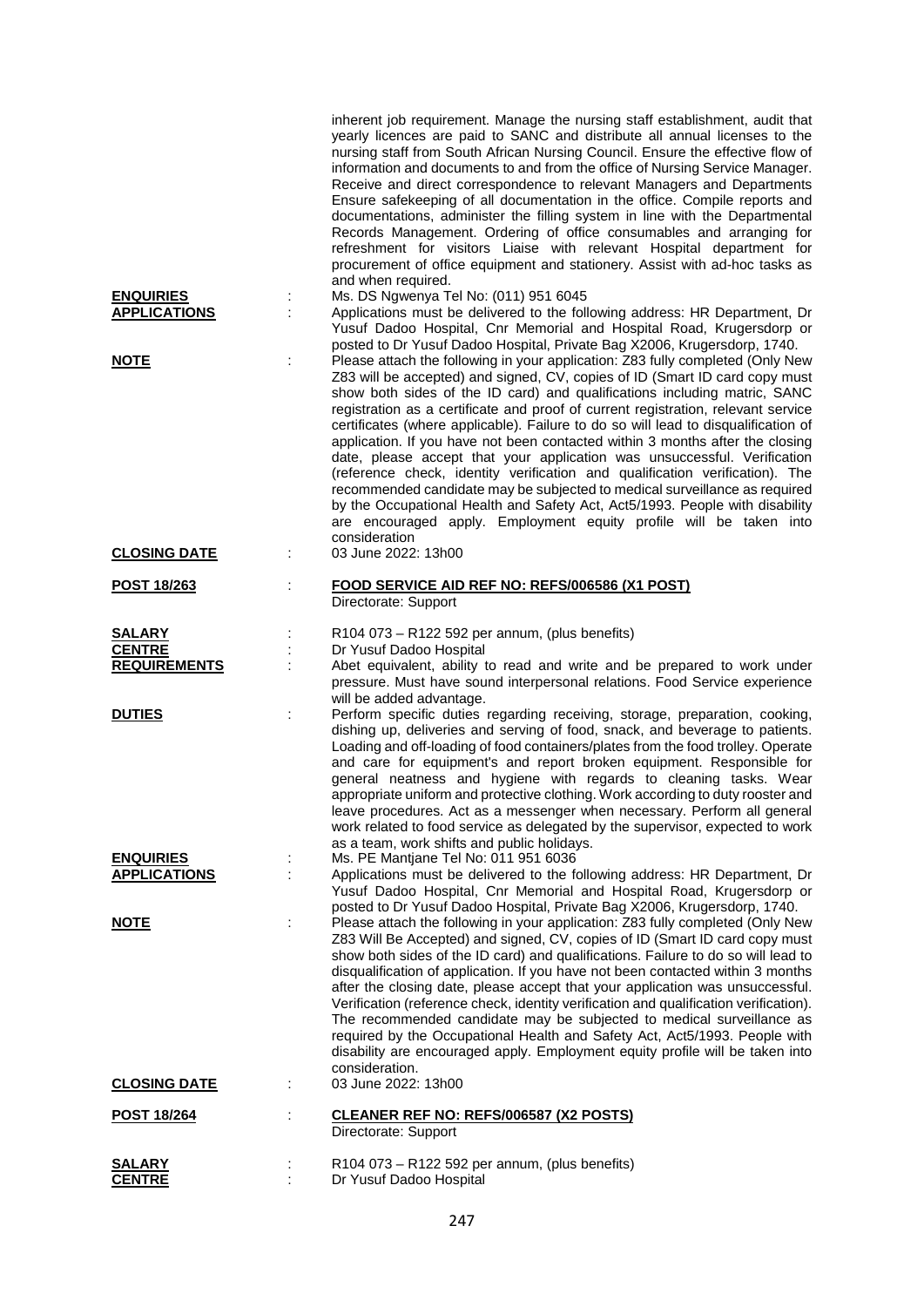| <b>REQUIREMENTS</b>                     | Basic literacy/Abet. 2 years' experience in cleaning environment. Good<br>interpersonal skills, be reliable and be able to work under pressure. Have<br>physical endurance to perform cleaning duties. Provide excellent level of<br>customer care to both internal and external costumers. Comply with safety<br>policies and cleaning equipment's. Shift work compulsory.                                                                                                                                                                                                                                                                                                                                                                                               |
|-----------------------------------------|---------------------------------------------------------------------------------------------------------------------------------------------------------------------------------------------------------------------------------------------------------------------------------------------------------------------------------------------------------------------------------------------------------------------------------------------------------------------------------------------------------------------------------------------------------------------------------------------------------------------------------------------------------------------------------------------------------------------------------------------------------------------------|
| <b>DUTIES</b>                           | Clean and disinfect sinks, counter tops, toilets, mirrors, etc. replenishes.<br>Bathroom supplies. Polish metalwork such as fixtures and fittings. Sweep,<br>mop, dump dusting, scrubbing, waxing, polishing furnishers, sluice dirty linen<br>and hanging curtains. Wash windows, walls, doors, panel, and handles. Empty<br>waste baskets and recyclables and transport to disposable area. Do other<br>additional tasks which are given to you by supervisor or those in authority.                                                                                                                                                                                                                                                                                    |
| <b>ENQUIRIES</b><br><b>APPLICATIONS</b> | Ms. GS Mazibuko Tel No: 011 951 6017<br>must be delivered to the following address: HR Department, Dr Yusuf Dadoo<br>Hospital, Cnr Memorial and Hospital Road, Krugersdorp or Dadoo Yusuf<br>Hospital, Private Bag X2006, Krugersdorp, 1740.                                                                                                                                                                                                                                                                                                                                                                                                                                                                                                                              |
| <b>NOTE</b>                             | Please attach the following in your application: Z83 fully completed (Only New<br>Z83 will be accepted) and signed, CV, copies of ID (Smart ID card copy must<br>show both sides of the ID card) and qualifications. Failure to do so will lead to<br>disqualification of application. If you have not been contacted within 3 months<br>after the closing date, please accept that your application was unsuccessful.<br>Verification (reference check, identity verification and qualification verification).<br>The recommended candidate may be subjected to medical surveillance as<br>required by the Occupational Health and Safety Act, Act5/1993. People with<br>disability are encouraged apply. Employment equity profile will be taken into<br>Consideration. |
| <b>CLOSING DATE</b>                     | 03 June 2022: 13h00                                                                                                                                                                                                                                                                                                                                                                                                                                                                                                                                                                                                                                                                                                                                                       |

## **PROVINCIAL TREASURY**

*It is the department's intention to promote equity through the filling of all numeric targets as contained in the Employment Equity Plan. To facilitate this process successfully, an indication of race, gender and disability status is required.*

 $\mathbf{F}$ 

|                                    | $\sim$                                                                                                                                                                                                                                                                                                                                                                                                                                                                                                                                                                                                                                                                                                                                                                                                                                                                                                                                                                                                                                                                                                                                                                                                                                                                                                                                                                                                                                                                                                                                                                                                                                                                                                                                                                                                                                                                                                                                   |
|------------------------------------|------------------------------------------------------------------------------------------------------------------------------------------------------------------------------------------------------------------------------------------------------------------------------------------------------------------------------------------------------------------------------------------------------------------------------------------------------------------------------------------------------------------------------------------------------------------------------------------------------------------------------------------------------------------------------------------------------------------------------------------------------------------------------------------------------------------------------------------------------------------------------------------------------------------------------------------------------------------------------------------------------------------------------------------------------------------------------------------------------------------------------------------------------------------------------------------------------------------------------------------------------------------------------------------------------------------------------------------------------------------------------------------------------------------------------------------------------------------------------------------------------------------------------------------------------------------------------------------------------------------------------------------------------------------------------------------------------------------------------------------------------------------------------------------------------------------------------------------------------------------------------------------------------------------------------------------|
| <b>APPLICATIONS</b>                | should be submitted at Gauteng Provincial Treasury: Ground Floor, Imbumba<br>House, 75 Fox Street, Marshalltown, Johannesburg, or posted to: Private Bag<br>X12, Marshalltown, 2107. To access the SMS pre-entry certificate course and<br>further<br>for<br>details,<br>click<br>the<br>Following<br>please<br>on<br>link:https://www.thensg.gov.za/training-course/sms-pre-entry-programme/.<br>For more information regarding the course please visit the NSG website:<br>www.thensg.gov.za                                                                                                                                                                                                                                                                                                                                                                                                                                                                                                                                                                                                                                                                                                                                                                                                                                                                                                                                                                                                                                                                                                                                                                                                                                                                                                                                                                                                                                           |
| <b>CLOSING DATE</b><br><b>NOTE</b> | 06 June 2022 @12H00<br>Applications must be submitted on a duly New signed Z83 form, obtainable                                                                                                                                                                                                                                                                                                                                                                                                                                                                                                                                                                                                                                                                                                                                                                                                                                                                                                                                                                                                                                                                                                                                                                                                                                                                                                                                                                                                                                                                                                                                                                                                                                                                                                                                                                                                                                          |
|                                    | from<br>Public<br>Service<br>Department<br>the<br>any<br>or<br>on<br>internet<br>at<br>www.dpsa.gov.za/documents, comprehensive CV, only shortlisted candidates<br>will submit certified documents. The Completed and signed form should be<br>accompanied by a recently updated CV specifying all experience indicating the<br>respective dates (MM/YY) as well as indicating three reference persons with<br>the following information: name and contact number(s), email address and an<br>indication of the capacity in which the reference is known to the candidate. The<br>copies of qualifications, ID, drivers' licence and relevant certificates need not<br>be certified when applying for the post. Only shortlisted candidates will be<br>required to submit certified documents on or before the interview date following<br>communication from HR. Suitable candidates will be subjected to Personnel<br>Suitability Checks (criminal record, citizen, credit record checks, qualification<br>and employment verification). Confirmation of final appointment will be subject<br>to a positive security clearance. All non-SA citizens must attach a certified proof<br>of permanent residence in South Africa. It is the applicant's responsibility to<br>have foreign qualifications evaluated by the South African Qualifications<br>Authority (SAQA). Failure to submit all the requested documents will result in<br>the application not being considered. The persons appointed to this position<br>will be subjected to a security clearance. SMS candidates will be required to<br>undergo a Competency Assessment as prescribed by the DPSA. All shortlisted<br>candidates for SMS positions will be required to undergo a technical exercise<br>that intends to test the relevant technical elements of the job. Gauteng<br>Provincial Treasury (GPT) reserves the right to utilise practical exercises / tests |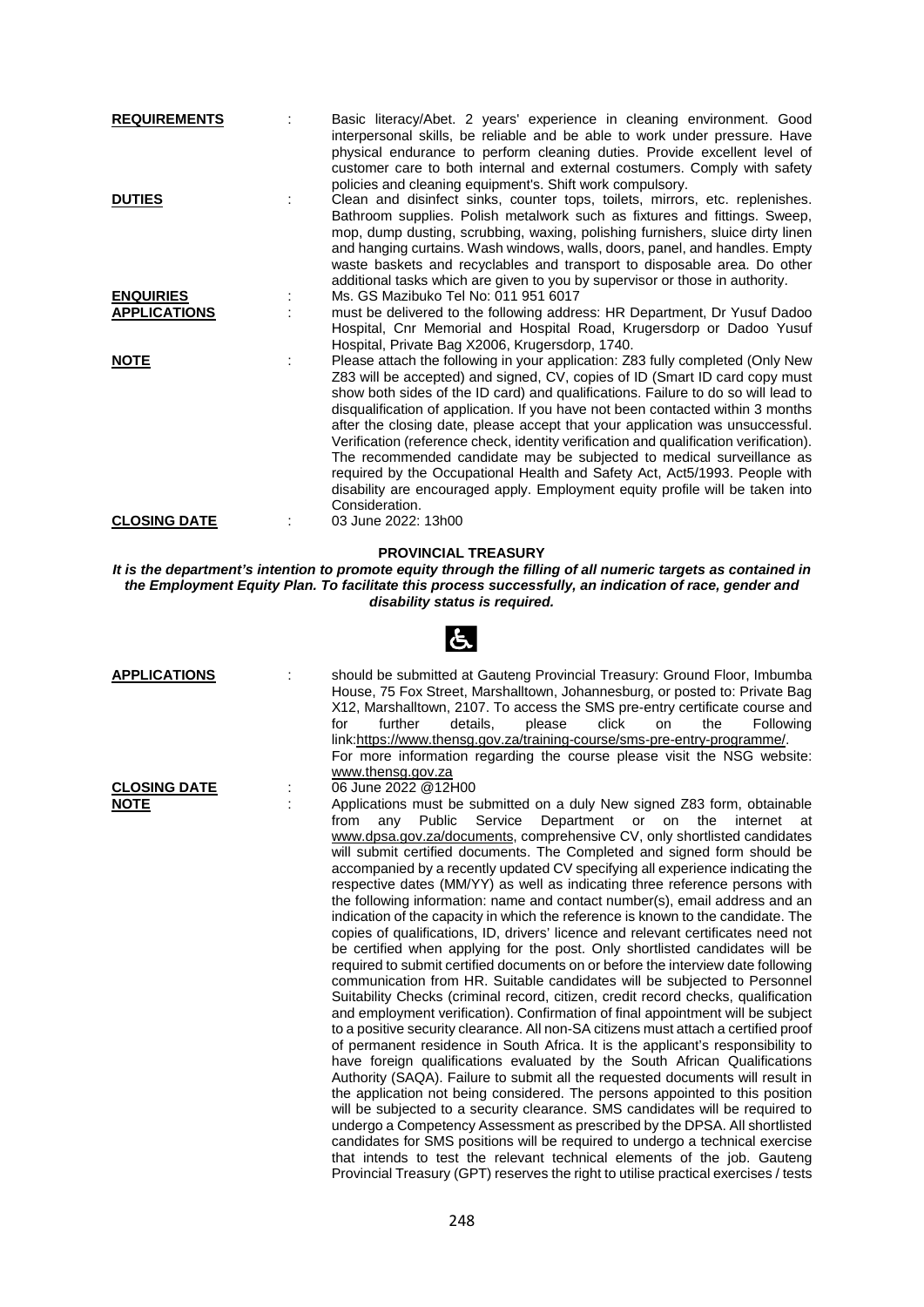for non-SMS positions and during the recruitment process (candidates who are shortlisted will be informed accordingly) to determine the suitability of candidates for the post(s). GPT also reserves the right to cancel the filling / not to fill a vacancy that was advertised during any stage of the recruitment process. Prospective applicants must please use the new Z83 which is effective as at 01 January 2021, should an application be received using the incorrect application for employment (Z83) form, it will not be considered.

**OTHER POSTS**

| POST 18/265                          | DEPUTY DIRECTOR: HUMAN RESOURCE ADMINISTRATION REF NO:<br>PT/2022/05/01<br>Directorate: Corporate Services                                                                                                                                                                                                                                                                                                                                                                                                                                                                                                                                                                                                                                                                                                                                                                                                                                                                                                                                                                         |
|--------------------------------------|------------------------------------------------------------------------------------------------------------------------------------------------------------------------------------------------------------------------------------------------------------------------------------------------------------------------------------------------------------------------------------------------------------------------------------------------------------------------------------------------------------------------------------------------------------------------------------------------------------------------------------------------------------------------------------------------------------------------------------------------------------------------------------------------------------------------------------------------------------------------------------------------------------------------------------------------------------------------------------------------------------------------------------------------------------------------------------|
| <u>SALARY</u>                        | R744 255 per annum, (all-inclusive package), consists of 70% basic salary and                                                                                                                                                                                                                                                                                                                                                                                                                                                                                                                                                                                                                                                                                                                                                                                                                                                                                                                                                                                                      |
| <b>CENTRE</b><br><b>REQUIREMENTS</b> | 30% flexible portion that may be structured in terms of the applicable roles.<br>Johannesburg<br>A three-year tertiary qualification (NQF level 6) as recognised by SAQA in<br>Human Resource Management. $3 - 5$ years' experience in the HR<br>Administration and Management field at Junior Management or ASD Level.<br>Knowledge and understanding of Public Service Regulations, Public Service<br>Act, Basic Conditions of Employment Act and Treasury Regulations Protected<br>Disclosure Act. Knowledge of PERSAL. Conflict Management skills,<br>Assertiveness, work ethics and integrity, Ability to work under pressure and                                                                                                                                                                                                                                                                                                                                                                                                                                             |
| <b>DUTIES</b>                        | must be willing to work irregular hours.<br>Manage Recruitment and Selection Process. Prepare presentations for<br>recruitment progress. Develop recruitment plan. Manage conditions of service,<br>payroll, administration, appointments, transfers, terminations of service, leave<br>administration, housing allowances and other remunerative allowances.<br>Ensure compliance with DPSA prescripts, Authorise Payment of salaries and<br>conditions of service. Monitor evaluate and report on all HRM interventions,<br>which entails compliance with HR prescripts, satisfying audit requirements, HR<br>oversight report, HR plan and annual financial statement requirements. Provide<br>timeous and accurate management information reports, provide information for<br>preparation of employment equity report, compile a report for job creation in<br>the province, provide PFMA report on quarterly basis. Assist in preparing and<br>monitoring compensation budget, Provide IYM information to Office of CFO on<br>monthly basis.                                  |
| <b>ENQUIRIES</b>                     | Ms. Refiloe Mokadi Tel No: 011 227 9000                                                                                                                                                                                                                                                                                                                                                                                                                                                                                                                                                                                                                                                                                                                                                                                                                                                                                                                                                                                                                                            |
| <u>POST 18/266</u>                   | DEPUTY DIRECTOR: COMMITTEES REF NO: GPT/2022/05/02<br>Directorate: Office of the HOD                                                                                                                                                                                                                                                                                                                                                                                                                                                                                                                                                                                                                                                                                                                                                                                                                                                                                                                                                                                               |
| <u>SALARY</u>                        | R744 255 per annum, (all-inclusive package), consists of 70% basic salary and<br>30% flexible portion that maybe structured in terms of the applicable rule.                                                                                                                                                                                                                                                                                                                                                                                                                                                                                                                                                                                                                                                                                                                                                                                                                                                                                                                       |
| <b>CENTRE</b><br><b>REQUIREMENTS</b> | Johannesburg<br>A three-year tertiary qualification (NQF level 06) as recognised by SAQA in<br>Business Administration or Public Administration. 3 - 5 years' experience in<br>Secretariat or Administration. The candidate must have good communication<br>skills, technical proficiency, planning and organising skills, computer literacy,<br>networking and building bonds.                                                                                                                                                                                                                                                                                                                                                                                                                                                                                                                                                                                                                                                                                                    |
| <b>DUTIES</b>                        | Provide secretariat services to the executive committees, bid adjudication<br>committee and strategic planning retreats. Analyse departmental deliver plans<br>and prepare a programme of agendas, have draft agendas authorized, call in<br>documentation, ensure that all logistical arrangements in respect of meetings<br>are made. Take minutes, prepare minutes, action plans, disseminate. Follow<br>up on action plans and provide feedback. Manage development and<br>implementation of systems. Set up electronic information system, Set up<br>documentation management system. Manage staff in the sub-directorate<br>secretariat services. Manage the work-flow processes and deadlines of staff,<br>provide monitoring and all necessary support to improve the quality of services,<br>ensure that proper disciplinary measures are in place. Manage the budget of<br>the sub-directorate secretariat services. Ensure procurement requests are<br>within the directorate budget, prepare cash flow projections, manage additional<br>authorization of expenditure. |
| <b>ENQUIRIES</b>                     | Mr. Teneko Bangelo Tel No: 011 227 9000                                                                                                                                                                                                                                                                                                                                                                                                                                                                                                                                                                                                                                                                                                                                                                                                                                                                                                                                                                                                                                            |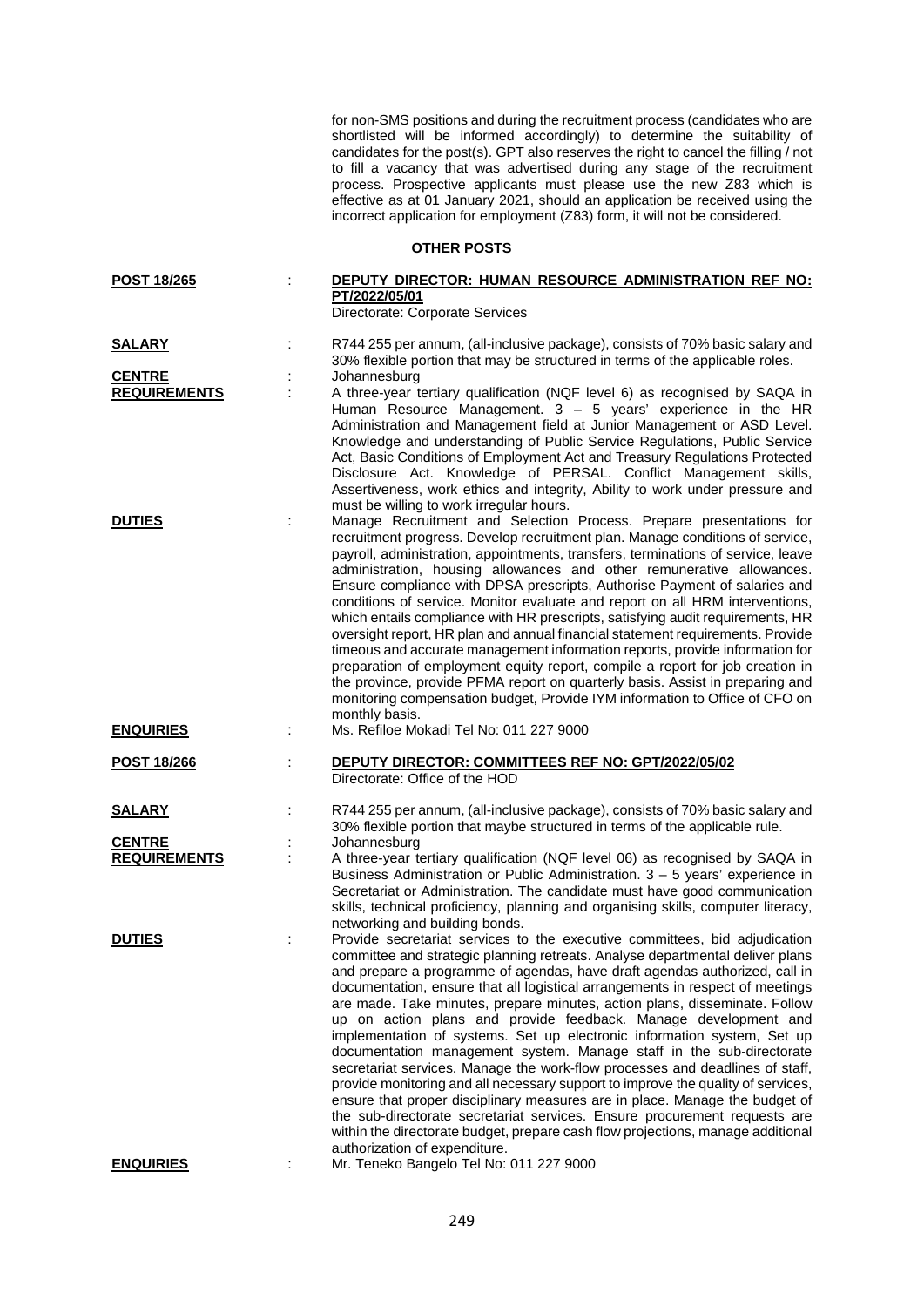| <b>POST 18/267</b>                                                     | <b>ASSISTANT DIRECTOR: COMPUTER AUDIT REF NO: GPT/2022/05/04</b><br>Directorate: Computer Audit                                                                                                                                                                                                                                                                                                                                                                                                                                                                                                                                                                                                                                                                                                                                                                                                                                                                                                                                                                                                                                                                                                                                                                                                                                                                                                                                   |
|------------------------------------------------------------------------|-----------------------------------------------------------------------------------------------------------------------------------------------------------------------------------------------------------------------------------------------------------------------------------------------------------------------------------------------------------------------------------------------------------------------------------------------------------------------------------------------------------------------------------------------------------------------------------------------------------------------------------------------------------------------------------------------------------------------------------------------------------------------------------------------------------------------------------------------------------------------------------------------------------------------------------------------------------------------------------------------------------------------------------------------------------------------------------------------------------------------------------------------------------------------------------------------------------------------------------------------------------------------------------------------------------------------------------------------------------------------------------------------------------------------------------|
| <b>SALARY</b><br><b>CENTRE</b><br><b>REQUIREMENTS</b>                  | R477 090 per annum, (plus benefits)<br>Johannesburg<br>A three-year tertiary qualification, e.g., BSc, BCom; National Diploma<br>(Computer Science, IT Auditing, Internal Auditing, etc.). A professional<br>qualification (e.g., CISA, CRISC, CISM, CGEIT accreditation) would be an<br>added advantage. 3 - 5 years' experience in conducting IT Audits.                                                                                                                                                                                                                                                                                                                                                                                                                                                                                                                                                                                                                                                                                                                                                                                                                                                                                                                                                                                                                                                                        |
| <b>DUTIES</b>                                                          | Planning for the audit projects. Compile audit programme. Performing work<br>according to the ISACA standards. Reviewing the adequacy and efficiency of<br>controls are appropriate to address the identified risks. Completion of all<br>working papers in compliance with the IT Audit methodology. All findings,<br>conclusions and recommendations are properly and sufficiently supported in<br>the documentation. Completing planned/ad-hoc projects efficiently, effectively,<br>economically and in a timely manner. Perform technical review of work done<br>by junior staff to ensure adequate working papers and audit files to substantiate<br>findings and recommendations. Ensure that ISACA standards are adhered to.<br>Prepare and/or review audit reports, discussing findings with management and<br>following up on issues raised in the reports. Inform the computer audit manager<br>controls using flowcharts and other methods of evaluation. Evaluating the IT<br>control environment to ensure that and client manager of audit progress and<br>findings. Comply with departmental administrative requirements. Maintaining<br>accurate time records. Evaluate performance for lower level staff to feed into<br>their training and development plan. Provide on the job training to junior staff<br>with regard to their relevant computer audit skills and transfer skills to other<br>staff as well. |
| <b>ENQUIRIES</b>                                                       | Mr Sihle Hlomuka Tel No: (011 227 9000                                                                                                                                                                                                                                                                                                                                                                                                                                                                                                                                                                                                                                                                                                                                                                                                                                                                                                                                                                                                                                                                                                                                                                                                                                                                                                                                                                                            |
| <b>POST 18/268</b>                                                     | <b>AUDIT</b><br><b>ASSISTANT</b><br><b>DIRECTOR:</b><br><b>PERFORMANCE</b><br><b>REF</b><br>NO:<br>GPT/2022/05/03 (X2 POSTS)<br>Directorate: Gauteng Audit Services                                                                                                                                                                                                                                                                                                                                                                                                                                                                                                                                                                                                                                                                                                                                                                                                                                                                                                                                                                                                                                                                                                                                                                                                                                                               |
| <b>SALARY</b><br><b>CENTRE</b><br><b>REQUIREMENTS</b><br><b>DUTIES</b> | R382 245 per annum, (plus benefits)<br>Johannesburg<br>A three-year tertiary qualification (NQF level 7 as recognised by SAQA) in<br>Internal Audit or Accounting. 3 - 5 years' experience in performance audit.<br>Conduct audits in compliance with Gauteng Audit Services (GAS) Performance<br>Audit methodology. Prepare and sign off audit working papers at each phase<br>of the audit and clear coaching notes timeously on teammate. Prepare and sign<br>off audit findings (exceptions) on teammate and assist to compile quality draft<br>performance audit report for review by Supervisor. Performance Audit. Monitor                                                                                                                                                                                                                                                                                                                                                                                                                                                                                                                                                                                                                                                                                                                                                                                                 |
| <b>ENQUIRIES</b>                                                       | time and progress on projects and report to Deputy Director.<br>Mr. Teneko Bangelo Tel No: 011 227 9000                                                                                                                                                                                                                                                                                                                                                                                                                                                                                                                                                                                                                                                                                                                                                                                                                                                                                                                                                                                                                                                                                                                                                                                                                                                                                                                           |
| <b>POST 18/269</b>                                                     | ASSISTANT DIRECTOR: MUNICIPAL ASSET MANAGEMENT REF NO:<br>GPT/2022/05/05 (X3 POSTS)<br>Directorate: Municipal Asset Management                                                                                                                                                                                                                                                                                                                                                                                                                                                                                                                                                                                                                                                                                                                                                                                                                                                                                                                                                                                                                                                                                                                                                                                                                                                                                                    |
| <b>SALARY</b><br><b>CENTRE</b><br><b>REQUIREMENTS</b>                  | R382 245 per annum, (plus benefits)<br>Johannesburg<br>A three-year tertiary qualification (NQF Level 7) as recognized by SAQA in<br>Financial Management/ Accounting/ Auditing/ Internal Auditing/ Cost<br>Management or Cost Accounting. $3 - 5$ years of working experience in<br>Financial Management/ Accounting/ Auditing/ Internal Auditing/ Cost<br>Management or Cost Accounting. At least 2 years working experience in Asset<br>management. At least 2 years local government experience in asset<br>management or Provincial Treasuries experience in supporting municipalities.                                                                                                                                                                                                                                                                                                                                                                                                                                                                                                                                                                                                                                                                                                                                                                                                                                      |
| <b>DUTIES</b>                                                          | Assist with the management of the operations of the sub-directorate.<br>Monitoring of asset management issues in local authorities and advice,<br>guidance and provide remedial actions where required. (Includes inventory<br>management) Monitoring, evaluation and reporting on compliance by<br>municipalities with asset management practices against the legislated<br>prescripts. Provide support to municipalities pertaining to municipal asset                                                                                                                                                                                                                                                                                                                                                                                                                                                                                                                                                                                                                                                                                                                                                                                                                                                                                                                                                                          |
| <b>ENQUIRIES</b>                                                       | management. Effective intergovernmental relations (internally and externally)<br>Ms. Linda Ninzi Tel No: 011 227 9000                                                                                                                                                                                                                                                                                                                                                                                                                                                                                                                                                                                                                                                                                                                                                                                                                                                                                                                                                                                                                                                                                                                                                                                                                                                                                                             |